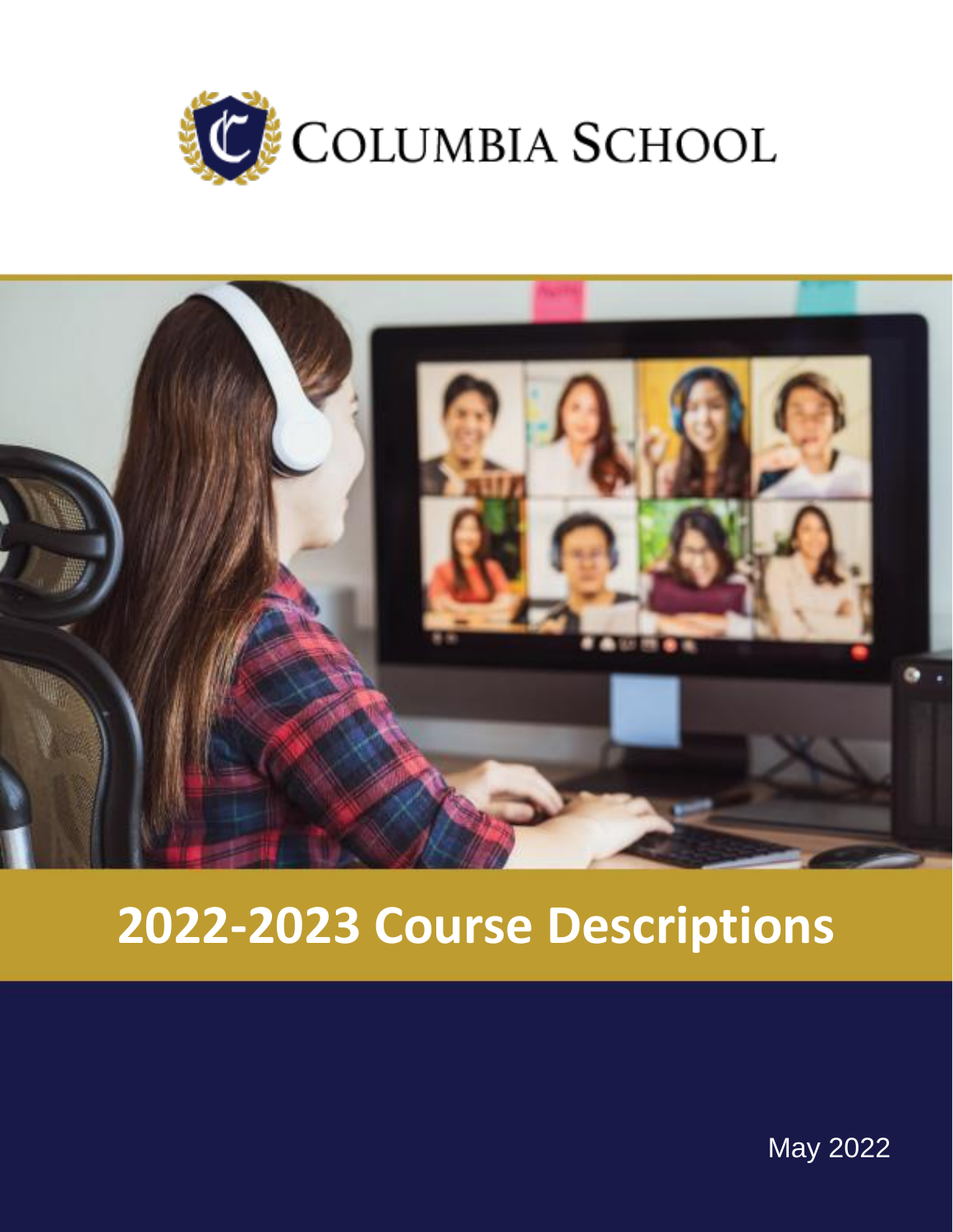

## **2022-2023 Course Descriptions**

| <b>HIGH SCHOOL ENGLISH1</b>    |
|--------------------------------|
| <b>ADVANCED PLACEMENT®</b>     |
|                                |
| HIGH SCHOOL MATH4              |
| <b>ADVANCED PLACEMENT®</b>     |
|                                |
|                                |
| <b>ADVANCED PLACEMENT®</b>     |
|                                |
| HIGH SCHOOL SOCIAL STUDIES 9   |
| <b>ADVANCED PLACEMENT®</b>     |
| SOCIAL STUDIES 10              |
| <b>HIGH SCHOOL</b>             |
| <b>WORLD LANGUAGES 11</b>      |
| <b>ADVANCED PLACEMENT®</b>     |
| <b>WORLD LANGUAGES 14</b>      |
| <b>HIGH SCHOOL ELECTIVES15</b> |
| <b>ADVANCED PLACEMENT®</b>     |
| HIGH SCHOOL ELECTIVES29        |
| <b>MIDDLE SCHOOL</b>           |
| LANGUAGE ARTS29                |
| <b>MIDDLE SCHOOL</b>           |
|                                |

| MIDDLE SCHOOL SCIENCE31      |
|------------------------------|
| <b>MIDDLE SCHOOL</b>         |
| SOCIAL STUDIES31             |
| <b>MIDDLE SCHOOL</b>         |
| WORLD LANGUAGES32            |
| MIDDLE SCHOOL ELECTIVES32    |
| ELEMENTARY SCHOOL            |
|                              |
| <b>ELEMENTARY</b>            |
| LANGUAGE ARTS 35             |
| ELEMENTARY MATHEMATICS36     |
| ELEMENTARY SCIENCE 36        |
| <b>ELEMENTARY</b>            |
| SOCIAL STUDIES37             |
| ELEMENTARY ELECTIVES 37      |
| <b>ENGLISH LANGUAGE</b>      |
|                              |
| ELEMENTARY MATERIALS LIST 41 |
| NCAA APPROVED COURSES 47     |
| UC A-G APPROVED COURSES 48   |
| CAREER EXPLORATION 50        |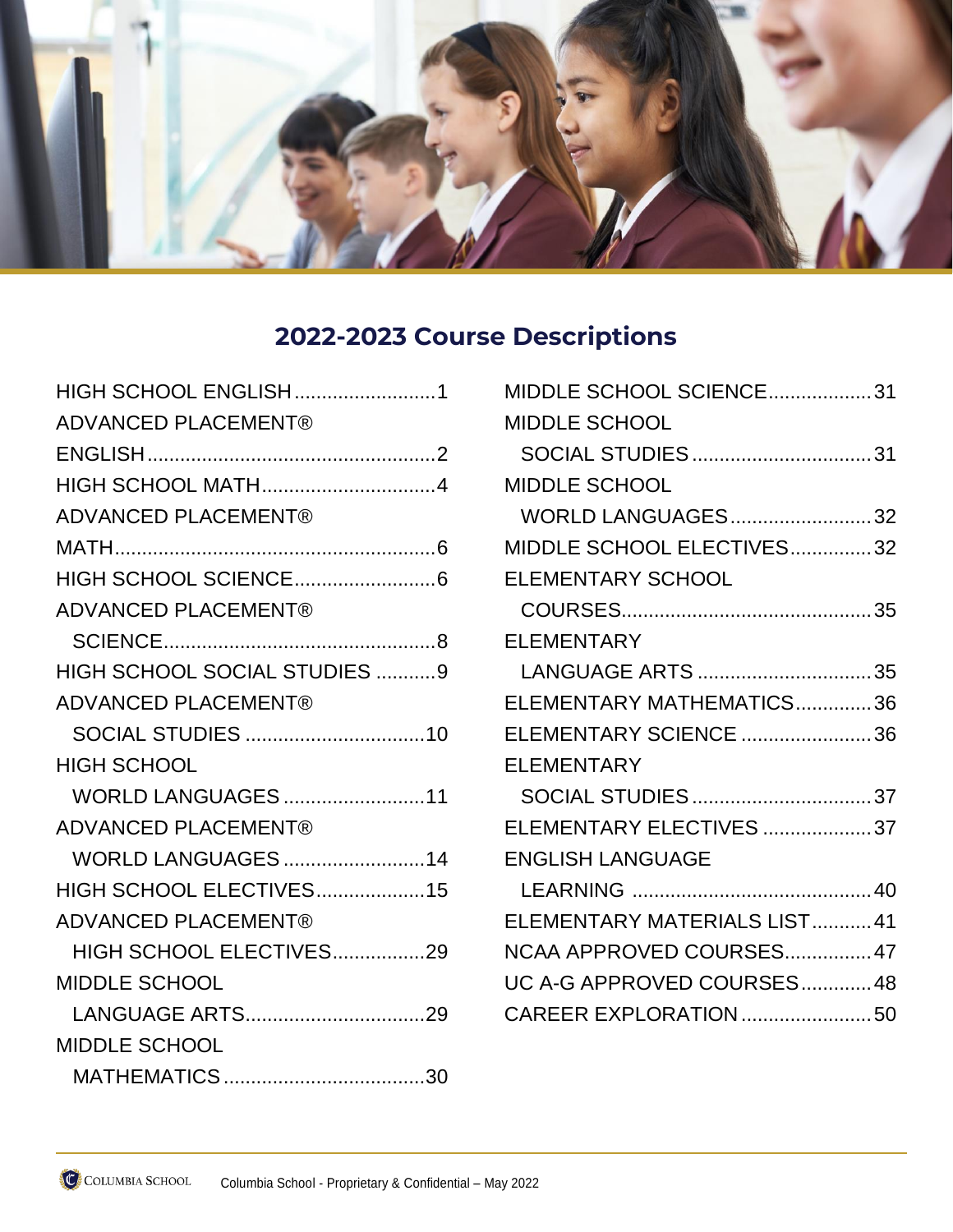# 2022–2023 Course Descriptions

## <span id="page-2-0"></span>**HIGH SCHOOL ENGLISH**

#### **Contemporary Novels (0.5 credit)‡**

For this course, students will read a set of novels and novellas that were written during the twentieth century and reflect themes common to contemporary literature, such as the ability of the human spirit to rise above seemingly-impossible circumstances. Through creative projects and writing assignments, students will identify and analyze each novel's themes and also compare and contrast the novels' treatment of common themes. Please note that, like most contemporary literature, the novels assigned for this course contain realistic situations and language. In addition to the novels listed, each student will read another contemporary novel of his or her choosing that the instructor must approve. MLA (Modern Language Association) documentation is required on all papers submitted.

#### **Customer-Provided Required Physical Materials:**

- *Picture Bride* by Yoshiko Uchida; ISBN-10: 9780295976167; ISBN-13: 978-0295976167§
- *Night* by Elie Weisel; ISBN-10: 9780374500016; ISBN-13: 978-0374500016§
- *To Kill a Mockingbird* by Harper Lee; ISBN-10: 0060935464; ISBN-13: 978-0060935467§
- *Fallen Angels* by Walter Dean Myers; ISBN-10: 0545055768; ISBN-13: 978-0545055765§
- *The Old Man and The Sea* by Ernest Hemingway; ISBN-10: 0684801221; ISBN-13: 978-0684801223§
- *Different Seasons* by Stephen King; ISBN-10: 1501143484, ISBN-13: 978-1501143489

#### **Creative Writing (1.0 credit)**

At the beginning of the semester, students consider the importance of word play exercises in improving their facility with language while building a compelling and creative writing style. Focusing on word nuances and precision, later lessons guide students to write in a variety of short modes—including poetry, song lyrics, prose poetry, short short stories, and creative nonfiction. There are several opportunities for peer review in this semester, during which students learn best practices for participating in writing workshops, and then revise their work using feedback from their peers. The second semester focuses on longer works of fiction: short stories, plays, and novels. Students learn basic techniques of plot and character development along with strategies for creating suspense and building a theme, and they have opportunities to write in several different genres. Lessons cover a few special topics as well, including graphic novels, animation, comedy, and improvisation. Students apply what they have learned about writing workshops and revising to the longer pieces of writing they create for this semester.

#### **English I (1.0 credit) and Honors English I (1.0 credit)**

English I has been designed to integrate all aspects of Language Arts standards into engaging and interactive units organized around reading, writing, and comprehension skills. Students will dissect and analyze the basic elements of plot, setting, mood, character development, narrative devices, theme, and author's perspective in a variety of literary genres. Students will analyze and synthesize information from different texts, including graphic aids. Students will write in a variety of modes and tap into the power of research as they deepen their understanding of a variety of topics. Throughout this yearlong course, students will also reinforce skills that support the study of other disciplines such as science, math, world languages, and social studies.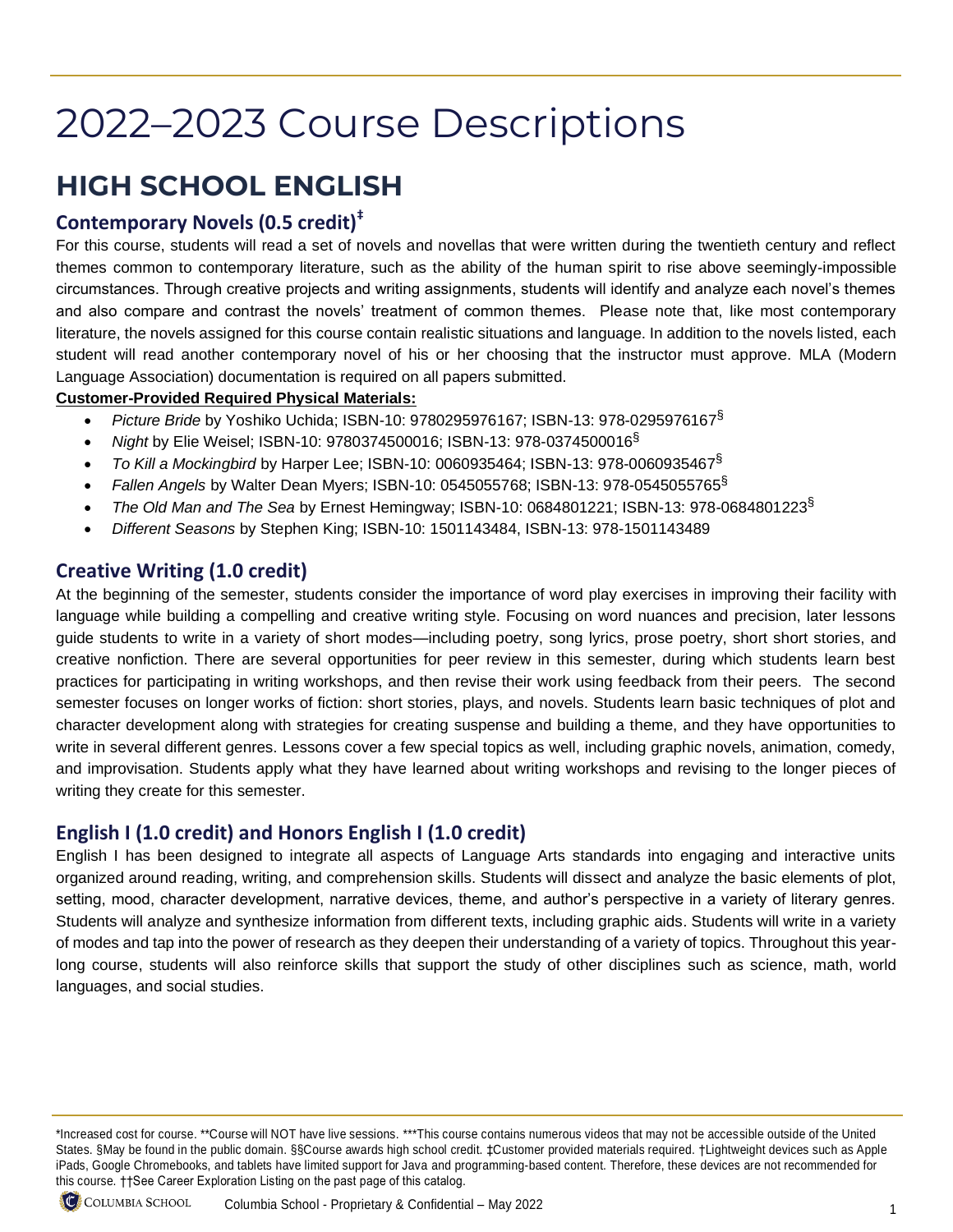#### **English II (1.0 credit) and Honors English II (1.0 credit)**

This course expands on skills gained in English I. Students will critique arguments, establish patterns of persuasion, and delve into the language of poetry, history and culture by way of Greek tragedy and Medieval romance. **Prerequisite:** English I recommended

#### **English III (1.0 credit) and Honors English III (1.0 credit)**

In this course, students explore American passages from its beginnings (1600-1800) up to the present day. The course examines the process of writing, vocabulary development, and research in English through interactive and traditional learning exercises.

**Prerequisites:** English I & II recommended

#### **English IV (1.0 credit) and Honors English IV (1.0 credit)**

Students enrolled in this course will explore passages from the Anglo-Saxon and Medieval periods (449-1485) up to the Victorian Age (1832-1901). The course examines writing, research, world languages and more through interactive and traditional learning experiences.

**Prerequisites:** English I, II, & III recommended

## <span id="page-3-0"></span>**ADVANCED PLACEMENT® ENGLISH**

## **AP® English Language and Composition (1.0 credit)\* ‡ ‡‡**

This course provides high school students with college-level instruction in analyzing and writing various texts. Students learn about the elements of argument and composition as they develop their critical-reading and writing skills. Students read and analyze nonfiction works from various periods and write essays with different aims: for example, to explain an idea, argue a point, or persuade the reader of something.This course will effectively prepare students for the AP English exam.

#### **Prerequisites:** English I & II

#### **Customer-Provided Required Physical Materials:**

Semester A: *Choose one of the following:*

- *Zen in the Art of Writing* by Ray Bradbury§
- *On Writing Well* by William Zinsser§

Semester B: *Choose two of the following:*

- *Narrative of the Life of Frederick Douglass* by Frederick Douglass§
- *A Work in Progress: A Memoir* by Connor Franta§
- *The Reason I Jump: The Inner Voice of a Thirteen-Year-Old Boy* with Autism by Naoki Higashida§
- *The Color of Water: A Black Man's Tribute to His White Mother* by James McBride§
- *The Glass Castle: A Memoir* by Jeannette Walls§
- *I am Malala: The Girl Who Stood Up for Education and Was Shot by the Taliban* by Malala Yousafzia§
- *I Know Why the Caged Bird Sings* by Maya Angelou§
- *Dust Tracks on a Road* by Zora Neale Hurston§
- *Incidents in the Life of a Slave Girl* by Harriet Jacobs§
- *The Story of My Life by* Helen Keller§

Semester B: *Choose one of the following:*

- *Pilgrim at Tinker Creek* by Annie Dillard§
- *Nickel and Dimed: On (Not) Getting By in America* by Barbara Ehrenreich§
- *Mountains Beyond Mountains: The Quest of Dr. Paul Farmer, A Man Who Would Cure the World* by Tracy Kidder§
- *The Devil in the White City: Murder, Magic, and Madness at the Fair that Changed America* by Erik Larson§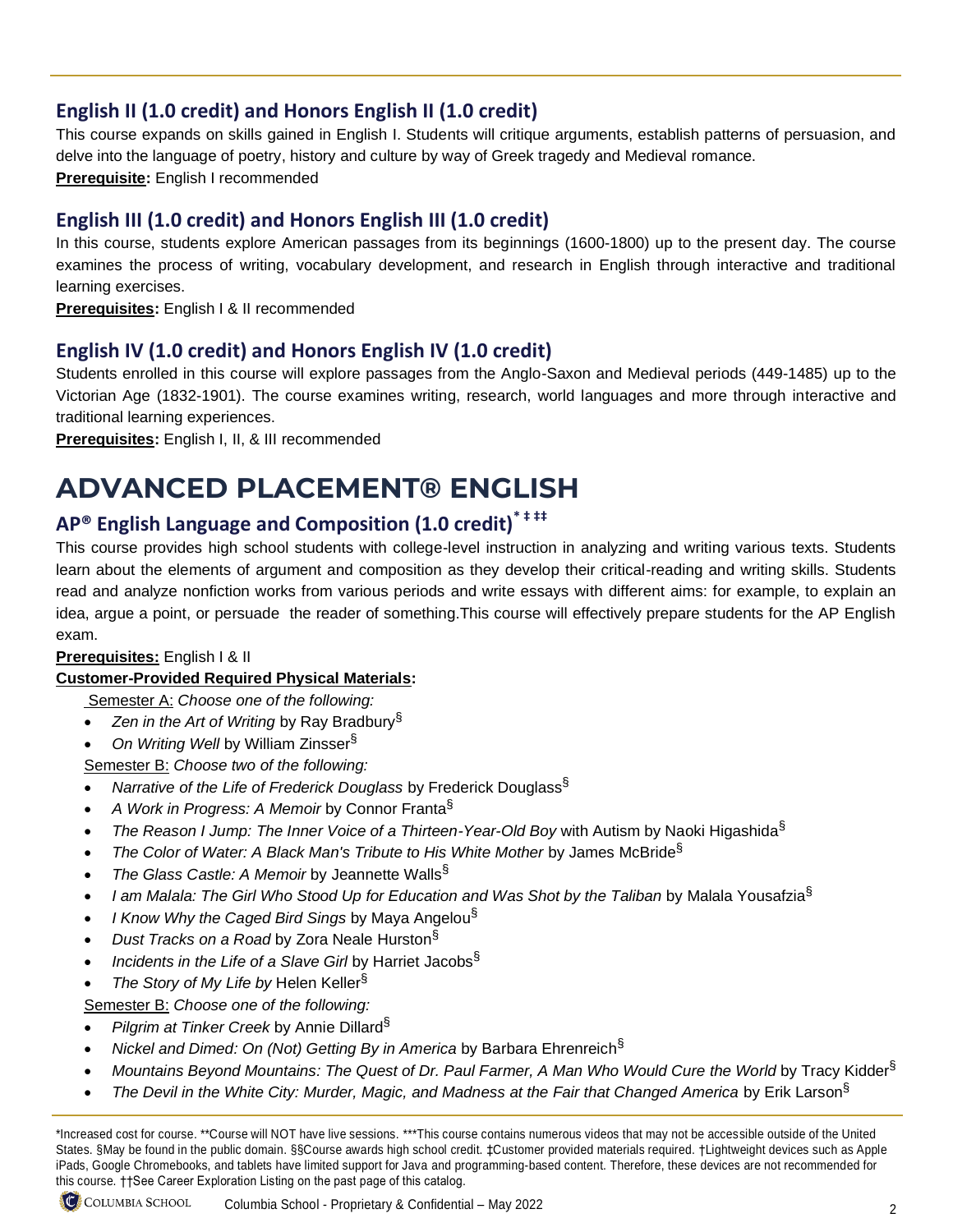- *Up from Slavery: An Autobiography* by Booker T. Washington§
- *Into Thin Air* by Jon Krakauer§
- *The Immortal Life of Henrietta Lacks* by Rebecca Skloot§
- *Warmth of Other Suns* by Isabell Wilkerson§
- *Bury My Heart At Wounded Knee* by Dee Brown§
- *The Boys in the Boat* by Daniel James Brown§

## **AP® English Literature and Composition (1.0 credit)\* ‡ ‡‡**

The AP® English Literature and Composition course focuses on reading, analyzing, and writing about imaginative literature (fiction, poetry, drama) from various periods. Students learn how to understand and evaluate works of fiction, poetry, and drama from various periods and cultures through the reading of literary works and writing of essays to explain and support their analysis of passages they've read. This course prepares students for the AP English Literature and Composition exam. **Prerequisites:** English I, II, & III recommended

#### **Customer-Provided Required Physical Materials**:

Required Novels:

- *Barron's How to Prepare for the Advanced Placement Exam English Literature and Composition* by George Ehrenhaft
- *Frankenstein* by Mary Shelley; [\(found on GP\)](https://www.gutenberg.org/ebooks/42324)
- *The Hollow Men* by T. S. Eliot; ISBN-10: 9780156806473, ISBN-13: 978-0156806473
- *Heart of Darkness* by Joseph Conrad; [\(found on GP\)](https://www.gutenberg.org/ebooks/219)
- *Wuthering Heights* by Emily Brontë; [\(found on GP\)](https://www.gutenberg.org/ebooks/768)
- *The Grapes of Wrath* by John Steinbeck; ISBN-10: 0143039431, ISBN-13: 978-0143039433
- *Hamlet* by William Shakespeare; [\(found on GP\)](https://www.gutenberg.org/ebooks/1524)
- *Hamlet* video (versions available: Mel Gibson, Kenneth Branagh, Laurence Olivier)
- *The Awakening* by Kate Chopin; [\(found on GP\)](https://www.gutenberg.org/ebooks/160)
- *The Importance of Being Earnest* video

Choose one of the following for the research paper:

- *The Joy Luck Club* by Amy Tan§
- *Adventures of Huckleberry Finn* by Mark Twain§
- *The Color Purple* by Alice Walker§
- *Glass Menagerie* by Tennessee Williams§

Choose one of the following:

- *One Hundred Years of Solitude* by Gabriel García Márquez§
- *Great Expectations* by Charles Dickens§
- Jane Eyre by Charlotte Brontë<sup>§</sup>
- *Adventures of Huckleberry Finn* by Mark Twain§
- *Moby-Dick* by Herman Melville§
- *Tess of the d'Urbervilles* by Thomas Hardy§
- *Pride and Prejudice* by Jane Austen§
- *The Color Purple* by Alice Walker§
- *Things Fall Apart* by Chinua Achebe§
- **The Stranger by Albert Camus<sup>§</sup>**
- The Catcher in the Rye by J. D. Salinger<sup>§</sup>
- *Beloved* by Toni Morrison§

Choose one of the following:

• *Things Fall Apart by* Chinua Achebe§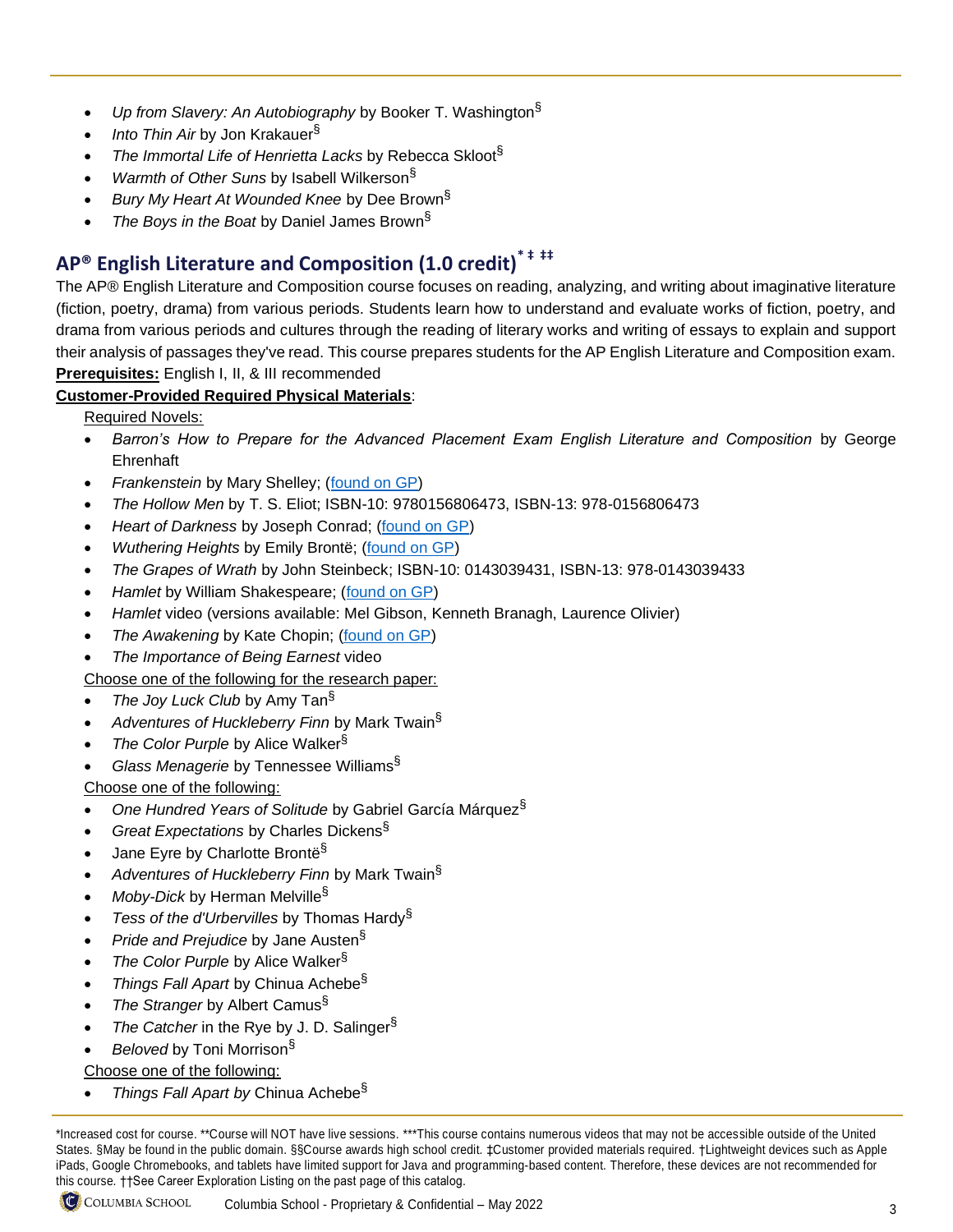- *A House Made of Dawn* by Scott Momaday§
- *Cry the Beloved Country* by Alan Paton§
- *Othello* by William Shakespeare§

## <span id="page-5-0"></span>**HIGH SCHOOL MATH**

#### **Consumer Math (1.0 credit)**

This course focuses on the mathematics involved in making wise consumer decisions. Course topics may include paychecks and wages, taxes, comparison shopping, budgets, interest calculations and more.

### **Honors Calculus (1.0 credit)‡ ‡‡**

This course is divided into two semesters and is designed to acquaint students with calculus principles such as derivatives, integrals, limits, approximation, and applications and modeling. During this course, students will gain experience in the use of calculus methods and learn how to apply calculus methods practically. Upon completion of this course students will be able to work with functions represented in a variety of ways: graphical, numerical, analytical, or verbal; understand the connections among these; understand the meaning of the derivative in terms of a rate of change and local linear approximation; be able to use derivatives to solve a variety of problems; understand the meaning of the definite integral; be able to use integrals to solve a variety of problems; and understand the relationship between the derivative and the definite integral.

**Prerequisites:** Algebra 1, Geometry, Algebra 2, and Pre-Calculus or Trigonometry/Analytical Geometry **Customer-Provided Required Physical Materials**: graphing calculator (TI83 or above)

#### **Integrated Math 1 (1.0 credit)**

In Integrated Math 1, students use arithmetic properties of subsets of integers and rational, irrational and real numbers by simplifying expressions, solving linear equations and inequalities, graphing equations, finding the equation of a line, working with monomials and polynomials, and factoring and completing the square. Students use properties of the number system to judge the validity of results, justifying each step of the procedure to prove or disprove statements. Students compute perimeter, circumference, are, volume and surface area of geometric figures. Students also use basic trigonometric functions defined by the angles of a right triangle.

#### **Integrated Math 2 (1.0 credit)**

Students in Integrated Math 2 will focus on pulling together and applying the accumulation of learning that they have acquired from their previous math courses. They will apply methods from probability and statistics; expand their repertoire of functions to include polynomial, rational, and radical functions; and expand their study of right triangle trigonometry. In addition, they will bring together all of their experience with functions and geometry to create models and solve contextual problems.

**Prerequisite:** Integrated Math 1

#### **Integrated Math 3 (1.0 credit)**

Students in Integrated Math III will focus on pulling together and applying the accumulation of learning that they have from their previous courses. They will apply methods from probability and statistics. Students will expand their repertoire of functions to include polynomial, rational, and radical functions. They will expand their study of right triangle trigonometry. Students will use all of their experience with functions and geometry to create models and solve contextual problems. **Prerequisite:** Integrated Math 2

<sup>\*</sup>Increased cost for course. \*\*Course will NOT have live sessions. \*\*\*This course contains numerous videos that may not be accessible outside of the United States. §May be found in the public domain. §§Course awards high school credit. ‡Customer provided materials required. †Lightweight devices such as Apple iPads, Google Chromebooks, and tablets have limited support for Java and programming-based content. Therefore, these devices are not recommended for this course. ††See Career Exploration Listing on the past page of this catalog.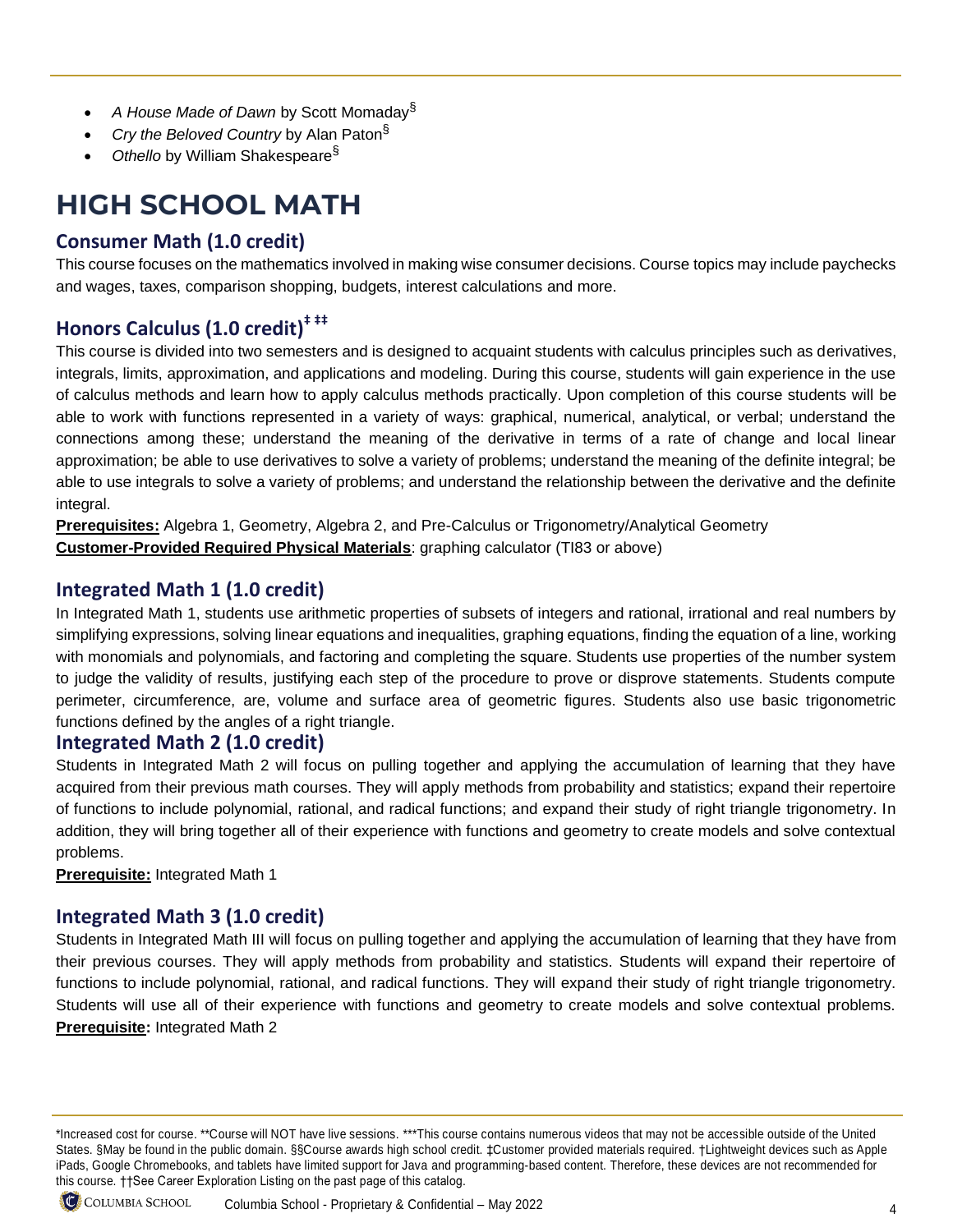#### **Pre-Algebra (1.0 credit)**

In this course, students will move from the world of simple mathematics to the exciting world of Algebra and Geometry, developing skills that will be necessary throughout their lives. Students will stretch their thinking by learning increasingly abstract concepts and solving real world problems. Concepts are presented using examples of the skills and strategies students need. Students attain concrete understanding of the basics for algebraic thinking. **Prerequisite:** Math 7

#### **Precalculus (1.0 credit)**

In the Precalculus course students will be presented with a comprehensive study of functions and move into an analysis of rudimentary calculus concepts, such as the difference quotient and the notion of "taking a limit." In addition to introducing students to terminology and concepts essential to the study of calculus, this course will also help develop reasoning and analytical skills that may be applied to problems in the real world. Familiarity with these topics is especially important for students intending to study calculus, physics or other sciences, and engineering in college.

#### **Customer-Provided Required Physical Materials:**

An online graphing calculator - Choose from one of the following:

- Symbolab <https://www.symbolab.com/graphing-calculator>
- Mathway <https://www.mathway.com/graph>
- GeoGebra <https://www.geogebra.org/graphing?lang=en>
- Desmos <https://www.desmos.com/calculator>

#### **Geometry (1.0 credit) and Honors Geometry (1.0 credit)**

Geometry is the branch of mathematics that studies the properties and relationships of lines, shapes, area of surfaces, and volume of solids. Geometry also answers questions about shape, size, relative position of figures, and the proportions of space by exploring objects in two and three dimensions. Throughout this year-long course, students will have the opportunity to make conjectures about geometric situations and to apply theorems and postulates for writing proofs. Students will also expand upon preexisting knowledge of algebra and basic geometry skills while studying trigonometry, coordinate geometry, and proofs.

**Prerequisites**: Algebra I or its equivalent

### **Statistics (1.0 credit) and Honors Statistics (1.0 credit)‡**

Statistics is a practical hands-on approach to the study of statistics and probability. Topics include the use of graphs such as histograms, stem plots, time plots, and scatter plots to display data; using numbers such as median, mean, and standard deviation to describe data; and evaluating data distribution. Students examine relationships using correlations and least square regressions. They calculate the probability of simple and compound events. They learn to estimate with confidence, explore tests of significance, and evaluate the validity of statistics contained within published reports.

#### **Customer-Provided Required Physical Materials**:

An online graphing calculator - Choose from one of the following:

- Symbolab <https://www.symbolab.com/graphing-calculator>
- Mathway <https://www.mathway.com/graph>
- GeoGebra <https://www.geogebra.org/graphing?lang=en>
- Desmos <https://www.desmos.com/calculator>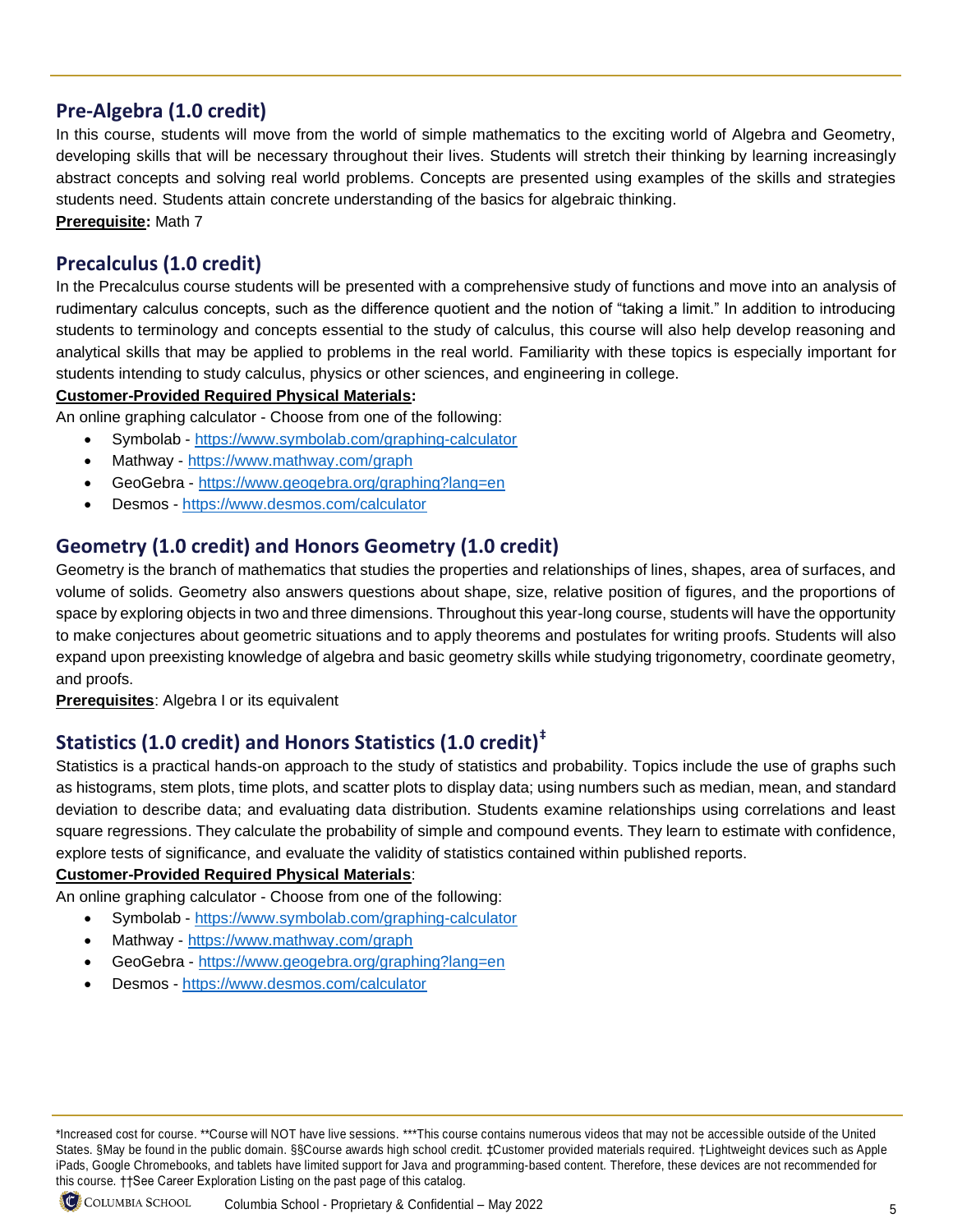## <span id="page-7-0"></span>**ADVANCED PLACEMENT® MATH**

## **AP® Calculus AB (1.0 credit)\*‡ ‡‡**

In AP® Calculus AB, an introductory college-level calculus course, students explore the concepts, methods, and applications of differential and integral calculus. They work to understand differential and integral calculus through engaging with real-world problems represented graphically, numerically, analytically, and verbally and using definitions and theorems to build arguments and justify conclusions as they explore concepts like change, limits, and the analysis of function. This course fulfills the requirements for the Advanced Placement Calculus AB exam.

**Prerequisites**: Algebra I, Geometry, Algebra II, and Pre-Calculus or Trigonometry/Analytical Geometry

**Customer-Provided Required Physical Materials**: graphing calculator (TI83 or above)

## **AP® Calculus BC (1.0 credit)\*‡ ‡‡**

AP® Calculus BC is an introductory college-level calculus course in which students explore the concepts, methods, and applications of differential and integral calculus, including topics such as parametric, polar, and vector functions, and series. This course fulfills the requirements for the Advanced Placement Calculus BC exam.

**Prerequisites**: Algebra I, Geometry, Algebra II, and Pre-Calculus or Trigonometry/Analytical Geometry **Customer-Provided Required Physical Materials**: graphing calculator (TI83 or above)

### **AP® Statistics (1.0 credit)\* ‡ ‡‡**

AP® Statistics is an introductory college-level statistics course that introduces students to the major concepts and tools used for collecting, analyzing, and drawing conclusions from data. Students explore statistics through discussion and activities, and design surveys and experiments. This course prepares students for teh AP Statistics exam. **Prerequisite**: Algebra II

**Customer-Provided Required Physical Materials**: graphing calculator (TI83 or above)

## <span id="page-7-1"></span>**HIGH SCHOOL SCIENCE**

### **Anatomy & Physiology (1.0 credit)††**

This course covers the basics of human anatomy and physiology including anatomical terminology, basic biochemistry, cells and tissues, and the integumentary, skeletal, muscular, nervous, endocrine, cardiovascular, immune, respiratory, digestive, urinary and reproductive systems.

### **Biology (1.0 credit) and Honors Biology (1.0 credit)**

Biology is the science of life or living matter in all its forms and phenomena, including its origin, growth, reproduction, structure, and behavior. Throughout this course, students will investigate the relationship between structure and function and apply it to the study of topics such as molecules, cells, organisms, and biological systems. They will learn how the human body works and what makes living things unique. Students will also learn about the interdependence and interactions of biotic and abiotic components of the environment, and about mechanisms that maintain continuity and lead to changes in populations over time.

<sup>\*</sup>Increased cost for course. \*\*Course will NOT have live sessions. \*\*\*This course contains numerous videos that may not be accessible outside of the United States. §May be found in the public domain. §§Course awards high school credit. ‡Customer provided materials required. †Lightweight devices such as Apple iPads, Google Chromebooks, and tablets have limited support for Java and programming-based content. Therefore, these devices are not recommended for this course. ††See Career Exploration Listing on the past page of this catalog.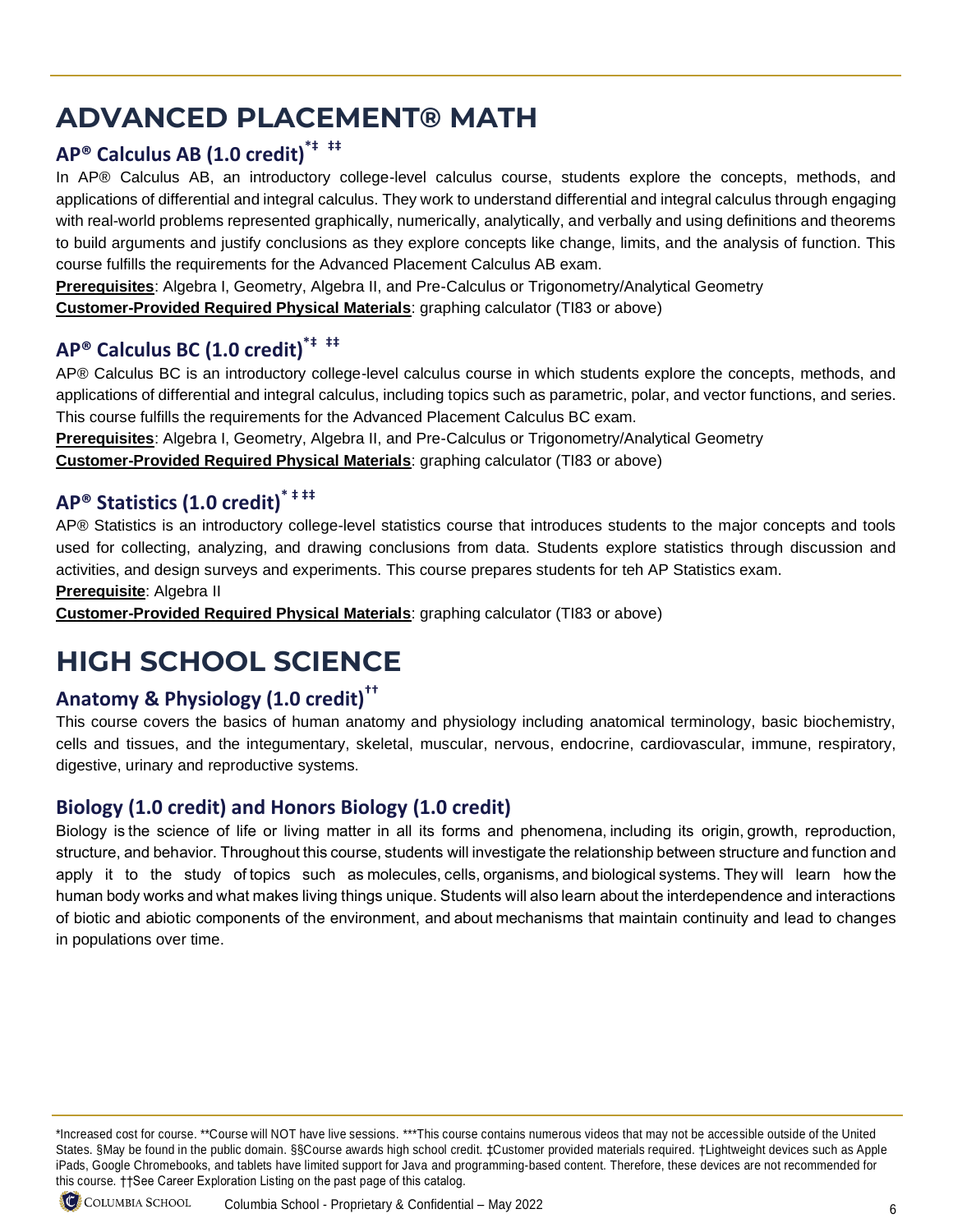### **Chemistry (1.0 credit) and Honors Chemistry (1.0 credit)**

Chemistry is the investigation of atomic and molecular-level properties and interactions. The course focuses on properties of matter, atomic structure, and basic atomic bonding.

#### **Customer-Provided Required Physical Materials:**

- An online graphing calculator Choose from one of the following:
	- Symbolab <https://www.symbolab.com/graphing-calculator>
	- Mathway <https://www.mathway.com/graph>
	- GeoGebra <https://www.geogebra.org/graphing?lang=en>
	- Desmos <https://www.desmos.com/calculator>

### **Earth Science (1.0 credit)‡**

Earth Science introduces students to the complex workings of Earth's systems, including oceanography, rocks and minerals, weather, environmental issues and more.

#### **Prerequisites:** Pre-Algebra, Physical Science 8

#### **Customer-Provided Required Physical Materials:**

- uninflated round balloon
- permanent marker
- 50 small candies that have letters on one side of them (like M&Ms or Skittles)
- a small zipper seal plastic bag
- two kitchen mixing bowls
- ice cubes
- water
- a permanent marker
- a block of wood
- a pair of pliers
- a pair of needle-nose tweezers
- a slotted spoon
- a drinking straw
- sunflower seeds in the shell
- colored water
- a long narrow vase
- rice grains
- small block of Styrofoam
- 3 or 4 large marshmallows
- a teaspoon of herbs (any kind will do, like basil or parsley)

#### **Environmental Science (1.0 credit)**

Environmental Science is a course designed to show thematic connections between a variety of science disciplines including biology, chemistry, and physics. Throughout this year-long course, students will gain a coherent and realistic picture of the applications of a variety of scientific concepts as they manifest in our environment. The aim of this course is to increase students' knowledge of environmental challenges of today, while continuing to cultivate scientific critical thinking skills.

#### **Marine Science (0.5 credit)**

About 70% of the Earth is covered by water. Even today, much of the world's oceans remain unexplored. Marine scientists make exciting new discoveries about marine life every day. In this course, students will discover the vast network of life that exists beneath the ocean's surface and study the impact that humans have on the oceans.

<sup>\*</sup>Increased cost for course. \*\*Course will NOT have live sessions. \*\*\*This course contains numerous videos that may not be accessible outside of the United States. §May be found in the public domain. §§Course awards high school credit. ‡Customer provided materials required. †Lightweight devices such as Apple iPads, Google Chromebooks, and tablets have limited support for Java and programming-based content. Therefore, these devices are not recommended for this course. ††See Career Exploration Listing on the past page of this catalog.

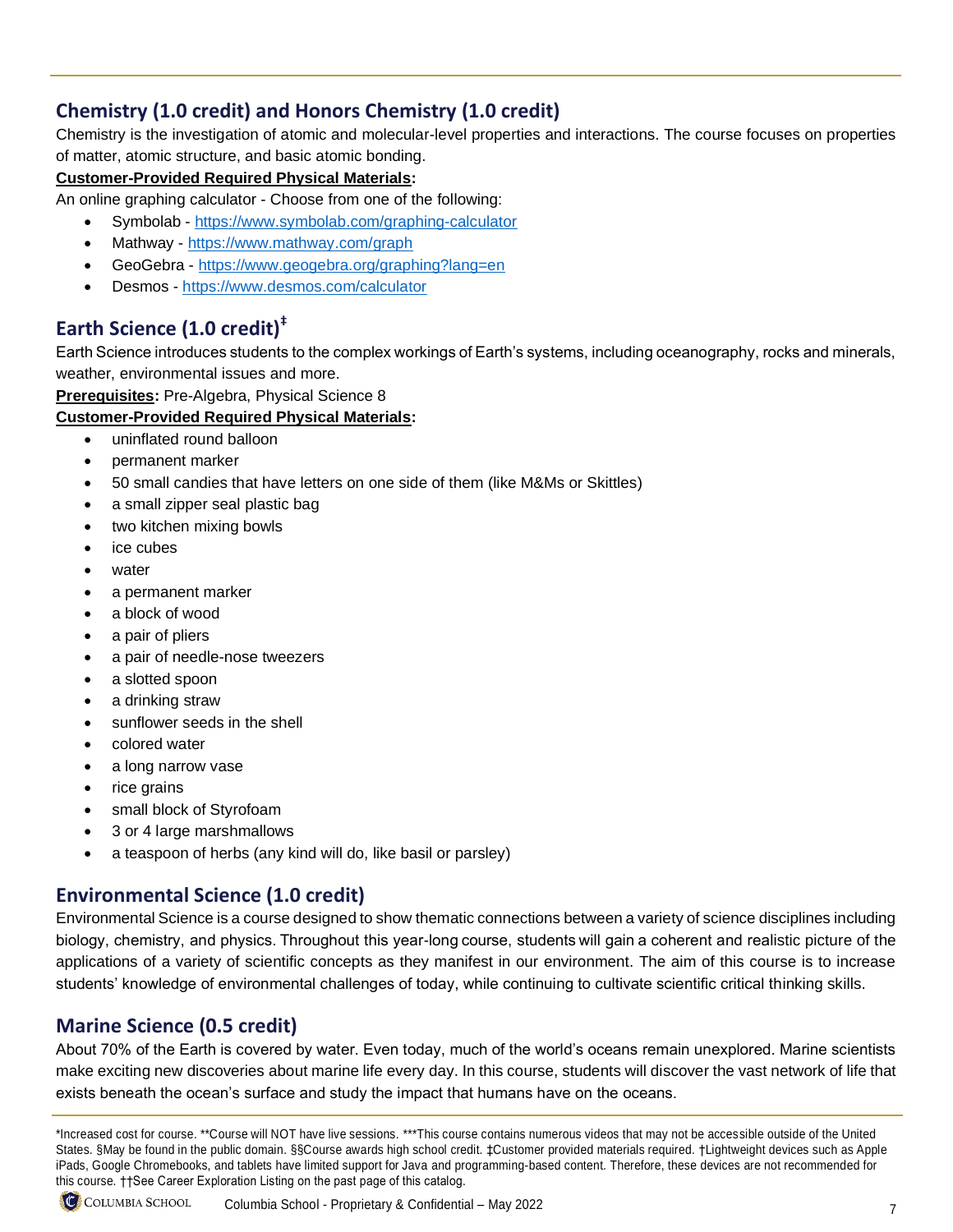## **Physical Science (1.0 credit)‡**

This course is an introduction to the physical sciences and scientific methodology. Students will gain a basic knowledge of the physical properties and chemistry of matter.

**Customer-Provided Required Physical Materials**: [lab materials](https://accelerate.education/catalog9_12/science/ae-physical-science/physical-science-lab-materials/)

### **Physics (1.0 credit) and Honors Physics (1.0 credit)**

Physics examines the relationship between matter and energy and how the two interact. Using an inquiry-based approach throughout this year-long course, students explore both physics concepts and the math used to describe them. The course integrates STEM and physics content standards for topics including mechanics, waves and sound, light and optics, electricity and magnetism, nuclear science, and modern physics.

## <span id="page-9-0"></span>**ADVANCED PLACEMENT® SCIENCE**

## **AP® Biology (1.0 credit)\* ‡ ‡‡**

AP® Biology is an introductory college-level biology course in which students study the core scientific principles, theories, and processes that govern living organisms and biological systems. Students perform hands-on laboratory work to investigate natural phenomena. This course prepares students for the AP Biology exam.

**Prerequisites**: Biology, Chemistry, and Algebra I recommended

**Customer-Provided Required Physical Materials**: household items for lab experiments

## **AP® Chemistry (1.0 credit)\* ‡**

In AP® Chemistry course, the equivalent of an introductory college chemistry course, students learn about the fundamental concepts of chemistry including structure and states of matter, intermolecular forces, and reactions. Students do hands-on lab investigations and use chemical calculations to solve problems.This course prepares students for the AP Chemistry exam.

**Prerequisites**: Chemistry, Algebra I, and Algebra II

#### **Customer-Provided Required Physical Materials:**

- *AP Chemistry Chang* Raymond Chang, Kenneth Goldsby 12th Edition, 2016; ISBN-13: 978-0076727704; ISBN-10: 007672770X
- *Cracking the AP Chemistry Exam*, 2020 Edition; ISBN-13: 978-0525568186; ISBN-10: 0525568182
- Advanced Microchem Kit [\(https://www.qualitysciencelabs.com/advanced-chemistry/advanced-microchem-kit/\)](https://www.qualitysciencelabs.com/advanced-chemistry/advanced-microchem-kit/)

## **AP® Environmental Science (1.0 credit)\* ‡ ‡‡**

AP® Environmental Science provides students with the opportunity to explore and investigate the interrelationships of the natural world and analyze environmental problems, both natural and human-made. Students take part in laboratory investigations and field work.scientific principles, concepts, and methodologies required to understand the interrelationships of the natural world. This course prepares students for the AP Environmental Science exam.

**Prerequisites**: Algebra I and two years of high school science with labs

**Customer-Provided Required Physical Materials**: household items for lab experiments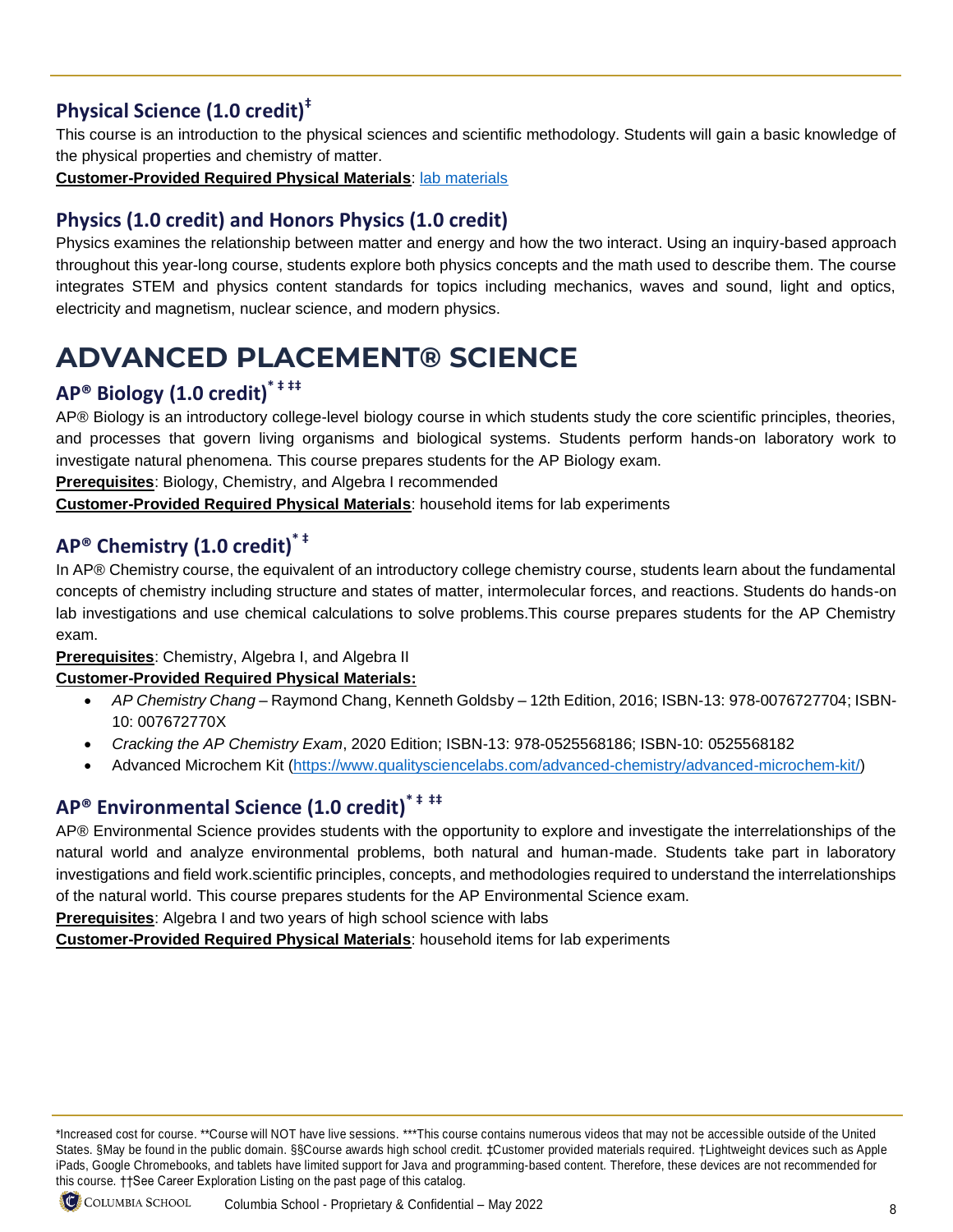## **AP® Physics 1 (1.0 credit) \* ‡**

In AP® Physics 1, an algebra-based physics course, students learn about the foundational principles of physics as you explore Newtonian mechanics; work, energy, and power; mechanical waves and sound; and introductory, simple circuits. They do hands-on laboratory work to investigate phenomena. This course prepares students to take the College Board's Advanced Placement Physics exam.

#### **Customer-Provided Required Physical Materials:**

- StudyForge digital textbook
- graphing calculator
- Cracking the AP Physics 1 Exam, 2020 Edition; ISBN-13: 978-0525568308; ISBN-10: 0525568301
- **[Lab Materials](https://accelerate.education/wp-content/uploads/2019/08/APPhysics_MaterialsInfo.pdf)**

## <span id="page-10-0"></span>**HIGH SCHOOL SOCIAL STUDIES**

#### **Civics (0.5 credit)**

In this course students learn about the significance of government, law, and politics. They examine the United States foundational documents and how they shaped the United States government, the purposes and functions of federal, state and local government, the justice system, political systems the environment, and the economy.

#### **Economics (0.5 credit) and Honors Economics (0.5 credit)**

Economics introduces the principles and the applications of economics in everyday life. Students develop an understanding of limited resources and compare it with unlimited wants and needs. Economics allows students to learn how individual and national economic decisions are made to allocate goods and services among competing users, problem solve as they focus on understanding economic problems, learn the laws of demand and supply, examine market organization (labor and financial markets), discover how firms deal with competition, and how poverty and economic inequality impact individuals in the community. The goal of this single-semester course is for students to develop the critical skills of analysis, synthesis, and evaluation in a demanding and thoughtful academic setting focused on developing their own views on current economic and monetary issues.

#### **Psychology (1.0 credit)**

Students in this course will learn a brief history of psychologists and their experimental methods. They will examine personality theories, human development, consciousness and more.

#### **U.S. Government (0.5 credit) and Honors U.S. Government (0.5 credit)**

U.S. Government will introduce to students the main concepts that make up the modern government of the United States. In this single-semester course, students will learn the function of political systems, the purpose of a party system, how policy is decided, elections, voting, and the basic ideas that are associated with being a participant within a political system. Students will look at the development of the government from its inception to the modern incarnation that it has become. A primary goal of this course will be to teach students the concepts associated with the idea of civil efficacy. Another goal is to teach the power of the media and of public opinion. These concepts will illuminate the past and current struggles for civil rights and liberties, as well as how representative government functions in the United States.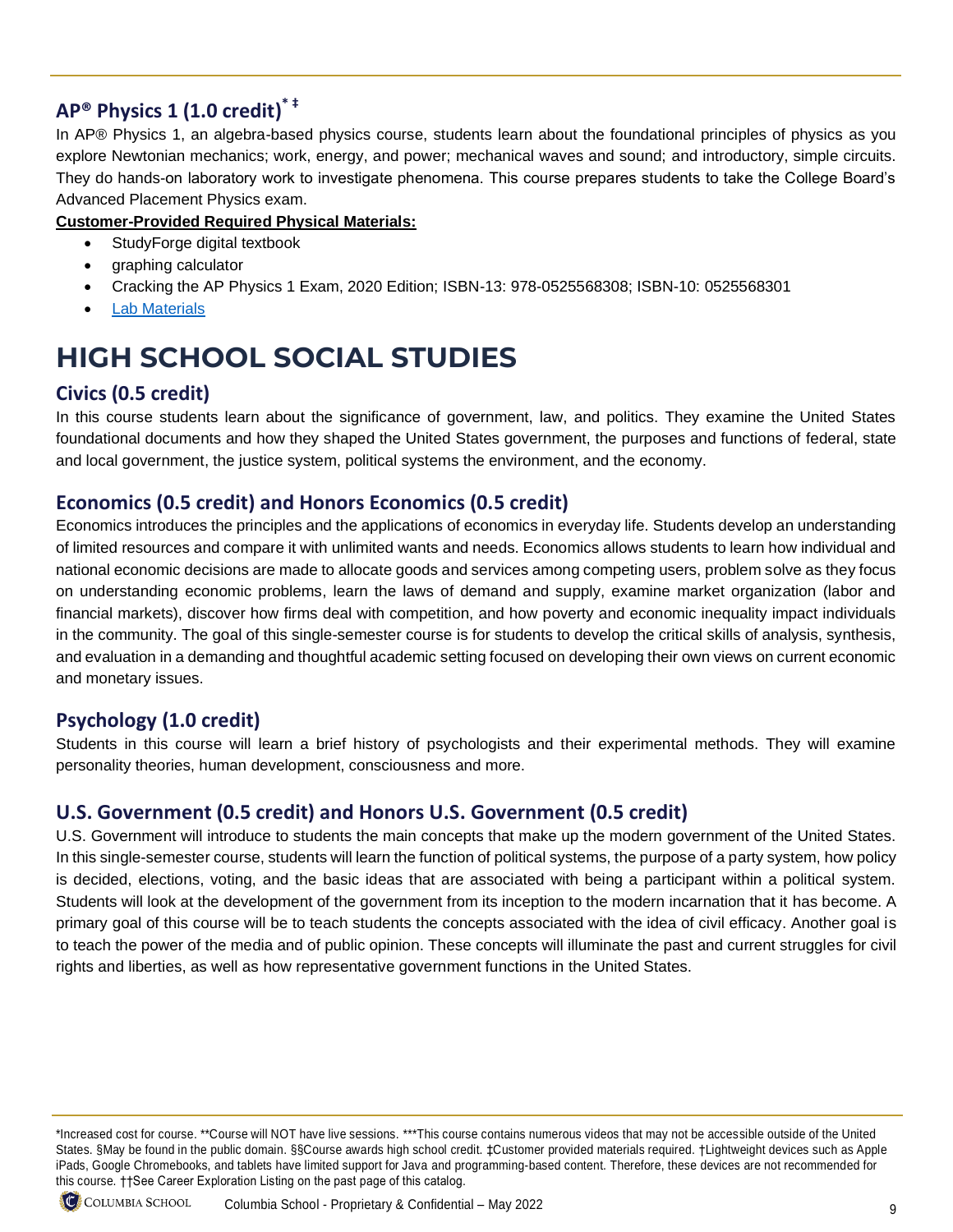#### **U.S. History (1.0 credit) and Honors U.S. History (1.0 credit)**

U.S. History expands upon basic skills and knowledge acquired from previous history and social studies courses. Throughout this year-long course, students will learn about historical trends, breaks with tradition, and systems of political thought that supported and gave rise to the United States as a democratic republic. Additionally, students will study early exploration, colonization, the rise of empires, revolutions, and broad historical movements such as westward expansion and progressivism.

#### **World Geography and Cultures (1.0 credit)**

In this course, students apply cultural and physical perspectives to examine how location affects economic and cultural activities in cities, regions, countries, and continents around the world.

#### **World History (1.0 credit) and Honors World History (1.0 credit)**

World History expands upon basic skills and knowledge acquired from previous history and social studies courses. Throughout this year-long course, students will examine important world civilizations from different eras, continents, and regions. Students will study ancient civilizations in the cradles of civilization, including Mesopotamian civilizations in the Fertile Crescent. The course also traces the rise and fall of important empires or dynasties in Egypt, China, India, Africa, and the Middle East. Students trace the causes and effects of colonization; slavery; global trade; economic systems; international diplomacy; political, economic, and social revolutions; and military conflicts, as well as how they helped to shape the modern world.

## <span id="page-11-0"></span>**ADVANCED PLACEMENT® SOCIAL STUDIES**

## **AP® European History (1.0 credit)\* ‡**

In AP® European History students study the cultural, economic, political, and social developments that have shaped Europe from c. 1450 to the present. Students analyze texts, visual sources, and other historical evidence and write essays expressing historical arguments.This course prepares students for the AP European History exam.**Customer-Provided Required Physical Materials:** 

- *Western Heritage, since 1300* (12th edition, eText) ISBN-10: 0135260434 ISBN-13: 9780135260432
- *Cracking the AP European History Exam,* 2020 Edition ISBN-13: 978-0525568261 ISBN-10: 0525568263

### **AP® Human Geography (1.0 credit)\* ‡‡**

In AP® Human Geography course students explore how humans have understood, used, and changed the surface of Earth. Students use the tools and thinking processes of geographers to examine patterns of human population, migration, and land use. This course prepares students for the AP Human Geography exam.

#### **AP® Macroeconomics (0.5 credit)\***

AP® Macroeconomics is a semester-length introductory college-level course in which students explore the principles of economics that apply to an economic system as a whole. Students use graphs, charts, and data to analyze, describe, and explain economic concepts.This course prepares studens for the AP Macroeconomics exam.

**Prerequisite**: Algebra I recommended

#### **AP® Microeconomics (0.5 credit)\***

AP® Microeconomics, a semester-long introductory college-level microeconomics course, allows students to study the principles of economics that apply to the behavior of individuals within an economic system. They use graphs, charts, and data to analyze, describe, and explain economic concepts.This course prepares students for the AP Microeconomics exam. **Prerequisite**: Algebra I recommended

<sup>\*</sup>Increased cost for course. \*\*Course will NOT have live sessions. \*\*\*This course contains numerous videos that may not be accessible outside of the United States. §May be found in the public domain. §§Course awards high school credit. ‡Customer provided materials required. †Lightweight devices such as Apple iPads, Google Chromebooks, and tablets have limited support for Java and programming-based content. Therefore, these devices are not recommended for this course. ††See Career Exploration Listing on the past page of this catalog.

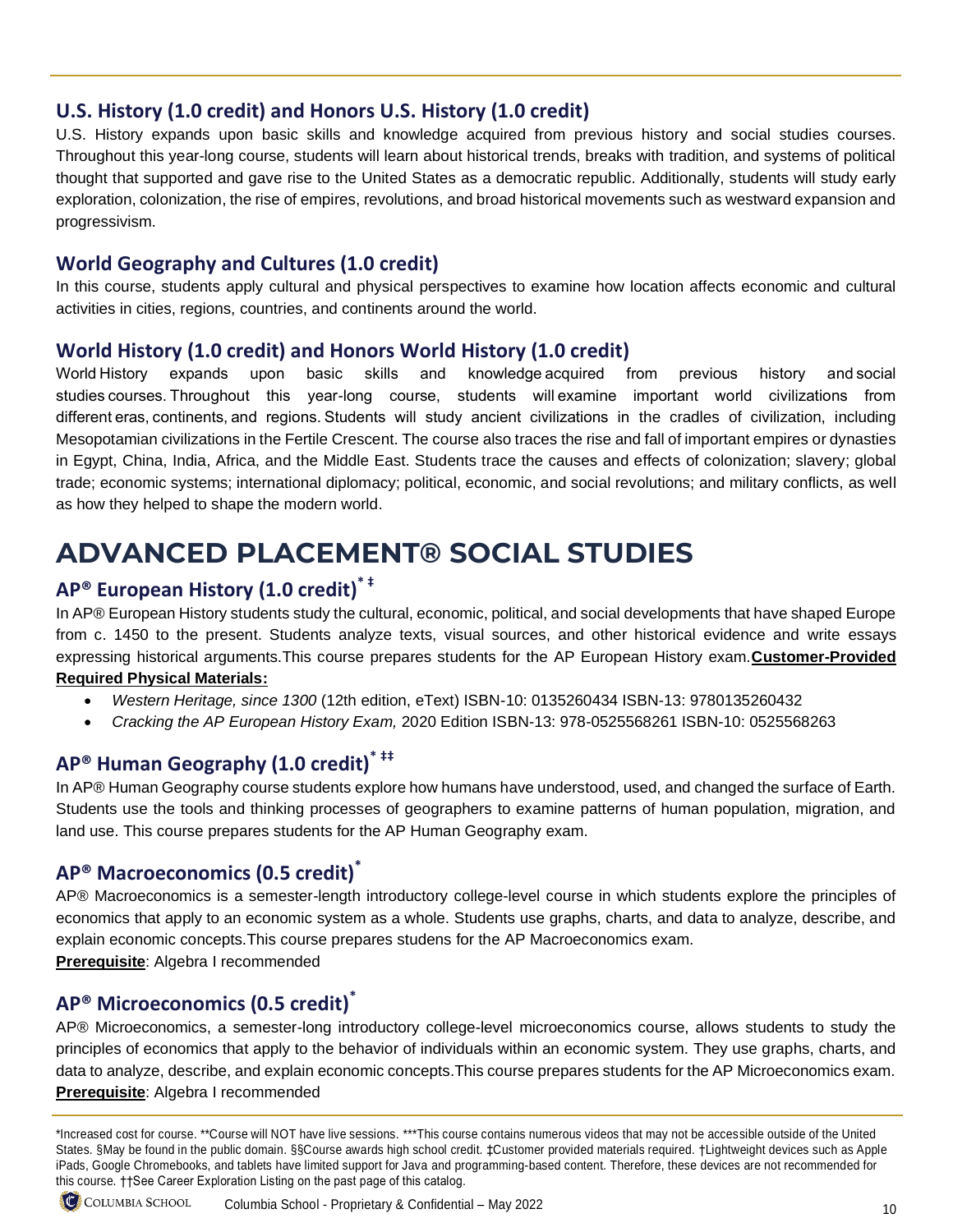## **AP® Modern World History (1.0 credit)\* ‡**

In this course, students study the cultural, economic, political, and social developments that have shaped the world from c. 1200 CE to the present. They analyze texts, visual sources, and other historical evidence and write essays expressing historical arguments. This course prepares students to take the College Board's Advanced Placement World History exam.

#### **Customer-Provided Required Physical Materials:**

- *Bentley, Traditions & Encounters: A Global Perspective on the Past UPDATED AP* Edition © 2017, 6e, Student Edition; ISBN-13: 978-0076681280; ISBN-10: 0076681289
- *AP World History Modern Prep Plus 2020 & 2021;* ISBN-13: 978-1506248127; ISBN-10: 1506248128

### **AP® Psychology (1.0 credit)\* ‡‡**

The AP® Psychology course provides students with the opportunity to explore the ideas, theories, and methods of the scientific study of behavior and mental processes. Students examine the concepts of psychology through reading and discussion and analyze data from psychological research studies.This course prepares students for the AP Psychology exam.

#### **AP® U.S. Government and Politics (0.5 credit)\***

Within AP® U.S. Government and Politics, a semester-long course, students study the key concepts and institutions of the political system and culture of the United States. They read, analyze, and discuss the U.S. Constitution and other documents as well as complete a research or applied civics project. This course prepares students for the AP U.S. Government and Politics exam.

**Prerequisite:** United States History recommended

### **AP® U.S. History (1.0 credit)\* ‡‡**

AP® U.S. History, an introductory college-level course, gives students an opportunity to study the cultural, economic, political, and social developments that have shaped the United States from c. 1491 to the present. Students analyze texts, visual sources, and other historical evidence and write essays expressing historical arguments. This course prepares students for the AP United States History exam.

**Prerequisite**: World History recommended

## <span id="page-12-0"></span>**HIGH SCHOOL WORLD LANGUAGES**

## **American Sign Language I (1.0 credit)\* ‡‡**

Jump start an American Sign Language journey by learning the basics of this visual language and exploring the Deaf culture. Students will broaden their concept of communication through connections and comparisons to their own culture and community.

#### **American Sign Language II (1.0 credit)\* ‡‡**

This course reinforces the fundamental skills acquired in the American Sign Language I course. Students continue their journey by increasing their interpretive and communication skills of this visual language while continuing to explore the Deaf culture. Students will broaden their concepts of communication through connections and comparisons to their own culture and community.

**Prerequisite:** American Sign Language I

<sup>\*</sup>Increased cost for course. \*\*Course will NOT have live sessions. \*\*\*This course contains numerous videos that may not be accessible outside of the United States. §May be found in the public domain. §§Course awards high school credit. ‡Customer provided materials required. †Lightweight devices such as Apple iPads, Google Chromebooks, and tablets have limited support for Java and programming-based content. Therefore, these devices are not recommended for this course. ††See Career Exploration Listing on the past page of this catalog.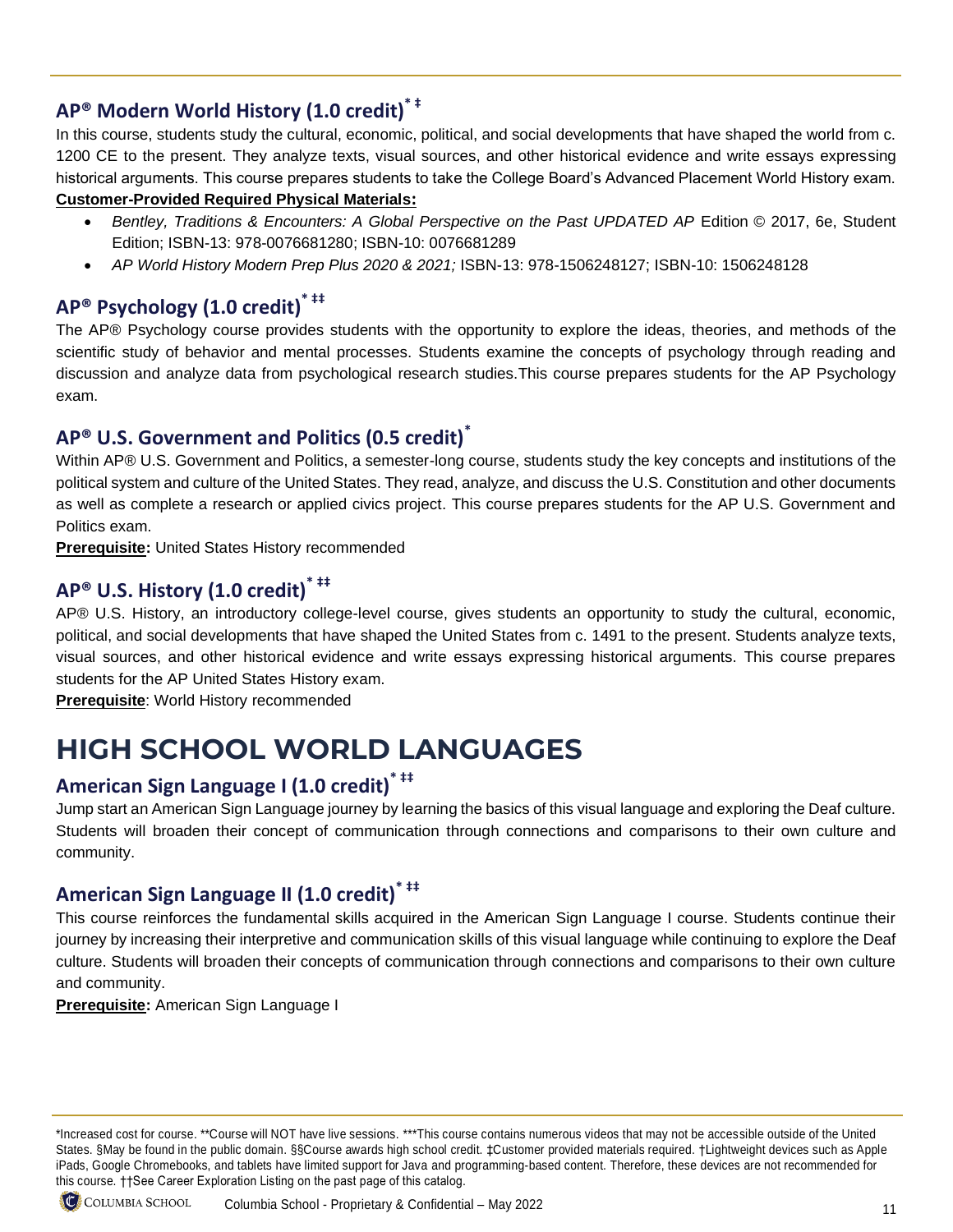## **Chinese I (1.0 credit)†† ‡‡**

Students will immerse themselves in the beauty of the Chinese language and the richness of its diverse cultures. In the Chinese I course; students will learn beginning grammar and vocabulary skills to help build basic fluency and language proficiency. They will explore the culture and apply what they learn through written practice, listening, and speaking exercises.

## **Chinese II (1.0 credit)†† ‡‡**

Chinese II enables students to further develop the communicative skills of listening, speaking, reading, and writing of Mandarin Chinese at a more advanced level. Students are immersed in Chinese culture as virtual exchange students in China. Virtual excursions from one Chinese city to another expand their vocabulary helping them learn to interact with others and use appropriate terms to communicate in a variety of everyday situations.

**Prerequisites:** Chinese I

## **Chinese III (1.0 credit)†† ‡‡**

In Chinese III, students continue their study of Chinese Mandarin, continuing to build their knowledge of vocabulary, sentence patterns, and grammar points in communicative contexts. Students enhance their Chinese Mandarin listening and speaking skills, such as pronunciation and intonation while also developing in-depth reading and writing strategies and skills. This course improves students' reading abilities, and students can write in Chinese in various formats including journals, letters, invitations, and essays. The course also improves students' knowledge and skills in writing simplified Chinese characters. In this course students continue learning about Chinese culture, including the origins, histories, anecdotes, and etiquettes for various cultural settings, events, and occasions. Students also learn to compare the Chinese culture with their own.

**Prerequisites:** Chinese I and II

#### **French I (1.0 credit)**

In French I, students are introduced to the language and cultures of French speaking countries. Students will gain a basic understanding of reading, writing, speaking and understanding the language at a beginner's level.

#### **French II (1.0 credit)**

French II is designed to focus on successful communication through speaking, writing, reading, and listening, and provides a thorough grounding in aspects of culture. Activities blend different forms of communication and culture to ensure that students meet all standards.

**Prerequisite**: French I

#### **French III (1.0 credit)‡**

In this expanding engagement with French, high school students deepen their focus on four key skills in foreign language acquisition: listening comprehension, speaking, reading, and writing. In addition, students read significant works of literature in French and respond orally or in writing to these works. Continuing the pattern and building on what students encountered in the first two years, each unit consists of a new vocabulary theme and grammar concept, numerous interactive games reinforcing vocabulary and grammar, reading and listening comprehension activities, speaking and writing activities, and multimedia cultural presentations covering major French-speaking areas in Europe and the Americas.

**Prerequisite**: French I and French II

**Customer-Provided Required Physical Materials:** French-English dictionary is recommended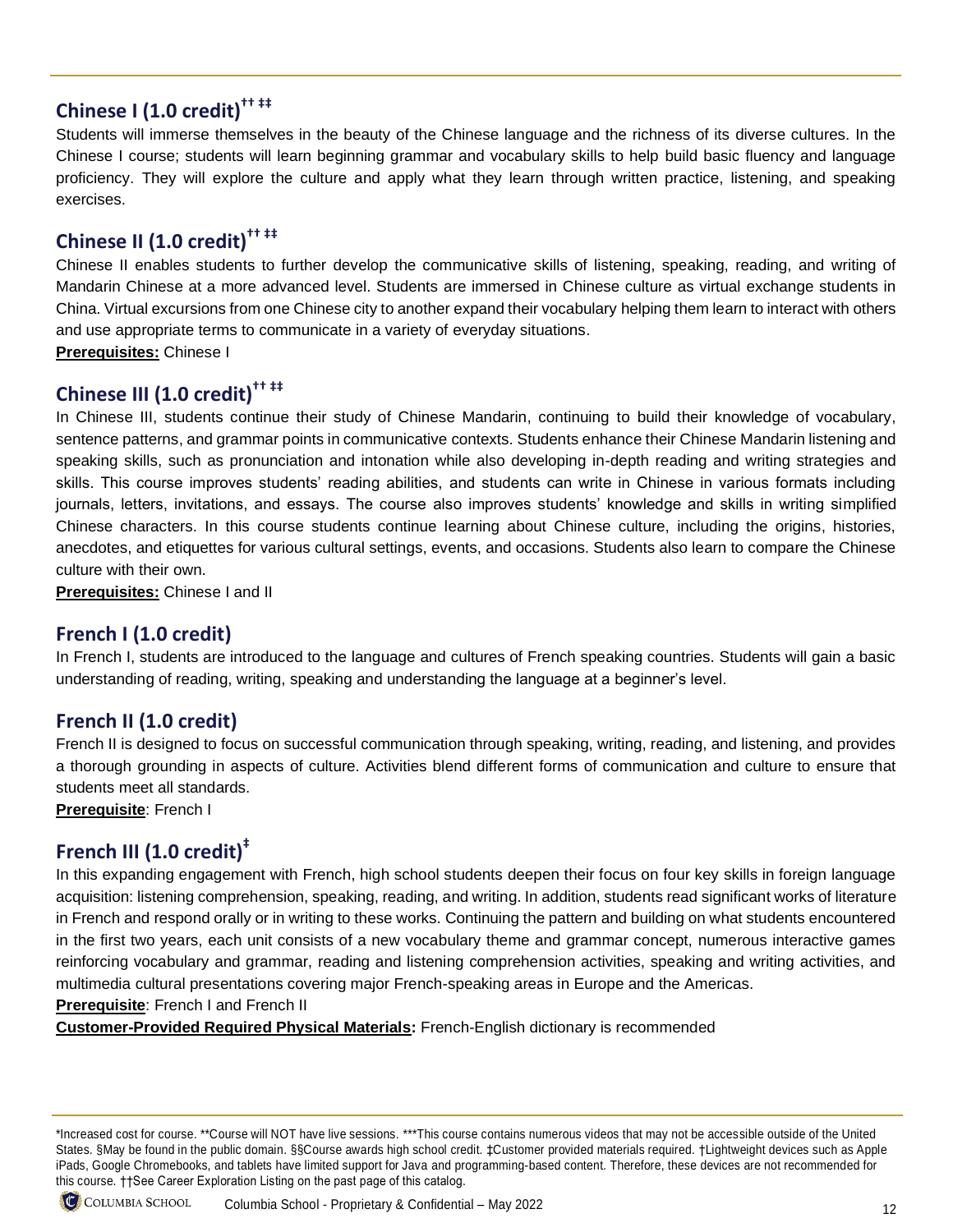#### **German I (1.0 credit)**

This introductory course teaches basic communication and comprehension in German. Students are introduced to the fundamentals of German conversation and grammar.

#### **German II (1.0 credit)**

In this course, students will build on their German grammar and language skills. Students will review basic grammar skills, learn and study stem-changing verb conjugation, and explore cultural themes regarding current events, famous German people, music, and festivals. In the second semester, students will increase their proficiency by forming more complex sentences. Cultural themes are entwined throughout the course.

**Prerequisite**: German I

#### **Spanish I (1.0 credit)**

Spanish I is designed to develop an authentic and practical understanding of the Spanish language and culture. Students will learn to express their thoughts, feelings, and opinions in Spanish using basic, real-life situations and learning scenarios.

#### **Spanish II (1.0 credit)**

In this course, students will build upon the foundation developed in Spanish I. They continue to build vocabulary, learn new verb tenses and grammar concepts, and improve their ability to communicate with others.

**Prerequisite:** Spanish I

#### **Spanish III (1.0 credit)**

In this course, students will build upon the concepts developed in Spanish II. Students focus on applying vocabulary in a wider array of situations by learning about the past progressive and subjunctive moods and the present perfect, future and conditional tenses.

**Prerequisite:** Spanish II

#### **Honors Spanish III (1.0 credit)‡‡**

In Honors Spanish III, students dive into the rich diversity of Hispanic culture across the globe by exploring the tastes, sights, and sounds of this dynamic language that reflects triumph, struggle, celebration, and so much more. During this cultural journey, students improve conversational, vocabulary, and writing skills through authentic tasks. Short of obtaining a passport, there is no better way to discover new lands, peoples, or experiences as students take their Spanish language abilities to the next level.

**Prerequisites**: Spanish I and II

## **Honors Spanish IV (1.0 credit)‡‡**

This enhanced version of Spanish IV will certainly expand the student's language skills. However, it will also take them on a fascinating cultural journey. Students will experience the language's rich traditions and superstitions. Through exploring the past, students will come to understand the importance of community, family, and personal relationships. They will be immersed in culture—movement, art, music, literature. Meeting real people and hearing their stories will allow students to gain new vocabulary, have better command of the language, and understand their role as a global citizen. **Prerequisites:** Spanish I, II, and III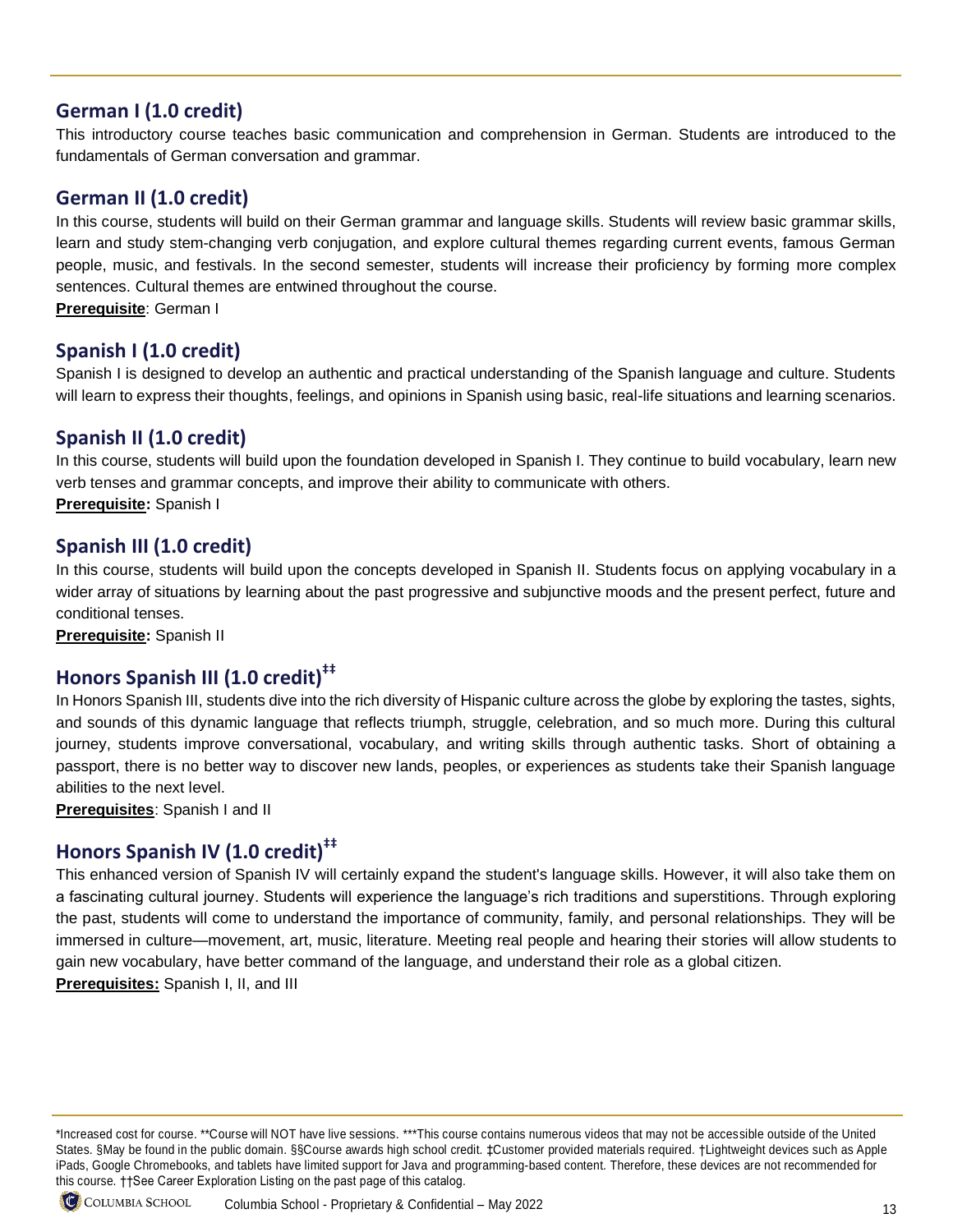## <span id="page-15-0"></span>**ADVANCED PLACEMENT® WORLD LANGUAGES**

#### **AP® French Language & Culture (1.0 credit)\***

French Language and Culture is an advanced language course in which students acquire proficiencies that expand their cognitive, analytical, and communicative skills. The course prepares students for the AP French Language and Culture Exam. It uses as its foundation the three modes of communication (interpersonal, interpretive, and presentational) as defined in the Standards for Foreign Language Learning in the Twenty-First Century. The course is designed as an immersion experience requiring the use of French exclusively. The online learning coach only uses French to communicate with students. In addition, all the reading, listening, speaking, and writing is in French. The course teaches language structures in context and focuses on the development of fluency to convey meaning. Students explore culture in both contemporary and historical contexts to develop an awareness and appreciation of cultural products, practices, and perspectives. The course contains a forum where students share their opinions and comments about various topics and comment on other students' posts. The course makes great use of the Internet for updated and current material.

#### **AP® Spanish Language & Culture (1.0 credit)\***

The AP Spanish Language and Culture course is an advanced language course in which students are directly prepared for the AP Spanish Language and Culture test. It uses as its foundation the three modes of communication: interpersonal, interpretive and presentational. The course is conducted almost exclusively in Spanish. The course is based on the six themes required by the College Board: (1) global challenges, (2) science and technology, (3) contemporary life, (4) personal and public identities, (5) families and communities, and (6) beauty and aesthetics. The course teaches language structures in context and focuses on the development of fluency to convey meaning. Students explore culture in both contemporary and historical contexts to develop an awareness and appreciation of cultural products, practices, and perspectives. Students should expect to listen to, read, and understand a wide-variety of authentic Spanish-language materials and sources, demonstrate proficiency in interpersonal, interpretive, and presentational communication using Spanish, gain knowledge and understanding of the cultures of Spanish speaking areas of the world, use Spanish to connect with other disciplines and expand knowledge in a wide-variety of contexts, develop insight into the nature of the Spanish language and its culture, and use Spanish to participate in communities at home and around the world. The AP Spanish Language and Culture course is a college level course. The intensity, quality, and amount of course material can be compared to that of a thirdyear college course.

#### **Prerequisite**: Spanish III

#### **Customer-Provided Required Physical Materials:**

The textbook below is required to purchase for Semester B (Jan-May)

• *Cracking the AP Spanish Language & Culture Exam* with Audio CD, 2020 Edition; ISBN-13: 978-0525568346; ISBN-10: 0525568344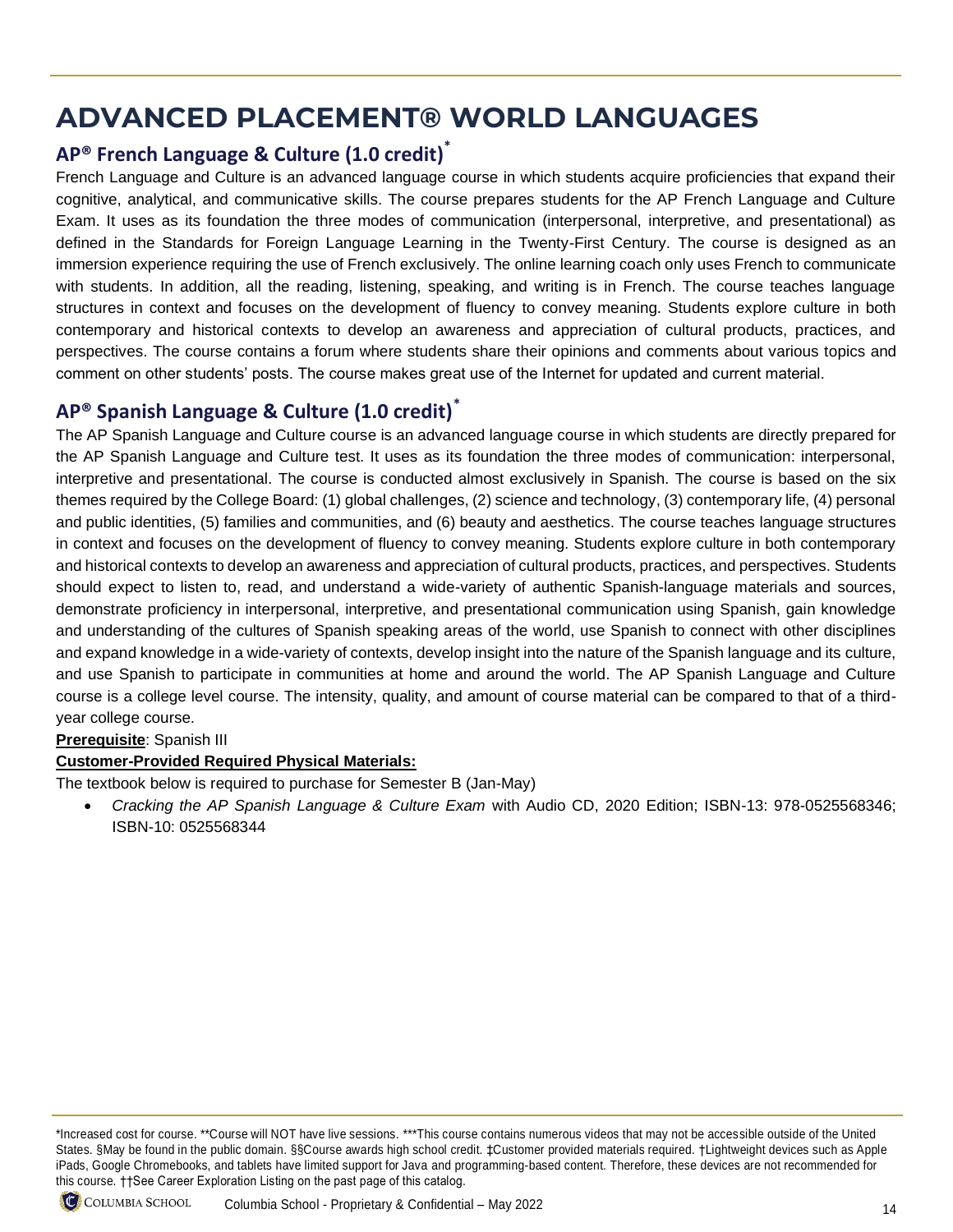## <span id="page-16-0"></span>**HIGH SCHOOL ELECTIVES**

## **Accounting (0.5 credit)††**

In this semester course, students explore accounting and accounting careers. They learn basic accounting skills and procedures both with and without a computer for general journals, general ledgers, cash payments journals, cash receipts journals, sales journals, accounts payable ledgers, and accounts receivable ledgers. Students also learn how to reconcile a bank statement and to prepare payroll records.

## Advanced Drawing (0.5 credit)<sup>\*\* ‡</sup><sup>\*\*</sup>

In Advanced Drawing, students review basic drawing skills and the elements and principles of design. They explore how each of these are used in art, expand their knowledge of art history, and explore, in depth, several different types of media and artistic styles in order to begin to define their personal aesthetic. All projects in this course will be original compositions by the student. At the end of the last four modules, students will participate in either a self- or peer-critique to help them learn to analyze their work and grow as an artist from the input of others. At the end of the course, students will compile and organize their artwork into a digital portfolio and write an artist statement that can be used as a record of personal accomplishment or as an application to a secondary art program or job.

#### **Customer-Provided Required Physical Materials:**

- drawing pencil set 2H, HB, 2B, 4B, 6B, 8B (preferably woodless)
- $9x12$  multimedia sketch book  $-60$  sheets
- $18\times24$  pastel paper, assorted colors (gray, tan, black, and burnt umber) 10 sheets
- oil pastels at least 24-piece set
- high quality colored pencils 36-piece set (recommend Prismacolor brand or similar quality)
- chalk pastels  $-24$ -piece set
- high-quality art markers (tombow, Prismacolor, or similar brand) water based or alcohol based primary colors and flesh tones
- 1 black fine point Sharpie
- 1 black ultra-fine point Sharpie
- 1 kneaded eraser
- 1 white eraser
- 1 hand-held pencil sharpener

#### **Optional Materials:**

- Finishing spray for pastels
- Assorted blending stumps and tortillions
- 18×24 portfolio to keep artwork
- toolbox to keep supplies

## **Aeronautics and Space Travel (0.5 credit)††**

This course introduces students to the history and near future of space travel. Students will explore the possibilities of moon bases, Mars colonies, and visiting the outer planets in our solar system and their moons. Students will also discuss important ethical and legal issues around space exploration, such as asteroid mining and war in space. The course gives an expansive view of the technologies, science, and theories that will make far-fetched dreams into realities during the student's lifetime.

<sup>\*</sup>Increased cost for course. \*\*Course will NOT have live sessions. \*\*\*This course contains numerous videos that may not be accessible outside of the United States. §May be found in the public domain. §§Course awards high school credit. ‡Customer provided materials required. †Lightweight devices such as Apple iPads, Google Chromebooks, and tablets have limited support for Java and programming-based content. Therefore, these devices are not recommended for this course. ††See Career Exploration Listing on the past page of this catalog.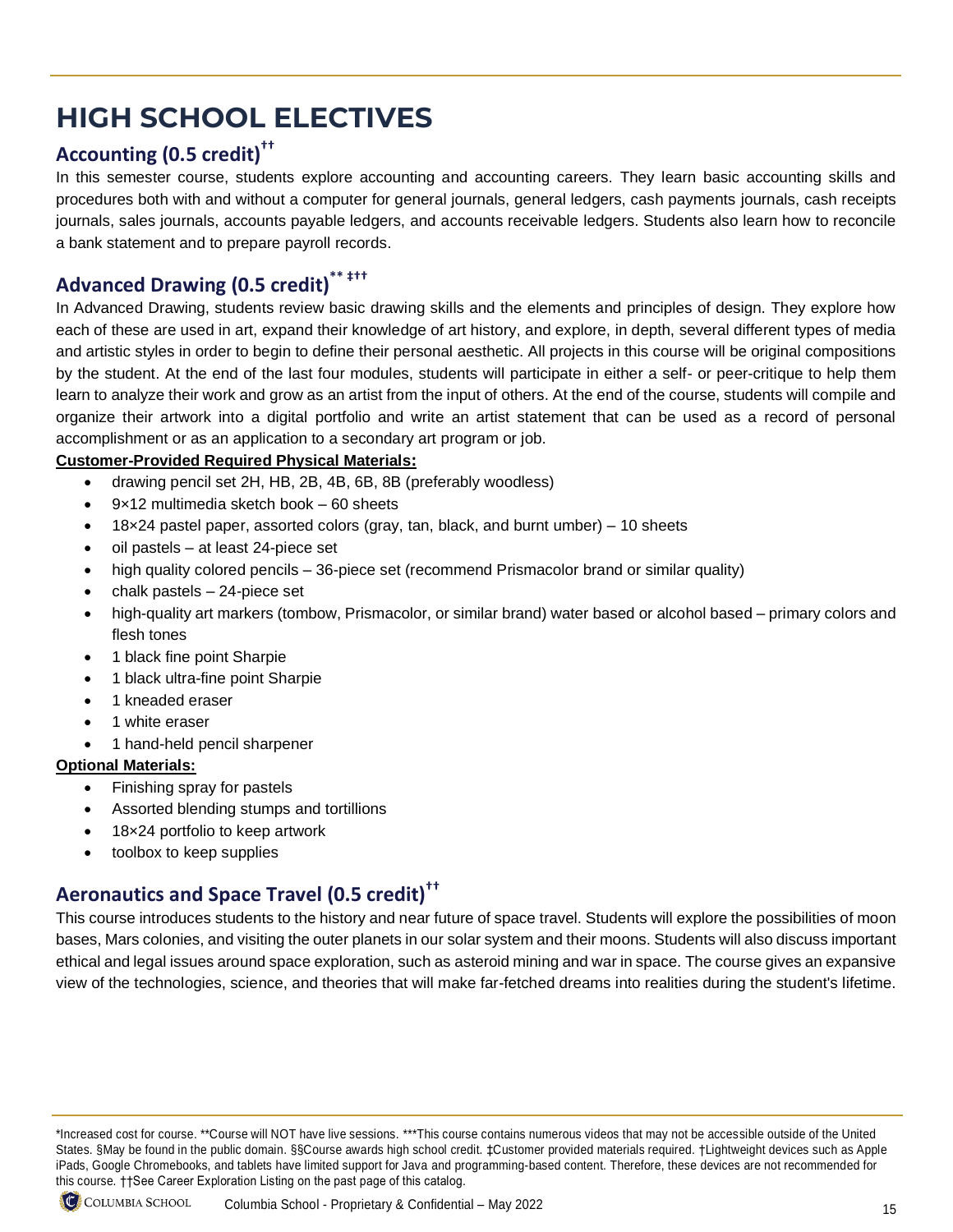### **Art Appreciation (0.5 credit)††**

Art Appreciation investigates how quality is determined and created by artists, in order to evaluate and appreciate art on a deeper level. Students are introduced to the elements and principles of art and the importance of artists' context and perspective. The course covers different periods in art history, different techniques in art, and how to research and evaluate art, emphasizing why each contributes to valuing a piece of art and provides the necessary knowledge to do so.

### **Art History (0.5 Credit)††**

This Art History course integrates the four components of art study: art production, historical and cultural context, critical process and aesthetic process. Students identify and describe art from prehistoric times to modern time. Throughout this course, students discuss various artworks, research artists, and create documents and presentations demonstrating concepts learned.

## **Augmented and Virtual Reality Applications (0.5 credit)††**

Recent advances in technology have allowed augmented and virtual reality (AR/VR) systems to become extremely sophisticated and realistic. This course introduces students to the technologies that underpin AR/VR systems. The course walks through five applications of AR/VR and how they will change and impact numerous aspects of our lives and the economy. Students also learn about and discuss the risks and side effects of these systems on health, privacy, and ethical implications.

#### **Basic Drawing (0.5 credit)<sup>\*</sup>**

In Basic Drawing, students experiment with several different art materials and tools to see what each tool can do best. Students explore ordinary things around them to become more observant of the structures and meanings of things which can be seen in their home and community. Each lesson provides room for expressing the technical skill learned in a unique, creative way.

#### **Customer-Provided Required Physical Materials**:

- 1 drawing pencil, 2B
- 1 round hair brush #10
- 1 bottle India Ink, black
- 1 Pilot Varsity Pen, self-contained black ink
- 2 conté crayons: white, black
- 1 Art gum eraser
- 1 white, wax Crayola crayon
- 40 sheets white drawing paper, 9×12
- 5 sheets construction paper, 9×12, black
- 15 sheets grey construction paper, 9x12
- 14 large envelopes, 10 x 13
- 2 sheets white watercolor paper (rough, heavy, stiff)
- 2 sheets rice paper 9 1/2 x12 (soft, translucent)
- 25 sheets newsprint, 9×1
- 1 bottle white glue (obtain locally)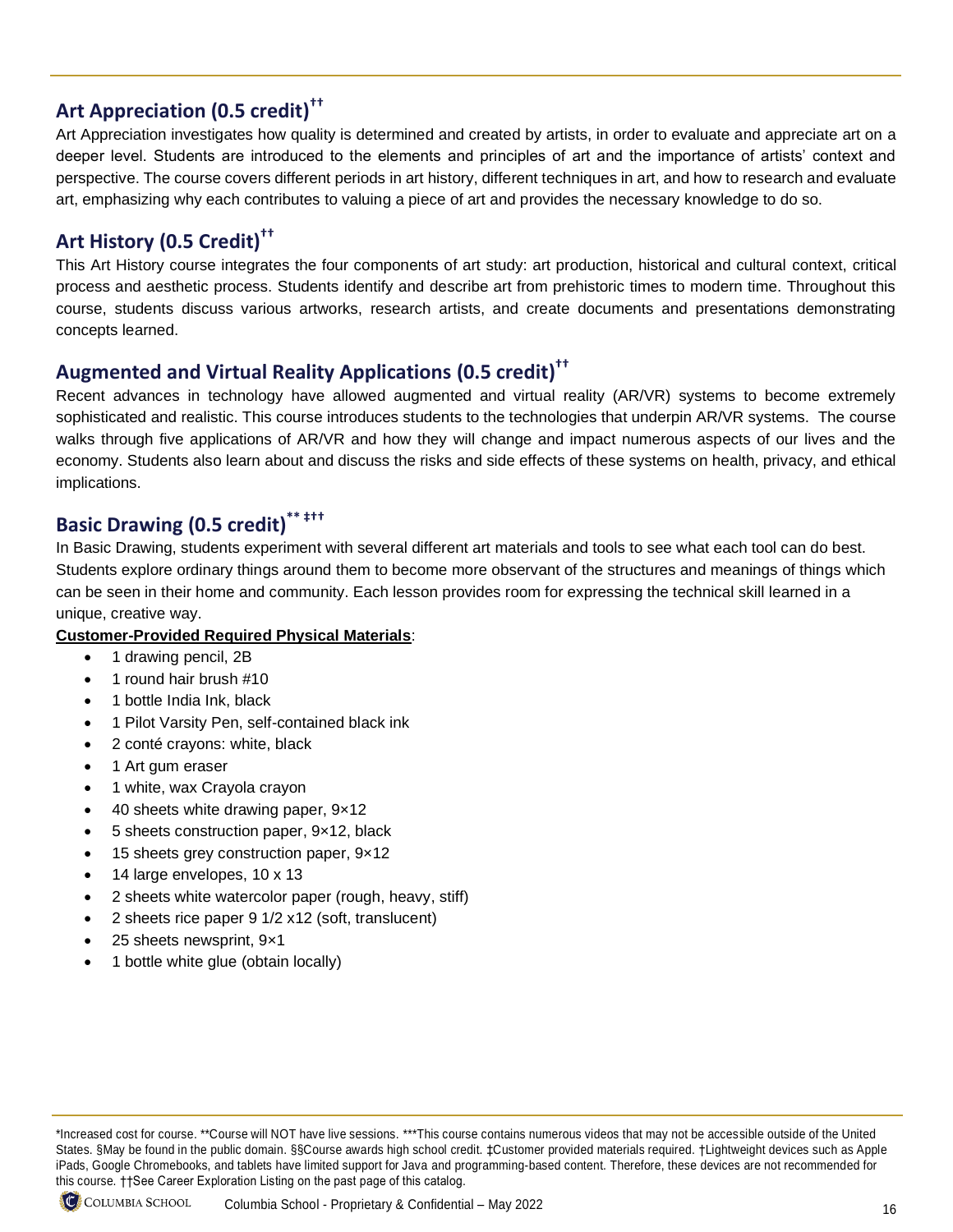## **Basic Web Design (0.5 credit)<sup>‡++</sup>**

In this course, students learn how to design a beautiful and functional website, and how to take their design and translate it into a live website using Hypertext Markup Language (HTML) and Cascading Style Sheets (CSS) programing languages. Students learn about the use of color, layout, and when to use different techniques, typography rules, and the importance of imagery. Upon completion of this course, each student will have hands-on experience creating a fully functioning website. Students do not need to have a previous technical background with HTML or CSS prior to taking this course.

#### **Customer-Provided Required Physical Materials:**

- HTML Text Editor (choose one):
	- o TextEdit For use on Mac comes with OS
	- $\circ$  Notepad For use on Windows comes with OS
	- $\circ$  Text For use on Chromebook free app download from the Google Store
- image editing software (choose one):
	- o Pixlr <https://pixlr.com/editor/> (in-browser)
	- o GIMP <http://www.gimp.org/downloads/> (downloadable program)
- webhosting and basic in-browser FTP:
	- o Neocities https://www.neocities.org

#### **Beginning Painting (0.5 credit)<sup>ࠠ</sup>**

This course introduces students to classical and contemporary painting, techniques and concepts, with emphasis on the understanding of its formal language and the fundamentals of artistic expression. Acrylic and watercolors are the mediums used in this class.

#### **Customer-Provided Required Physical Materials:**

- chromacryl tube of acrylic paints
- round brush
- flat brush
- watercolor paints (includes brush)
- set of markers
- painting paper (The pad of paper may be labeled watercolor paper. Please use for all paintings, including acrylic.)
- newsprint paper (This paper is for sketches and testing paints. Do not use for painting projects.)
- 1–4b pencil
- 7 project cardstock pages

## **Building Maintenance Technology I (0.5 credit)\*††**

The Building Maintenance Technology course will focus on all aspects of the construction industry from health and safety to the tools that every construction professional needs in their collection. Students will learn about the various roles in the industry as well as job outlooks, educational and experiential requirements, and salary information. Some activities will focus on career exploration to discover career options that best align with interests and talents. Students will learn basic construction math and how it is applied during design and building phases of projects. They will learn specifics about carpentry, construction drawings, framing floor systems, framing walls, and framing roofs. Throughout, they will establish a foundation for what opportunities exist for them in the industry.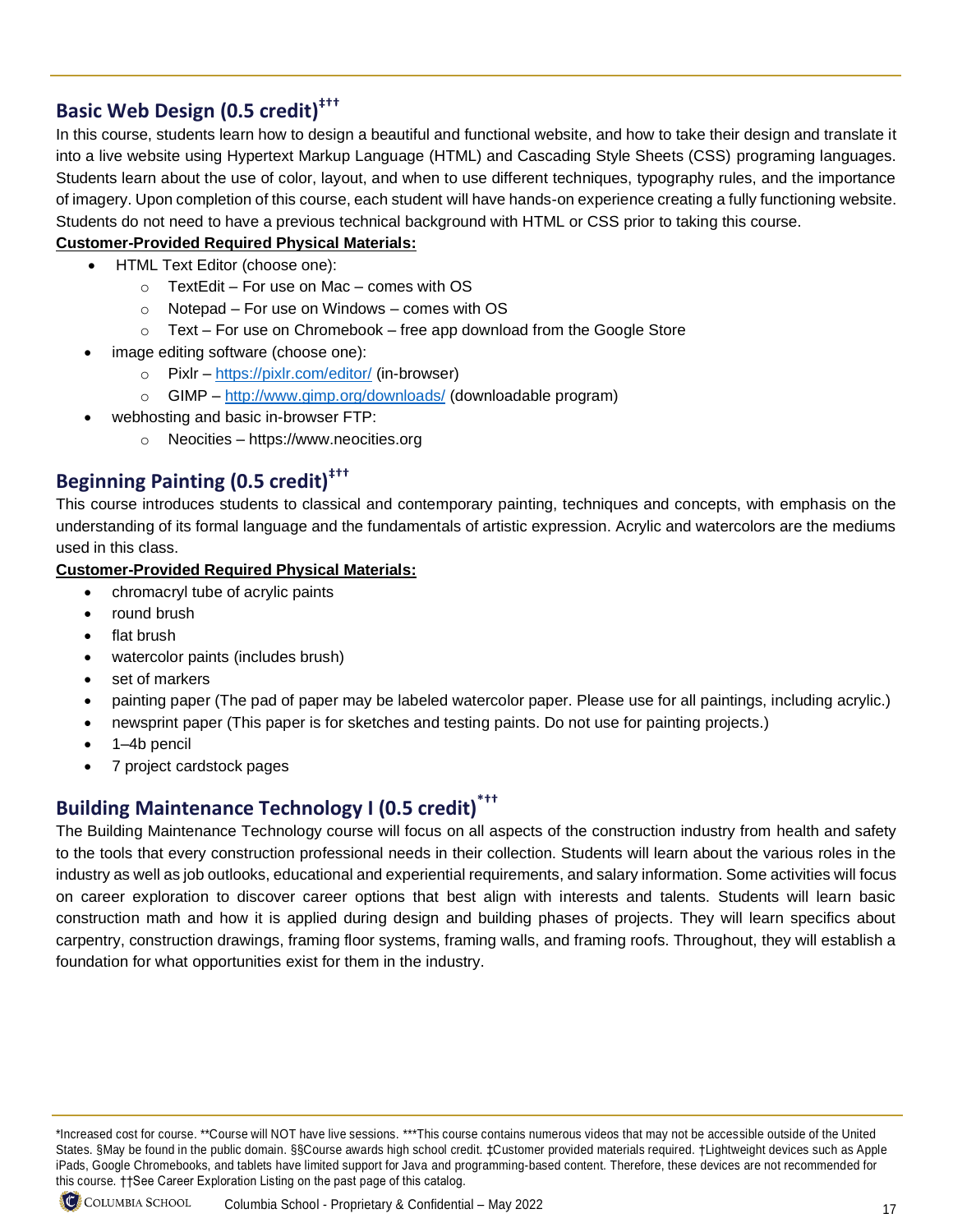## **Building Maintenance Technology II (0.5 credit)\*††**

The Building Maintenance Technology II course will focus on construction components, masonry skills, and OSHA. Students will learn about the various masonry and concrete skills as well as safety measures. Some activities will focus on the realworld application of learned skills with hands-on components. Students will learn about erecting, plumbing, and bracing in relation to concrete as well as laying masonry units. Finally, students will learn important science skills for the construction industry and prepare for OSHA 30-hour Construction certification exam.

#### **Business Law (0.5 credit)††**

In this course, students will learn about the American legal system as they examine ethics, court systems, criminal law, and torts. They will explore how the court systems work together, and which types of misconduct result in going to court. As they progress through the course, students will also gain an understanding of what is right and wrong in business actions and employment law. Study will focus on the formation of a business and the basic legal issues associated with each type of business.

### **Career Exploration in Finance (0.5 credit)††**

This course introduces students to the challenging and lucrative world of finance through a review of key financial terms and various groups, positions, and roles within financial institutions. Students learn about resumes, interviews, and networking, and discuss ethics on Wall Street and the role of finance within society.

#### **Career Exploration in Healthcare (0.5 credit)**

This course introduces students to the exciting and varied career opportunities in the healthcare industry by introducing roles and tasks, identifying education and skills needed, determining responsibilities of roles which support or supervise positions, and analyze legal and ethical responsibilities, limitations, and implications for each of these professions.

### **Career Planning (0.5 credit)**

The Career Planning course guides students through the essential elements of the career planning process and the development of a defined career plan. Students consider the many factors that impact career success and satisfaction. Using a process of investigation, research, and self-discovery, students acquire the understandings critical to the career planning process, and upon completion, students will have a practical and comprehensive college or career transition portfolio that reflects their skills and abilities, as well as their interests, values, and goals.

### **Character Education (0.5 Credit)**

This course teaches students practical skills for understanding and managing their emotions, setting goals and getting organized, understanding and getting along with others in our diverse world, and making good decisions. Research shows that people who practice these skills have greater academic achievement as students and experience more success and satisfaction as adults.

### **Child Development (0.5 credit)††**

This course is designed to help prepare students for their responsibilities as parents and caregivers of children. Topics include prenatal care, growth and development through age six, teen pregnancy, maternal health, parenting skills, and child guidance.

### **Cloud Technologies and the Internet of Things (0.5 credit)††**

This course examines the technologies, hardware, and software that underpin the Internet of Things. Students examine a variety of end-market applications in homes, businesses, and cities, as well as the many career opportunities that the Internet of Things enables.

<sup>\*</sup>Increased cost for course. \*\*Course will NOT have live sessions. \*\*\*This course contains numerous videos that may not be accessible outside of the United States. §May be found in the public domain. §§Course awards high school credit. ‡Customer provided materials required. †Lightweight devices such as Apple iPads, Google Chromebooks, and tablets have limited support for Java and programming-based content. Therefore, these devices are not recommended for this course. ††See Career Exploration Listing on the past page of this catalog.

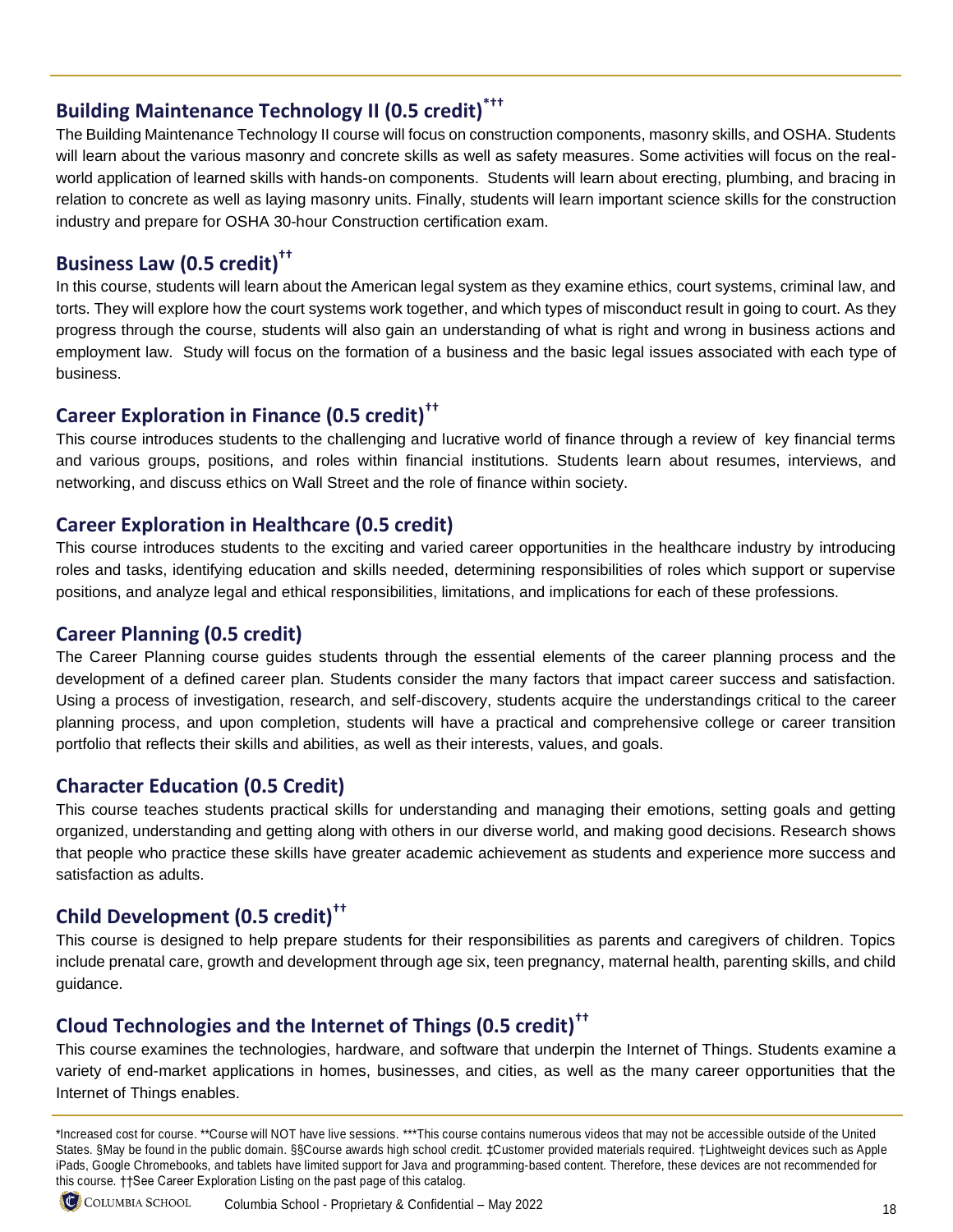## **Computer and Network Security Fundamentals (1.0 credit)\* †† ‡‡**

This inspiring course covers the fundamentals of computer safety, network security, and prevention of digital attacks. Students experience a hands-on approach to security strategies, expand their computer and networking security techniques, and improve their problem-solving skills. Students will also explore numerous employment opportunities in one of the fastest-growing industries – Cybersecurity.

### **Computer Basics (0.5 credit)††**

In this course students learn how to use productivity and collaboration tools, such as G Suite by Google Cloud to create word processing documents, spreadsheets, surveys and forms such as personal budgets and invitations.

### **Construction: Fundamentals and Careers (0.5 credit)\*††**

This course introduces students to the evolving industry of construction! In addition to building on standard concepts such as technical skills, project planning, and regulations, students will learn about the variety of career possibilities within construction. They will also explore the entrepreneurial side of construction and discover what it takes to start and run your own business in this field. Finally, the course will look towards the future and analyze trends in green materials, energy efficiency, and technology to determine how these will impact the homes we build and live in.

## **Cybersecurity(0.5 credit) ††**

In the Cybersecurity course, students will learn about the practice of protecting networks, systems, and programs from digital attacks. They will better understand the aim of these attacks, such as destroying information, extorting money and resources, or disrupting business operations. They will learn about the challenges and opportunities that implementing cybersecurity measures can present. As attackers become more innovative, it is more important than ever to have effective cybersecurity channels in place to counter them. Students will learn about countermeasures and role recovery and their integral function in the cybersecurity realm. Additionally, students will learn what makes certain networks and systems more vulnerable to attacks. They will become adept at identifying potential viruses, worms, threats, and malware. The Cybersecurity course acts as a foundation on which to build extensive knowledge about threats to digital security.

### **Cybersecurity Essentials (1.0 credit)\* †† ‡‡**

Have you or someone you know ever had personal information compromised? This inspiring course covers defensive strategies for computer, mobile device, and network security. You'll experience a hands-on approach to security strategies, expand your computer and networking security techniques, and improve your problem-solving skills. You will also explore numerous employment opportunities and prepare for one of the fastest-growing industries: cybersecurity.

#### **Digital Information Technology (1.0 credit)\* †† ‡‡**

Dive into an exciting course that will provide you with the foundational skills needed for exciting careers like game development, military defense, web design, and software engineering! You will explore Microsoft Office online applications, web design, emerging technologies, operating systems, project management, communication methods, Information Technology careers, and much more in this course. Learn about your strengths and how they relate to different career paths.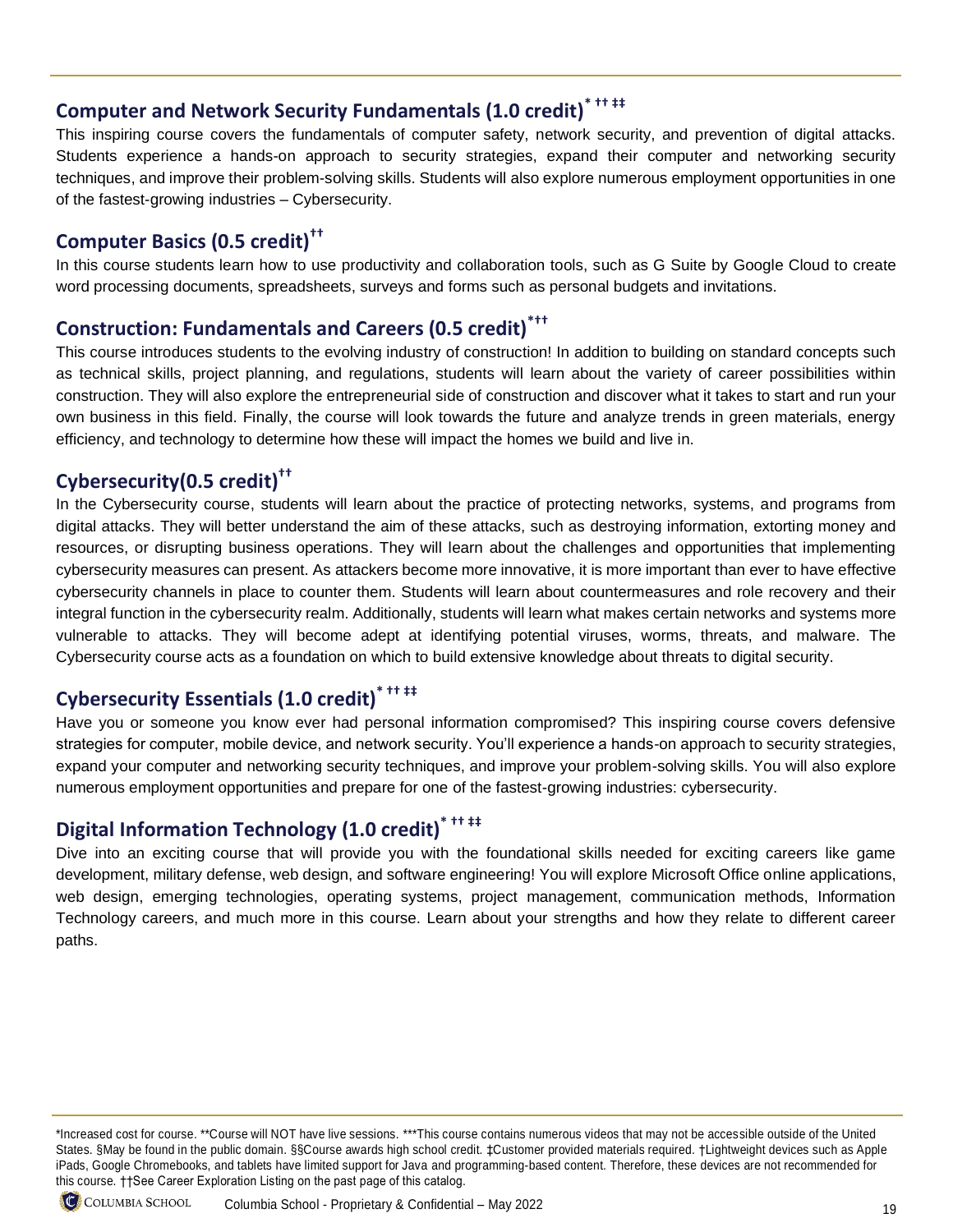## **Digital Media (0.5 credit)‡ ††**

Digital Media is a project-based survey of different forms of digital media, such as digital audio, imaging and illustration, movie editing, and animation. The course is oriented toward teaching broad, flexible tools and concepts that are not tied to any one platform or program. Each module ends with a culminating task (such as a podcast or short film). Students will be able to draft and develop projects as they build their skills over each lesson.

**Customer-Provided Required Physical Materials**: printer, camera, scanner (optional), and one of the following programs: Audacity (free download), GIMP (free download), Inkscape, DaVinci Resolve (free version), Pencil2D, Blender, GDevelop, or Piskel

#### **Early Childhood Education I (0.5 credit)††**

The Early Childhood Education course is designed to provide an overview of the expectations and roles of the early childhood educator. The course provides details about childhood development, health, nutrition, and guidance strategies to help students understand the exciting and unique opportunities that a career in early childhood education can offer. The course is intended to prepare students for challenges they may face, but to emphasize the rewards of being able to influence the life of a young child. The ability to offer support to children as they learn, and grow is a point that is highlighted throughout each lesson.

#### **Early Childhood Education II (0.5 credit)††**

The Early Childhood Education II Course is designed to provide an overview of the professional expectations of being an early childhood educator. Throughout the course, students will learn about what it means to be a professional, including the significance of professional development in any educational role. They will review observational methods and the history of education in the United States, with a focus on early childhood and school-age programs. They will spend a significant portion of the course learning about the importance of Developmentally Appropriate Practice (DAP) and how to implement these strategies. Designing physical, social, and temporal environments will also be a major focus of the course, as will developing relationships with families and communities to strengthen their position and knowledge. Additionally, this course will prepare students for the Child Development Associate (CDA) certification exam.Introduction to Education and Teaching

### **Engineering and Product Development (0.5 credit)\*\* †**

This semester-long course provides an overview of the concepts of product engineering and development. Students analyze the life cycle of a product to prepare a product for distribution and for target markets. The course begins with building an understanding of the product life cycle, from the initial idea to drafting requirements to using 3-D modeling tools and other design tools. The final unit focuses on assembling the pieces within a project plan to achieve a product and evaluating the plans for a successful product launch. In addition, the course provides information about the different careers available to students interested in engineering, product development, and project management.

**Customer-Provided Required Physical Materials:** Students will need a computer or laptop for this course; tablets are not sufficient.

### **Financial Literacy (0.5 credit)††**

This personal finance course is designed to help students budget, keep a checkbook and filing system, deal with debt and credit, and become wiser consumers. Students will learn how money and the dynamics surrounding it affect their relationships, their lifestyles, and their retirement.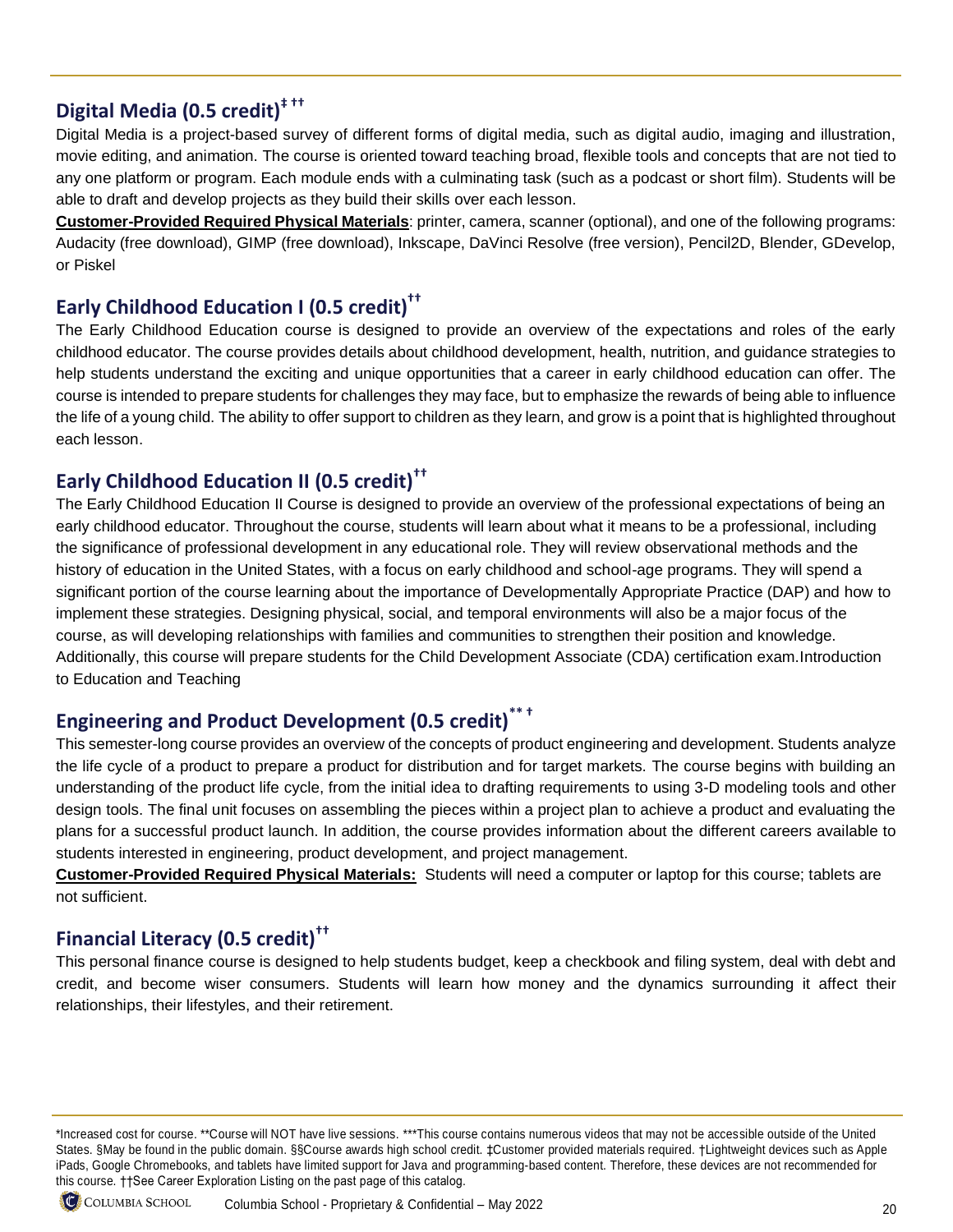#### **First Aid and Safety (0.5 credit)**

In this course, students learn and practice first aid procedures for a variety of common conditions, including muscular, skeletal, and soft tissue injuries. In addition, students learn how to appropriately respond to a variety of emergency situations. They also learn the procedures for choking and CPR for infants, children, and adults. In addition to emergency response, students will explore personal, household, and outdoor safety, and disaster preparedness.

## **Foundations of Programming (1.0 credit)\* †† ‡‡**

Foundations of Programming will teach students the fundamentals of programming using the computer language Python. The course provides students with the concepts, techniques, and processes associated with computer programming and software development. Students will also explore the many programming career opportunities available in this high-demand field.

## **Fundamentals of Bitcoin and Cryptocurrency (0.5 credit)\*\*††**

Upon completion of this course, students will understand bitcoin, including its history, development, and context within the modern global economy. Students will learn the basic cryptographic principles that underlie bitcoin, and gain confidence by demonstrating strong security principles in storing and transaction bitcoin. Key principles such as mining, wallets, and hashing will be introduced. And finally they will be familiarized with the nascent industry of digital currencies and how they function.

#### **Fundamentals of Blockchain and Cryptography (0.5 credit)\*\*††**

Blockchain seems to be the latest buzzword that the business world is talking about. But what is it? And why should a high school student care? This course will seek to answer those questions. It will strip away the layers of complexity and sophistication to help students understand the key concepts of the blockchain. The course will introduce and discuss areas where blockchain has the greatest potential.

## **Graphic Design (0.5 credit)‡ † ††**

This Graphic Design course is an introduction to elements of design, spatial relationships, typography, and imagery as they apply to practical visual solutions for self-promotion, resumes, logo design, web design, and sequential systems. In this course, students will explore the principles and elements of design through visual projects. Students will work with both analog and digital media as they explore two-dimensional and three-dimensional design and color theory. This course will improve students' ability to communicate visually. Students are given the room to express new technical skills in their own creative ways.

**Customer-Provided Required Physical Materials:** one of the following software programs: Adobe® Illustrator (cost associated), Adobe® Photoshop (cost associated), GIMP (free download), or Pixlr (free browser-based program). Additional required materials include the following: triangle, Exacto knife, markers, pencil, paper note pad, colored pencils, dotted line paper, glue stick, ruler, scanner or camera for submitting finished work. Students will need a computer or laptop for this course; tablets are not sufficient.

### **Health (1.0 credit)**

In this course, students acquire the knowledge and skills they need to lead a healthy life. Topics include the impact of personal decisions on the student's own health; the basic science behind nutrition, exercise, stress, and psychology, and examine how these factors affect a person's overall health; the dramatic changes that the human body experiences from birth to death; and improving or maintaining one's own health.

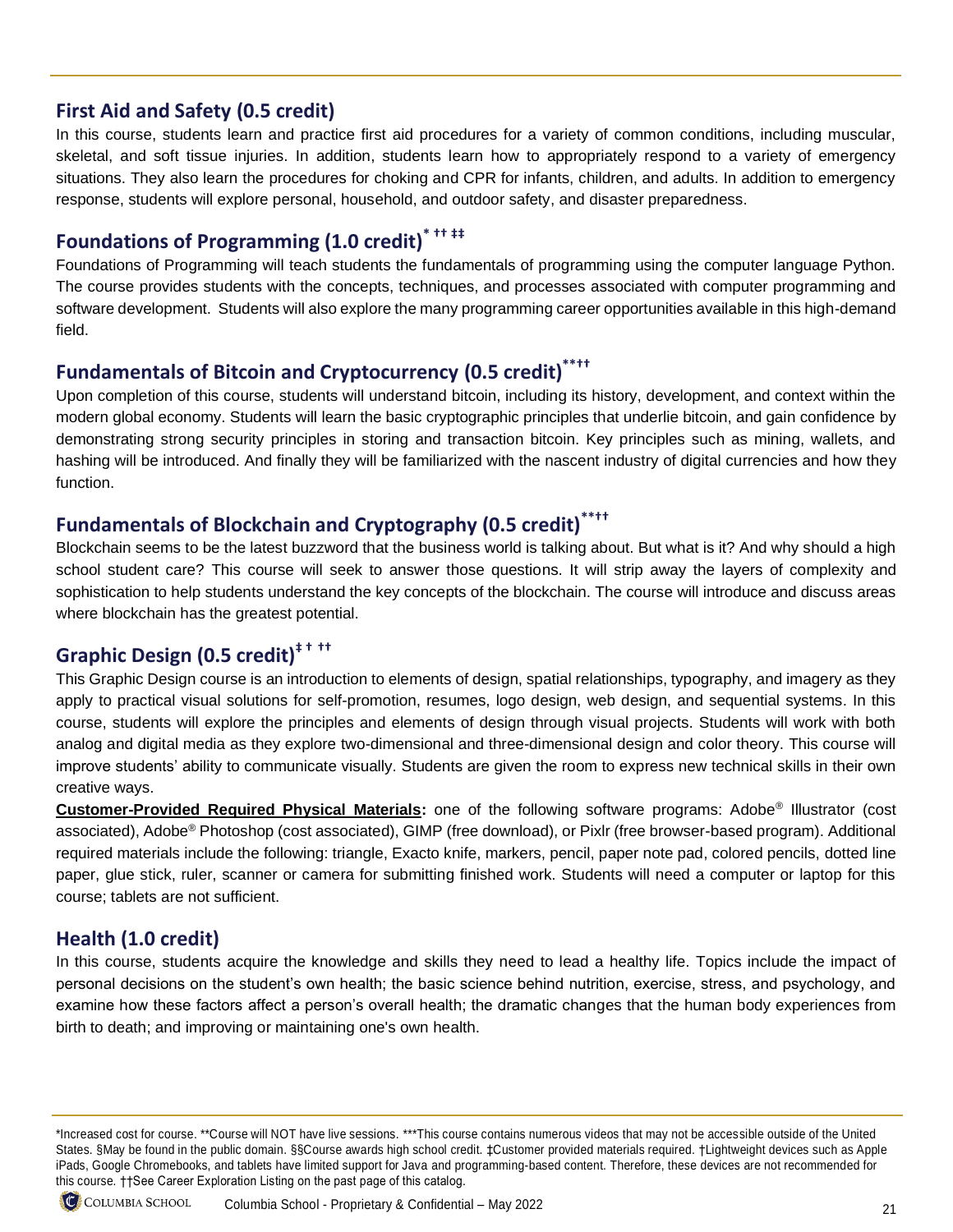#### **Health and Fitness (1.0 credit)**

The purpose of Health and Fitness is to develop and enhance healthy behaviors that influence lifestyle choices and student health and fitness. This year-long course provides opportunities to prepare for and implement healthy actions and set personal goals. Students will engage in daily physical activity, design a personal fitness plan, and monitor progress as they implement their fitness plans. Nutrition, personal health, mental and emotional health, and other healthy lifestyle topics are covered.

#### **Health Careers (0.5 credit)**

In this course students explore a variety of career options related to the health care field, including medicine, nursing, physical therapy, pharmacy, dental careers, child care, sports medicine, personal training, social work, psychology, and more. Students will learn about various options within each field, what each of these jobs entails, and the education and knowledge required to be successful. In addition, they will focus on basic job skills and information that would aid them in health care and other career paths.

#### **Health Science Concepts (1.0 credit)**

This year-long course introduces high school students to the fundamental concepts of anatomy and physiology—including the organization of the body, cellular functions, and the chemistry of life. As they progress through each unit, students learn about the major body systems, common diseases and disorders, and the career specialties associated with each system. Students investigate basic medical terminology as well as human reproduction and development. Students are introduced to these fundamental health science concepts through direct instruction, interactive tasks, and practice assignments. This course is intended to provide students with a strong base of core knowledge and skills that can be used in a variety of health science career pathways.

#### **Honors Art History and Criticism I (1.0 credit)†† ‡‡**

In this course, students will understand the political, cultural, and religious changes throughout history that are depicted within art. This course is an opportunity for students to reflect on how art was and is used as a vehicle to communicate, depict political and religious propaganda, and serve as evidence of cultural shifts and changes. Students will be challenged to contemplate the connection between art and context through reflective writing assessments, and will build upon knowledge to understand how art reflects and communicates cultural change and evolution.

#### **Individual and Team Sports (0.5 credit)**

To improve and maintain optimum health, it is necessary for people of all ages to participate in physical exercise. Physical education is much more than just fitness and exercise. Emphasis in this course is placed on the value of sports as possible lifetime activities and on creating a clear explanation of the rules and basic principles of a variety of sports.

#### **Introduction to Agriculture, Food, and Natural Resources (0.5 credit)**

This semester-length high school course introduces students to the basic scientific principles of agriculture and natural resources. Students recognize and research plant systems, animal systems, government policy, "green" technologies, agribusiness principles, and sustainability systems. In this course, students apply understanding of ecosystems and systems thinking to the management of natural resources to maximize the health and productivity of the environment, agriculture, and communities. Students also analyze community practice or policy development related to sustainability in agriculture, food, and natural resources. Finally, students apply adaptive ecosystem management to a common pool resource problem in a manner that addresses ecological, socioeconomic, and institutional contexts.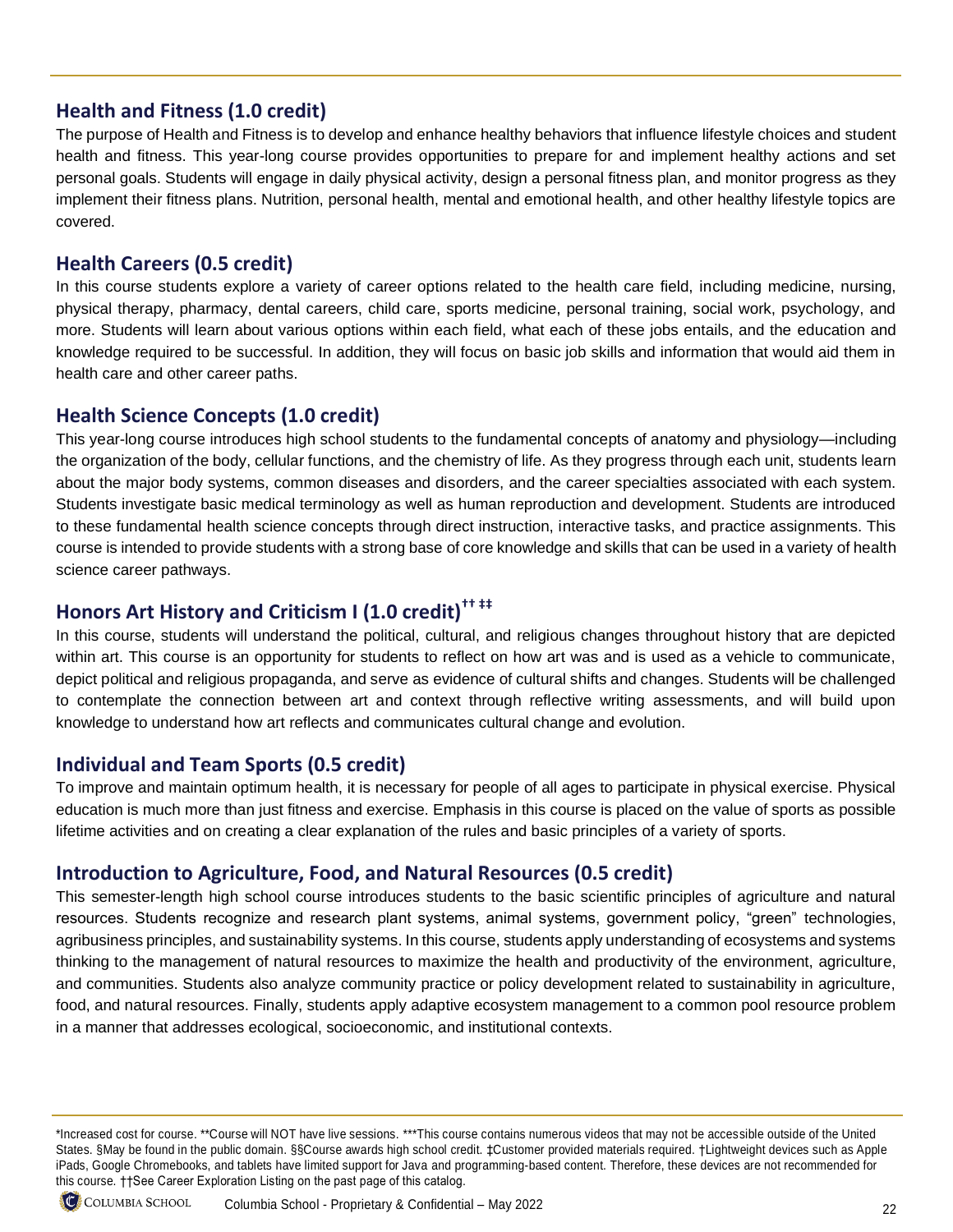## **Introduction to Artificial Intelligence (0.5 credit)††**

This course teaches what every student should know about Artificial Intelligence. AI is a fast-moving technology with impacts and implications for both our individual lives and society as a whole. In this course, students will get a basic introduction to the building blocks and components of artificial intelligence, learning about concepts like algorithms, machine learning, and neural networks. Students will also explore how AI is already being used, and evaluate problem areas of AI, such as bias. The course also contains a balanced look at AI's impact on existing jobs, as well as its potential to create new and exciting career fields in the future. Students will leave the course with a solid understanding of what AI is, how it works, areas of caution, and what they can do with the technology.

## **Introduction to Business (0.5 credit)††**

This course introduces students to basic business concepts that will help them understand how a business survives in today's economy and the role that consumers play in the same economy. Students will learn how to balance a checkbook, save for the future, and use credit wisely. Students will also learn how to create a resume and how to participate in a job interview.

### **Introduction to Education and Teaching (0.5 credit)††**

This course is designed to prepare future educators for the classroom they will inherit! It starts with a history of education and how blended, adaptive, and personalized learning are coming to the forefront in learning. It then explores new and emerging technologies, along with their current and future impact on education. Throughout the course, students will explore a wide range of career possibilities in the education field and evaluate both the promises and pitfalls of technology in education.

#### **Introduction to Hospitality and Tourism (1.0 credit)†† ‡‡**

Introduction to Hospitality and Tourism dives into the numerous career avenues and business opportunities of the hospitality and tourism industry. Students will learn about airline, hotel, and cruise ship industries in addition to customer service and selling techniques. This course prepares students to launch their career in hospitality and tourism, with projects and takeaways for immediate use to help land their dream job.

#### **Introduction to Information Technology (0.5 credit)**

This course introduces students to the essential technical and professional skills required in the field of lnformation Technology (IT). Through hands-on projects and written assignments, students gain an understanding of the operation of comput-ers, computer networks, Internet fundamentals, programming, and computer sup-port. Students also learn about the social impact of technological change and the ethical issues related to technology. Throughout the course, instructional activities emphasize safety, professionalism, accountability, and efficiency for workers within the field of IT.

## **Introduction to JAVA Programming (0.5 credit)‡ † ††**

JAVA is one of the most widely used computer languages in the world. This course teaches students Java by having them complete multiple projects, including games such as mad libs, player vs. computer games, battleship, tic-tac-toe, picture shuffler, and many more. This course assumes no Java coding experience and includes self-graded quizzes and tests.

#### **Customer-Provided Required Physical Materials:**

- Students will need a computer or laptop for this course; tablets are not sufficient.
- HTML Text Editor (TextEdit, Notepad, or Text) and Eclipse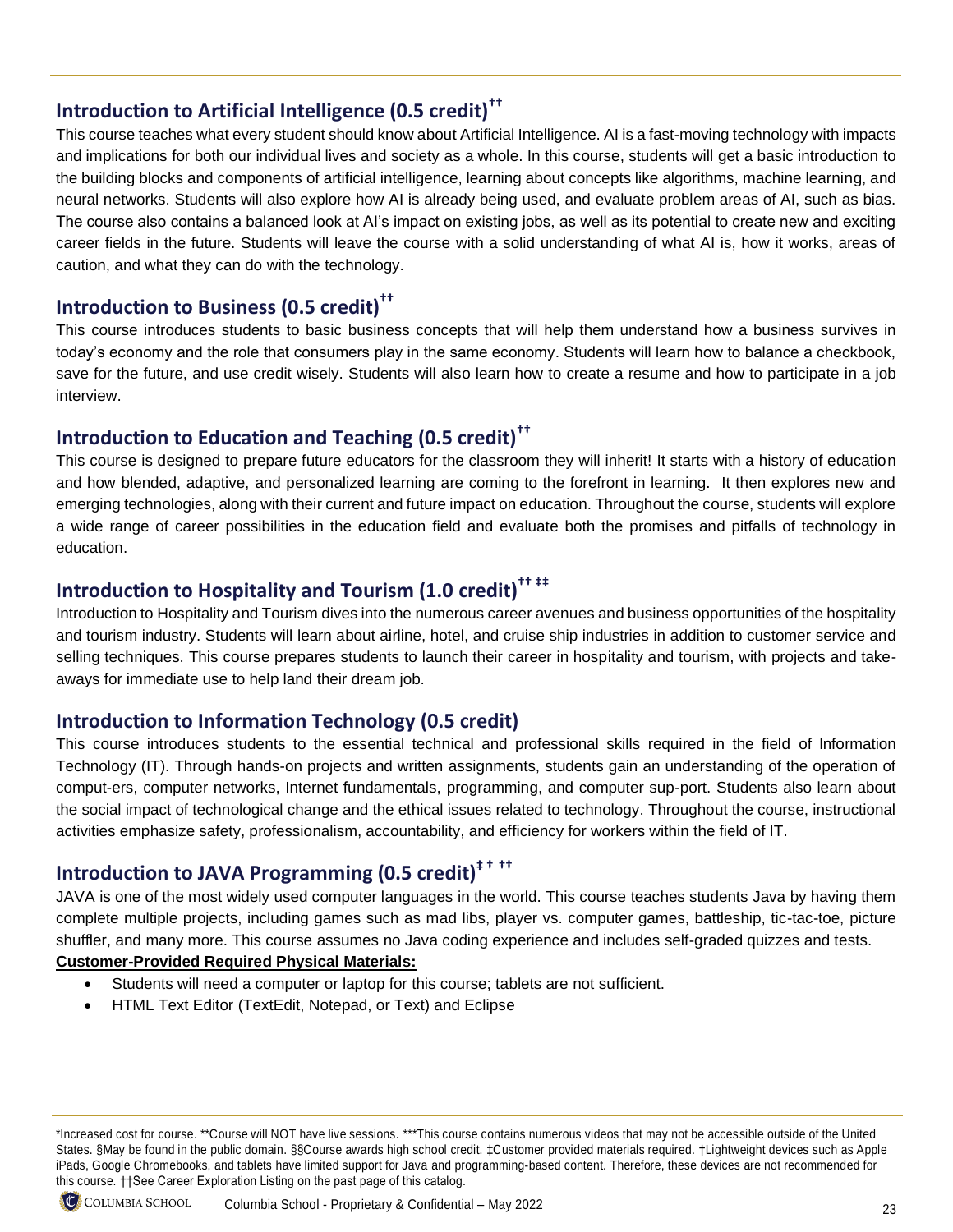#### **Introduction to Network Systems (0.5 credit)**

This semester-long course introduces students to the fundamental technology and concepts that make networking systems possible. The most important concept introduced is that of the OSI reference model and its bottom four layers, which are most directly concerned with networking instead of computing. The course explores the software and hardware supporting LANs, WANs, and Wi-Fi networks. Students are introduced to the protocols in the TCP/IP stack that are used to communicate across a network, and to networking hardware, including hubs, switches, bridges, routers, and transmission media. Students explore questions of security, network management, and network operating systems.

## **JavaScript (0.5 credit)‡ † ††**

In this course, students learn how to start programming with JavaScript. Students learn the basics of JavaScript including testing, functions, objects, arrays, loops, conditional code, operators and syntax basics. Students learn timing and animations, and how to debug. The class will conclude with a robust project that incorporates everything they learned in the semester. Note: Some YouTube videos are embedded within course.

**Prerequisite**: Students should have a working knowledge of HTML and CSS prior to taking this course.

#### **Required materials**:

- HTML Text Editor (choose one):
	- TextEdit for use on Mac comes with OS
	- Notepad for use on Windows comes with OS
	- Text for use on Chromebook free app download from the Google Store
- Image Editing Software (choose one):
	- Pixlr <https://pixlr.com/editor/> (in-browser)
	- GIMP <http://www.gimp.org/downloads/> (downloadable program)
	- Webhosting and basic in-browser FTP: Neocities [https://www.neocities.org](https://www.neocities.org/)
- Students will need a Windows PC or Mac for this course; Chromebooks and tablets are not sufficient.

#### **Journalism (0.5 credit)**

This course is designed to prepare you to become a student of journalism and media. The work we do here will equip you with the critical skills you must have to succeed in high school media, college media, and beyond. We will read a variety of journalistic material and do a great deal of news writing. We will also look at journalism from legal, ethical, and historic vantage points. Expect to complete numerous writing activities in a variety of styles including editorial, hard news, feature, review, and more. If you participate actively, you will gain tremendous skills that will serve you for the rest of your life. Individual and group project will also be a part of this class. This course is a project-based course and does not include traditional tests, unit level understanding is assessed through unit projects.

## **Leadership Skills Development (1.0 credit)\* †† ‡‡**

In Leadership Skills Development, students build skills to succeed in high school, college, and life. Students learn to act by pressing their "Turbo Button", manage their time by staying in the "Lasting Zone", chart their goals by creating a "North Star", and many other proven leadership techniques developed by the leadership training institute Mawi Learning. Whether students are struggling or already at the top of their game, Leadership Skills Development will give them new skills for a successful life.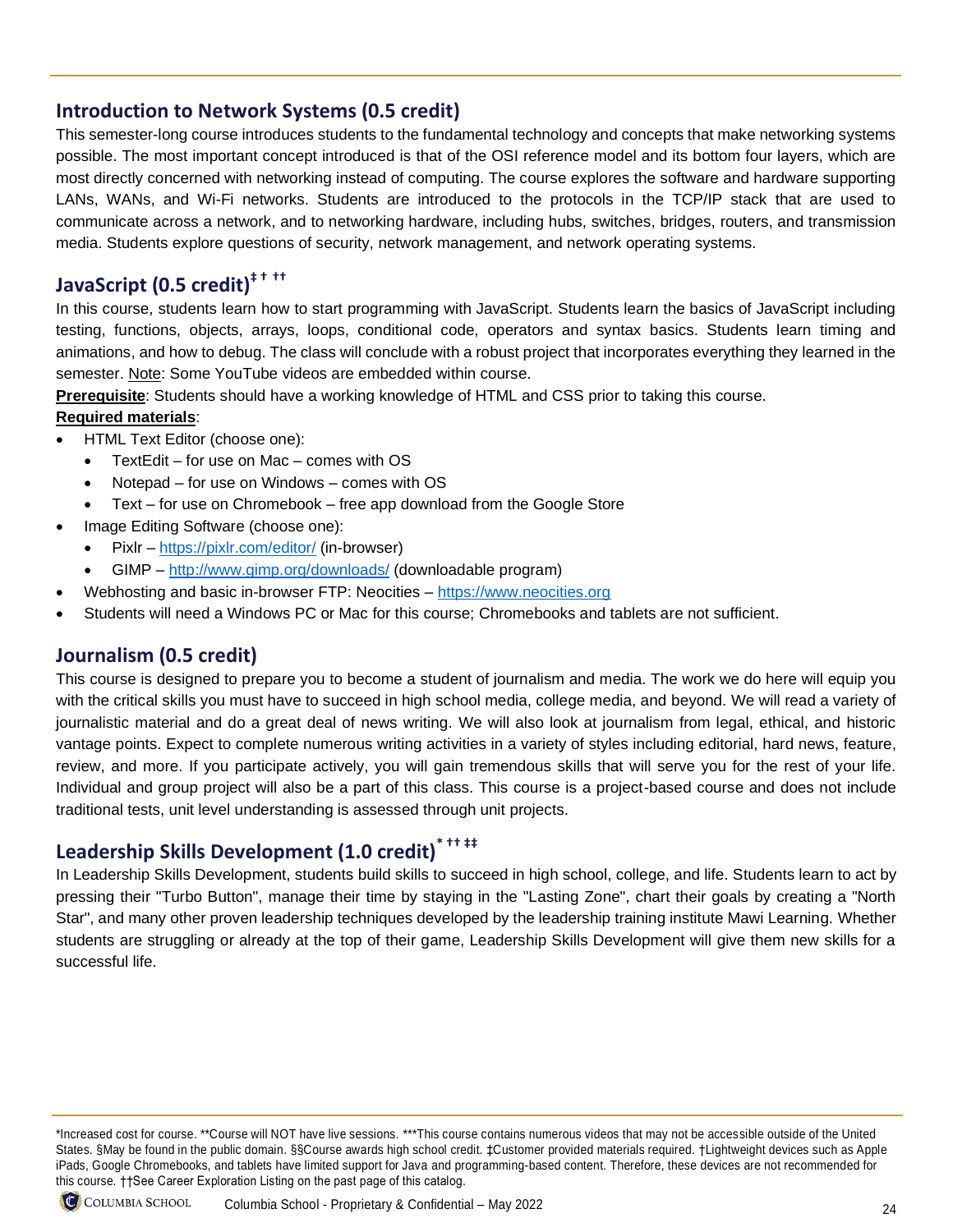#### **Leadership Skills Development II (0.5 credit)††**

Increase your confidence and build your social skills as you learn how to overcome many of the toughest challenges teens face. Discover how your "super-charged" teen brain really works, so you can make better decisions, have more fun, and achieve more. Learn how to conquer peer pressure, social anxiety, and the unnecessary risks that can derail your future. By the end of your training, you will have new power to direct your own life and lead your classmates. Throughout the course, you will be coached by Mawi Asgedom, a Harvard graduate and student success expert who has written eight books and trained over 1,000,000 students.

## **LEED Green Associate (0.5 credit)\*††**

This course introduces students to the LEED process. LEED, or Leadership in Energy and Environmental Design, is the global standard for green building certification. Throughout the course, students will gain an understanding of the various components of green building. The theme of sustainability and sustainable construction is woven throughout each module both in terms of physical environment and as it pertains to LEED certification.

#### **Media and Communication (0.5 credit)††**

From banner ads to billboards, newspaper articles, and Facebook feeds, people are constantly sharing ideas. This course looks at the many facets of mass media. Students will learn how the media shapes every aspect of our lives. We examine the role of newspapers, books, magazines, radio, movies, television, and the growing influence of Facebook, YouTube, and Twitter.

#### **Medicine (0.5 credit)**

This course provides students with an introduction to healthcare, with emphasis on modern, clinical medicine. Students will review basic human anatomy and physiology and study major health concerns affecting people in the U.S. and the world. Topics include infectious diseases, cancer, traumatic injuries, and healthcare career opportunities.

#### **Music Appreciation (0.5 credit)††**

In this course, students will gain a thorough understanding of music by studying the elements of music, musical instruments, and music history, as well as music advocacy. Students will be introduced to the orchestra and composers from around the world. They will be required to be a composer, performer, instrument inventor, and advocate.

#### **Nutrition (0.5 credit)**

This course takes students through a comprehensive study of nutritional principles and guidelines. Students will learn about world-wide views of nutrition, nutrient requirements, physiological processes, food labeling, healthy weight management, diet related diseases, food handling, nutrition for different populations, and more. Students will gain important knowledge and skills to aid them in attaining and maintaining a healthy and nutritious lifestyle.

#### **Paleontology (0.5 credit)††**

In this course, students will learn about the creatures both large and small that roamed the earth before modern man. Students will watch videos from experts at the Royal Tyrrell Museum, a leading paleontology research facility, and discover how the field of paleontology continues to provide insight into early life on earth.

#### **Personal Finance (0.5 credit)††**

The Personal Finance course prepares students to be successful financial citizens as they learn about the role and responsibilities as a responsible financial planner and saver as well as learn about the services, functions, and products of the financial industry.

<sup>\*</sup>Increased cost for course. \*\*Course will NOT have live sessions. \*\*\*This course contains numerous videos that may not be accessible outside of the United States. §May be found in the public domain. §§Course awards high school credit. ‡Customer provided materials required. †Lightweight devices such as Apple iPads, Google Chromebooks, and tablets have limited support for Java and programming-based content. Therefore, these devices are not recommended for this course. ††See Career Exploration Listing on the past page of this catalog.

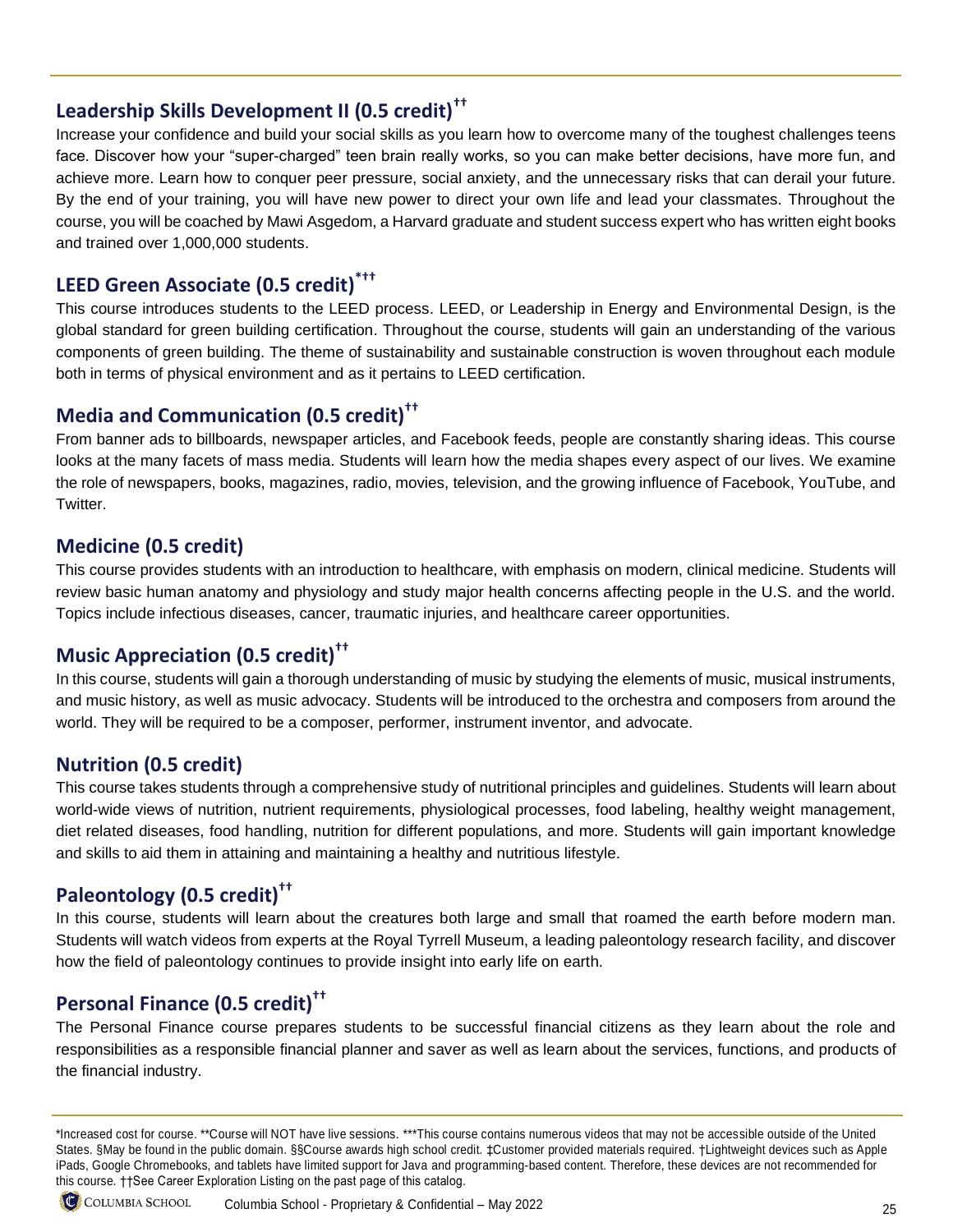#### **Personal Fitness (0.5 credit)**

This course helps students understand what it is to live a healthy life, maintain fitness, and gain an understanding of the body and how it influences personal fitness. Students are introduced to exercise and how it relates to well being, the work of the body's bones and joints, muscles, cardio, respiratory, and energy systems, and healthy habits including eating and drinking as it relates to exercise.

## **Principles of Architecture (0.5 credit)\*‡ † ††**

In Principles of Architecture, students review various concepts used in the design and architecture field to learn about basic drafting equipment and how to use and maintain it.They analyze challenges and solutions within the development of design and learn how to prepare drawings manually and using AutoCAD software. A substantial portion of the course will be spent on sequential processes so that students develop an understanding of creating and annotating drawings as well as how to apply standard rules regarding line types, offset objects, creating layers, and setting up a page for plotting.

#### **Customer-Provided Required Physical Materials**:

- AutoCAD software (free download [https://www.autodesk.com/education/edu](https://www.autodesk.com/education/edu-software/overview?sorting=featured&page=1)[software/overview?sorting=featured&page=1\)](https://www.autodesk.com/education/edu-software/overview?sorting=featured&page=1)
- Students will need a computer or laptop for this course; tablets are not sufficient.

#### **Project Management (0.5 credit)††**

The Project Management course is intended to identify the key components of a career as a project manager. Students will review the basics in project management terminology, such as designating distinctions among projects, products, programs, and portfolios. They will delve into concepts like managing deliverables and creating engaging relationships with stakeholders. The primary components of project planning will be laid out and described in detail. Students will explore teams and organizational structures. They will discover project management tools and innovation being used in the industry. Overall, they will develop a greater understanding of the mechanisms that are in place to effectively carry out projects of any size through specific project management techniques.

## **Python Multiplayer Adventure (0.5 credit)\*‡ † ††**

Python is a powerful language designed to do just about anything! This course allows students to learn Python by first completing a text based console game and then turning it into a multiplayer adventure! Students will not only learn Python from going through the individual lessons and video reviews but also understand a client server relationship. They will get to code in their own python web server that allows connections through a browser. Students will gain experience using variables, classes, functions, lists, dictionaries, generators and proper Python formatting. This is a great course for anyone interested in preparing themselves for future coding classes. This course assumes no coding experience and includes self graded quizzes and tests.

#### **Customer-Provided Required Physical Materials:**

- Python Version 3 [\(https://www.python.org/downloads/\)](https://www.python.org/downloads/).
- Students will need a Windows PC or Mac for this course; Chromebooks and tablets are not sufficient.

## **Renewable Energy (0.5 credit)††**

In this course, students will investigate sustainability and the importance of finding new, innovative ways to ensure that we can provide for global energy needs today and in the future. Students will take a balanced and evidence-based look at climate change, ways that we can harness renewable resources, sustainable societies, biodiversity, and smart growth.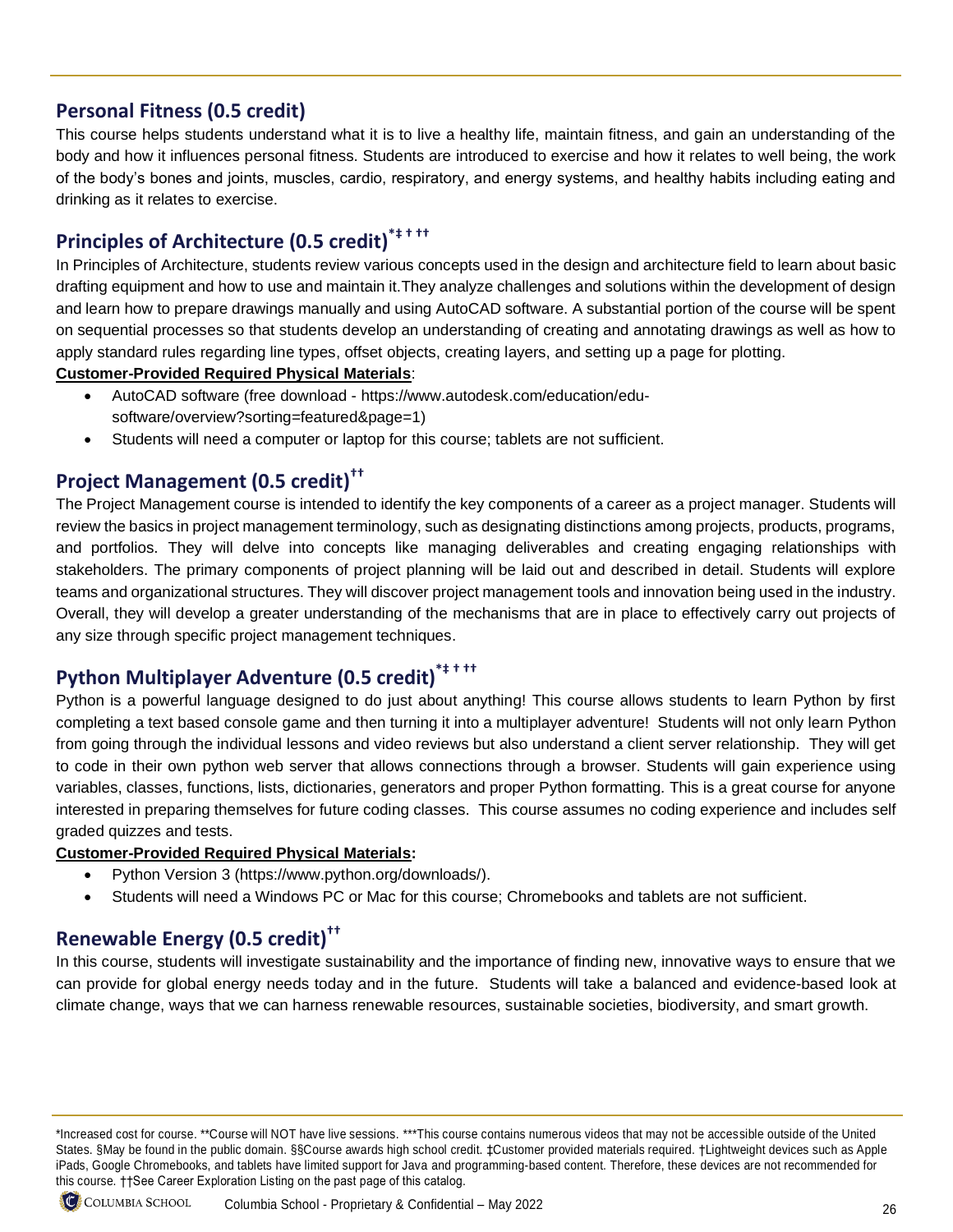#### **Robotics: Applications and Careers (0.5 credit)††**

It seems like many elementary to high school robotics courses are focused on coding a simple robot to move its mechanical arm up and down. This course, in contrast, teaches students what a robot is and how it relates to other key technologies such as artificial intelligence and machine learning. Then the course examines 10 applications of robots and how they will change and impact various aspects of our lives and the economy. Will robots simply steal our jobs, or will they be a tool that will create new opportunities and even free humans to use our creativity and curiosity to their full potential? Students will grapple with this and many other questions as they explore this vital, future-focused subject.

#### **Smart Cities: Technology and Applications (0.5 credit)**

A smart city uses Internet of Things sensors and tech to connect components across a city to ultimately improve the lives of citizens. In this course, students will learn about the history and development of smart cities. They will explore how technology are affecting a city's energy, transportation, and government. With rapidly increasing urbanization globally, this field presents a world of career opportunities for students.

#### **Social Media (0.5 credit)††**

This course will teach students that the world of Social Media revolves around them–their actions, decisions, and interests. They will examine how Social Media has evolved. They will understand how to find authenticity and truth within an online world where people can "be" anyone. They will also learn how their digital footprint makes a bigger impression than their physical one. Students will also discover that their voice is important. They are not only a reader–they are a writer. They don't just follow the news–they report it as a citizen journalist. And they don't just gather information–they crowdsource it.

#### **Sociology (0.5 credit)**

This course examines the basics of sociology, which is the study of society including individuals, human groups, and organizations. Students will explore four main areas: The sociological perspective, social structures, inequality in society, and social institutions and change. Students will examine controversies around social change, inequality, gender, and race. Projects offer students the chance to explore their worlds from a sociologist's perspective.

### **Space Explorations (0.5 credit)††**

This course will examine the history and future of space travel. Students will learn about landmark 20th century events, find out what it takes to put people in space, and what it will take for us to reach new frontiers, including Mars and beyond. Topics include launch and landing systems, manned vs. unmanned spaceflight, and low earth vs. beyond earth orbit.

### **Startups and Innovation (0.5 credit)††**

In this course, students will explore the entrepreneurial mindset of searching for opportunities, creating value, and solving pain points to create the next world-class startup. They will explore how this mindset applies not just to business, but to schools, non-profits, and many other types of organizations. They will investigate how to apply this mindset in their own experiences.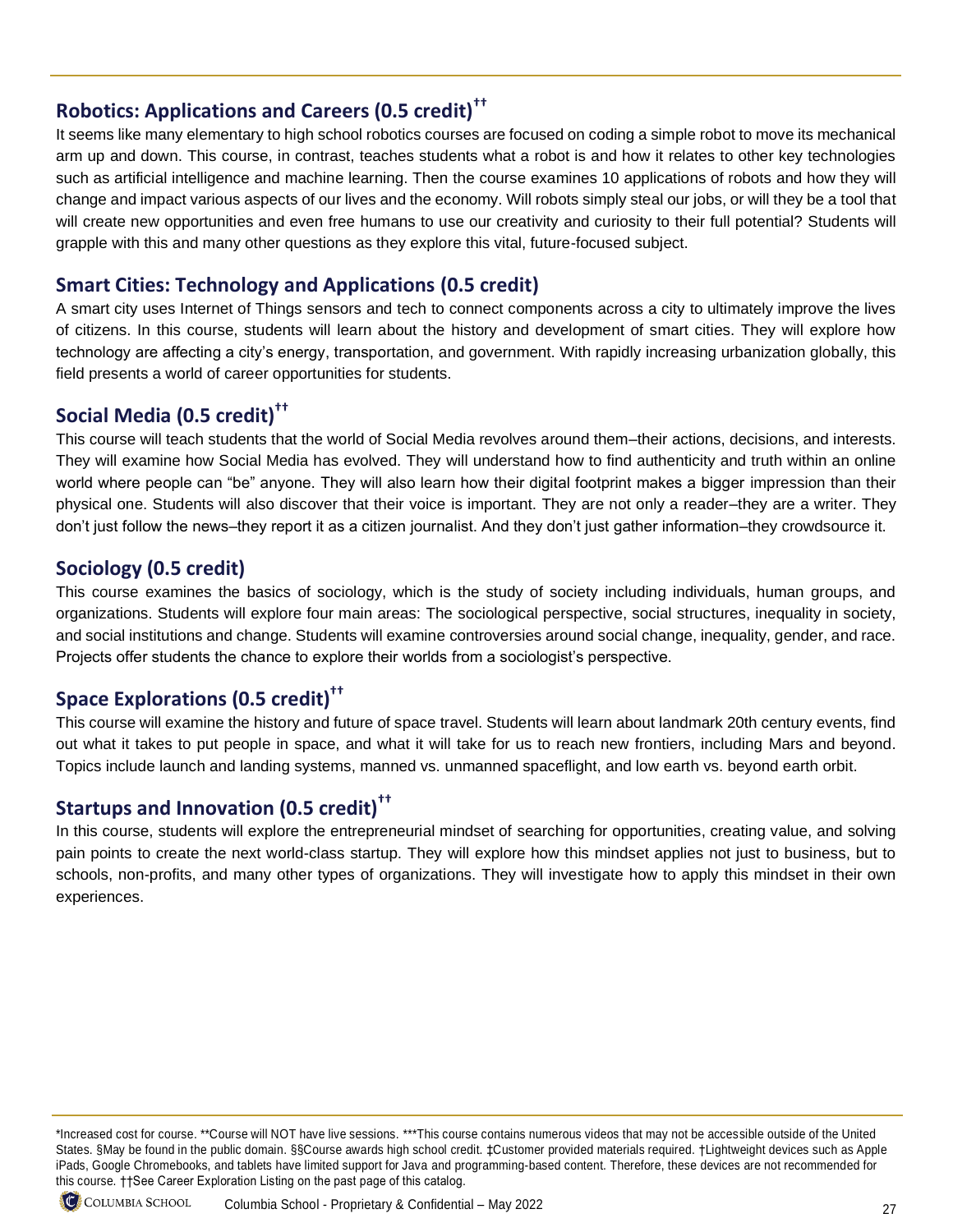#### **Study Skills & Strategies (0.5 credit)**

The Study Skills and Strategies course equips students with skills and understandings critical to effective learning. Using a unique approach to the traditional topic of study skills, this course weaves understanding regarding the role of the brain in learning into the instruction of discrete learning skills and strategies. Moving beyond a list of good tips and ideas, the Study Skills and Strategies course will challenge students to develop intentional approaches to learning. They will be required to make connections between the strategies and skills they learn in this course and the implementation of those strategies and skills in their other coursework. Upon completion of the course, students will have learned a variety of specific learning skills and strategies, gained greater understanding of their own learning preferences, and become prepared to develop and implement specific learning and study plans for any academic course or other learning needs.

### **The History of Gaming and Esports (0.5 credit)††**

In this course, students will learn about the technologies and design principles that have been the foundation of video game technology and development over the last 50 years. Students will examine and discuss the impact of video games on culture and the economy. Students will learn about the current gaming and e-sports landscape, including strategies and techniques of top teams and individuals. This course will also discuss the risks and dangers of video games and understand how to set appropriate time and content parameters. Finally, the course will identify career paths and opportunities for those who are passionate about gaming.

### **Theater Studies (0.5 credit)††**

Have you ever wondered how a play goes from the playwright's mind all the way into a multi- million dollar Broadway production? In this course, you'll learn the whole process! This course provides a thorough introduction to the theater by providing an overview of major topics in theater studies, with a blend of theoretical and practical lessons. In the first half of this course you will learn about the definitions of theater, theater history, and contemporary theatrical genres. The second of half of the course will guide you through all of the elements of putting on a professional theatrical production. You will learn about the entire production process, from playwriting through opening night, including elements of technical theater, the rehearsal process, and audience response. Whether you're an aspiring actor, technician, director, or producer, or even just an avid theater-goer, this course is for you.

#### **Transportation Technologies (0.5 credit)**

This course introduces students to the newest and most cutting edge futuristic transportation technologies out there. Students gain familiarity with the history of transportation development and understand a framework with which to evaluate new transportation modes. Then the course dives into 10 different technologies on the horizon. Students examine the technologies, the pros and cons of each mode, and explore potential career paths in these emerging fields.

#### **Virtual Tutor: ACT® (0.5 credit)**

This course provides students with the opportunity to prepare to successfully complete the ACT® college-entrance exam. Practice tests diagnose and target areas of opportunity, and students are prescribed individual study paths. The learning experience includes video-based instruction by highly qualified teachers, interactive assignments, and frequent assessment opportunities to track progress.

#### **Virtual Tutor: SAT® (0.5 credit)**

This test preparation course effectively prepares students for all sections of the SAT® exam. Course content is broken into strands, allowing students to focus on each subject extensively before moving on to the next area of study. Within each strand, a diagnostic pretest identifies students' strengths and weaknesses and tailors a personalized study plan for each test-taker.

<sup>\*</sup>Increased cost for course. \*\*Course will NOT have live sessions. \*\*\*This course contains numerous videos that may not be accessible outside of the United States. §May be found in the public domain. §§Course awards high school credit. ‡Customer provided materials required. †Lightweight devices such as Apple iPads, Google Chromebooks, and tablets have limited support for Java and programming-based content. Therefore, these devices are not recommended for this course. ††See Career Exploration Listing on the past page of this catalog.

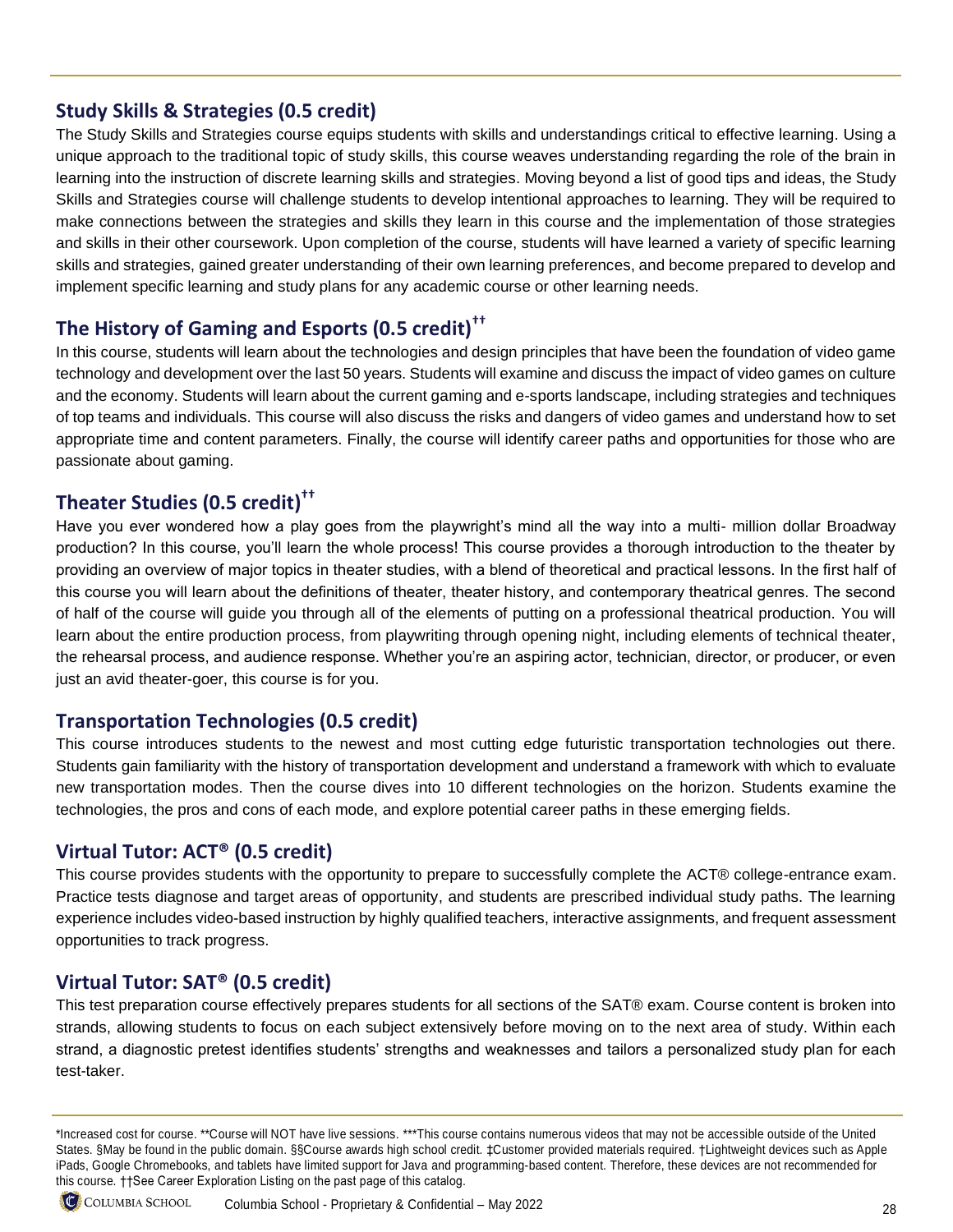## **Wearable Technology Innovations (0.5 credit)††**

From hearing aids to pedometers to smart watches, humans have made and worn devices to overcome physical deficiencies, count their steps, and communicate. With the continue miniaturization of chips and sensors, combined with increasing sophistication of artificial intelligence, wearable technology has proliferated into countless end-markets. This course will introduce students to wearable technologies and the components and software that make these technologies possible. The course will also evaluate several applications of wearable technologies in various industries. Finally, the course will examine and discuss the implications of wearable technology, including its pros and cons, and potential implications to our health, privacy, and society.

## <span id="page-30-0"></span>**ADVANCED PLACEMENT® HIGH SCHOOL ELECTIVES**

### **AP® Art History (1.0 credit)\***

AP® Art History explores the history of art across the globe from prehistory to the present. Students analyze works of art through observation, discussion, reading, and research. This course prepares students for the AP Art History exam. **Prerequisite:** World History recommended

#### **AP® Computer Science A (1.0 credit)\*‡ †**

The AP® Computer Science A course, which is equivalent to the first semester of a college level computer science course, allows students to get familiar with the concepts and tools of computer science as you learn a subset of the Java programming language. Students do hands-on work to design, write, and test computer programs that solve problems or accomplish tasks. This course prepares students for the AP Computer Science A exam.

**Prerequisites:** Algebra I, Geometry, and Algebra II required. Foundations of Programming and Procedural Programming recommended

#### **Customer-Provided Required Physical Materials:**

- graphing calculator
- JAVA, BlueJ (free download)
- Students will need a computer or laptop for this course; tablets are not sufficient.

## <span id="page-30-1"></span>**MIDDLE SCHOOL LANGUAGE ARTS**

#### **Language Arts 6‡**

Student assignments include writing narrative essays and completing a book report. Students will learn about storytelling, myth, poetry and composition.

#### **Customer-Provided Required Physical Materials:**

#### **Required Materials:**

- *Seedfolks* by Paul Fleischman; ISBN-10: 0590511904; ISBN-13: 978-0064472074
- *The Giver* by Lois Lowry; ISBN-10: 9780544336261, ISBN-13: 978-0544336261
- *Esperanza Rising*; ISBN-10: 9780439120425, ISBN-13: 978-0439120425
- *Flying Lessons and Other Stories*; ISBN-10:110193462X, ISBN-13:978-1101934623

#### **Optional Novels (1 per semester):**

- *Walk Two Moons* by Sharon Creech; ISBN-10: 0064405176, ISBN-13: 978-0064405171
- *The Westing Game* by Ellen Raskin; ISBN-10: 014240120X; ISBN-13: 978-0142401200
- *Freak the Mighty* by Rodman Philbrick; ISBN-10: 9780439286060; ISBN-13: 978-0439286060
- *True Confessions of Charlotte Doyle* by Avi; ISBN-10: 0545477115; ISBN-13: 978-0545477116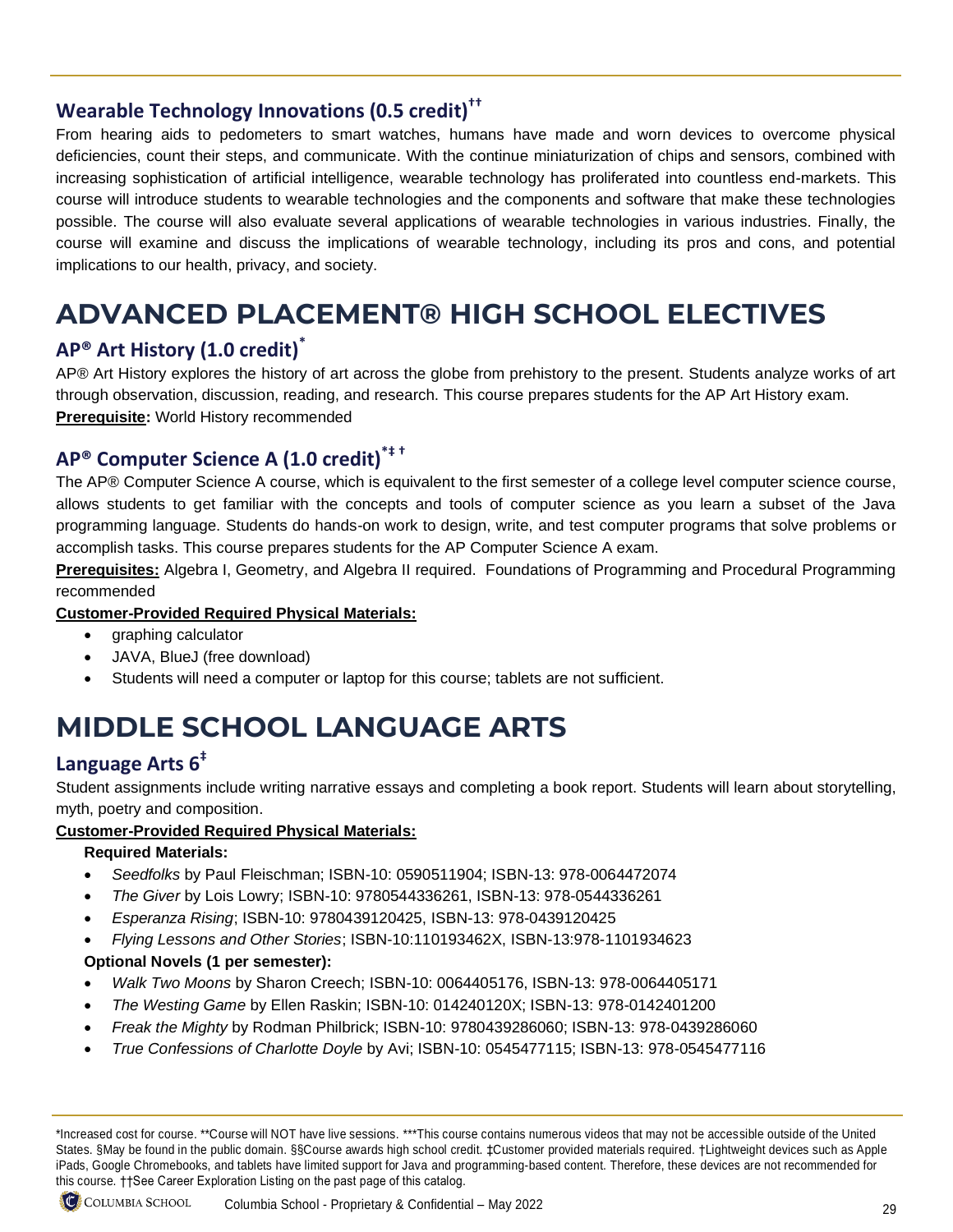## **Language Arts 7‡**

Through analysis of written, spoken, and multimedia texts, students will become more critical consumers of information and various forms of media.

#### **Customer-Provided Required Physical Materials:**

#### **Required Materials:**

- *Poetry Speaks Who I Am* by Elise Paschen ISBN-10: 1402210744, ISBN-13: 978-1402210747
- *Julie of the Wolves* by Jean Craighead George; ISBN-10: 0064400581, ISBN-13: 978-0064400589
- *The Outsiders* by S.E. Hinton; ISBN-10: 014240733X, ISBN-13: 978-0142407332

#### **Optional Novels (1 per semester):**

- *Where the Red Fern Grows* by Wilson Rawls; ISBN-10: 0440412676; ISBN-13: 978-0440412670
- *Nothing But the Truth, Isham*, by Frederic Stewart; [\(found on GP\)](https://www.gutenberg.org/ebooks/43916)
- *The Cay* by Theodore Taylor; ISBN-10: 0440416639; ISBN-13: 978-0440416630
- A Christmas Carol, by Charles Dickens; [\(found on GP\)](https://www.gutenberg.org/ebooks/19337)
- *A Day No Pigs Would Die* by Robert Newton Peck; ISBN-10: 0679853065; ISBN-13: 978-0679853060

### **Language Arts 8‡**

In this course, students will analyze the poetry of noted writers. They will also learn sentence structure, verb tenses, punctuation, grammar rules and logic, essay and letter writing, and more.

#### **Customer-Provided Required Physical Materials:**

**Required Materials:**

- *Poetry Speaks Who I Am* by Elise Paschen ISBN-10: 1402210744, ISBN-13: 978-1402210747
- *Roll of Thunder, Hear Me Cry* by Mildred D. Taylor; ISBN-10: 0142401129, ISBN-13: 978-0142401125
- *Diary of a Young Girl* by Anne Frank; ISBN-10: 9780553296983, ISBN-13: 978-0553296983

#### **Optional Novels (1 per semester):**

- *My Brother Sam is Dead* by James Lincoln Collier; ISBN-10: 0439783607, ISBN-13: 978-0439783606
- *Across Five Aprils* by Irene Hunt; ISBN-10: 0425182789; ISBN-13: 978-0425182789
- *The Ox-Bow Incident* by Walter Van Tilburg Clark; ISBN-10: 0812972589, ISBN-13: 978-0812972580
- *That Was Then, This is Now* by S. E. Hinton; ISBN-10: 0140389660, ISBN-13: 978-0140389661
- *The Pearl* by John Steinbeck; ISBN-10: 014017737X, ISBN-13: 978-0140177374

## <span id="page-31-0"></span>**MIDDLE SCHOOL MATHEMATICS**

### **Mathematics 6**

In this course, students will build on their basic math skills, learning how to add, subtract, multiply and divide integers, decimals and fractions.

#### **Mathematics 7**

Students in this course will work on their problem solving skills and learn basic algebra, geometry, decimals, fraction, data analysis, percentage, integer use and more.

#### **Math 8: Pre-Algebra**

This course will help students move from the world of simple mathematics to the world of Algebra and Geometry, learning to solve real-world problems.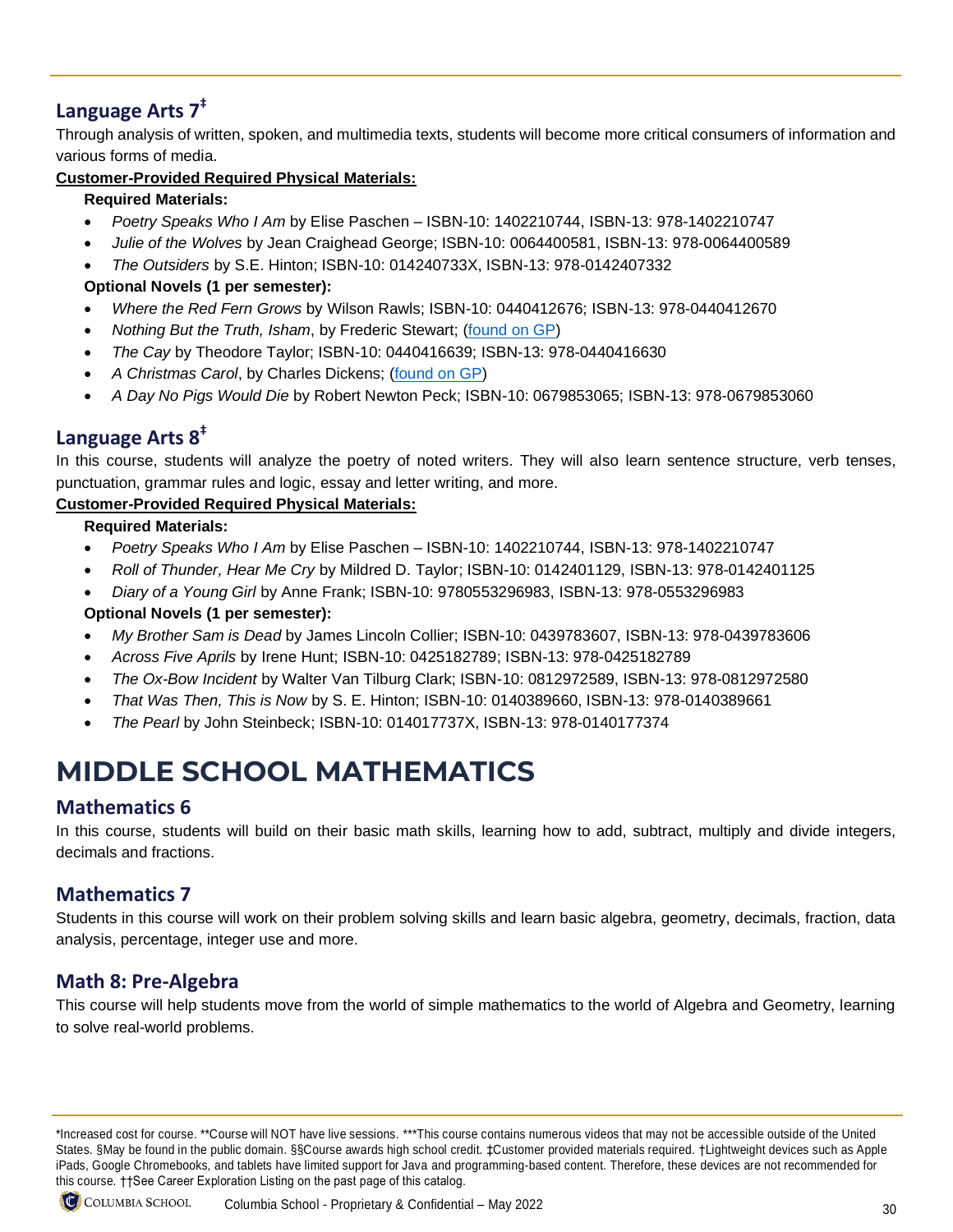#### **Algebra I (High School Course – 1.0 credit)§§**

This course is the foundation for high school mathematics. Students will develop fluency in working with linear equations, tables, graphs, inequalities and more.

**Prerequisite**: Math 8 or Pre-Algebra

## <span id="page-32-0"></span>**MIDDLE SCHOOL SCIENCE**

#### **Life Science 6**

Students will explore the study of cells, heredity, biological populations, and their changes over time. This course provides opportunity for students to conduct and design experiments as well as identify and classify organisms.

#### **Earth and Space Science 7**

In this middle school course, students will learn about the scientific method and hone their use of scientific measurements in earth and space science.

### **Physical Science 8‡**

This course is an introduction to the physical sciences and scientific methodology. Students will gain a basic knowledge of the physical properties and chemistry of matter.

**Customer-Provided Required Physical Materials:** Basic Kitchen Lab Supplies

## <span id="page-32-1"></span>**MIDDLE SCHOOL SOCIAL STUDIES**

#### **Social Studies 6**

This course introduces students to the beginnings of ancient civilization. Students will trace the path of human origins in Africa and follow the paths of migration around the Earth.

#### **Social Studies 7**

This course emphasizes how ideas, events, and philosophies have shaped the history of the United States. Study begins with the earliest arrivals of people and concludes at the Civil War.

#### **Social Studies 8**

In this course, students will understand the significance of government, law, and politics and learn their role in civic responsibility, including voting and being a productive member of society.

#### **World Geography**

This one-semester middle school course focuses on the regions of the world and helps students understand Earth's physical and human geography. Students analyze population and settlement patterns and how these impact human activities and their interactions with the physical environment.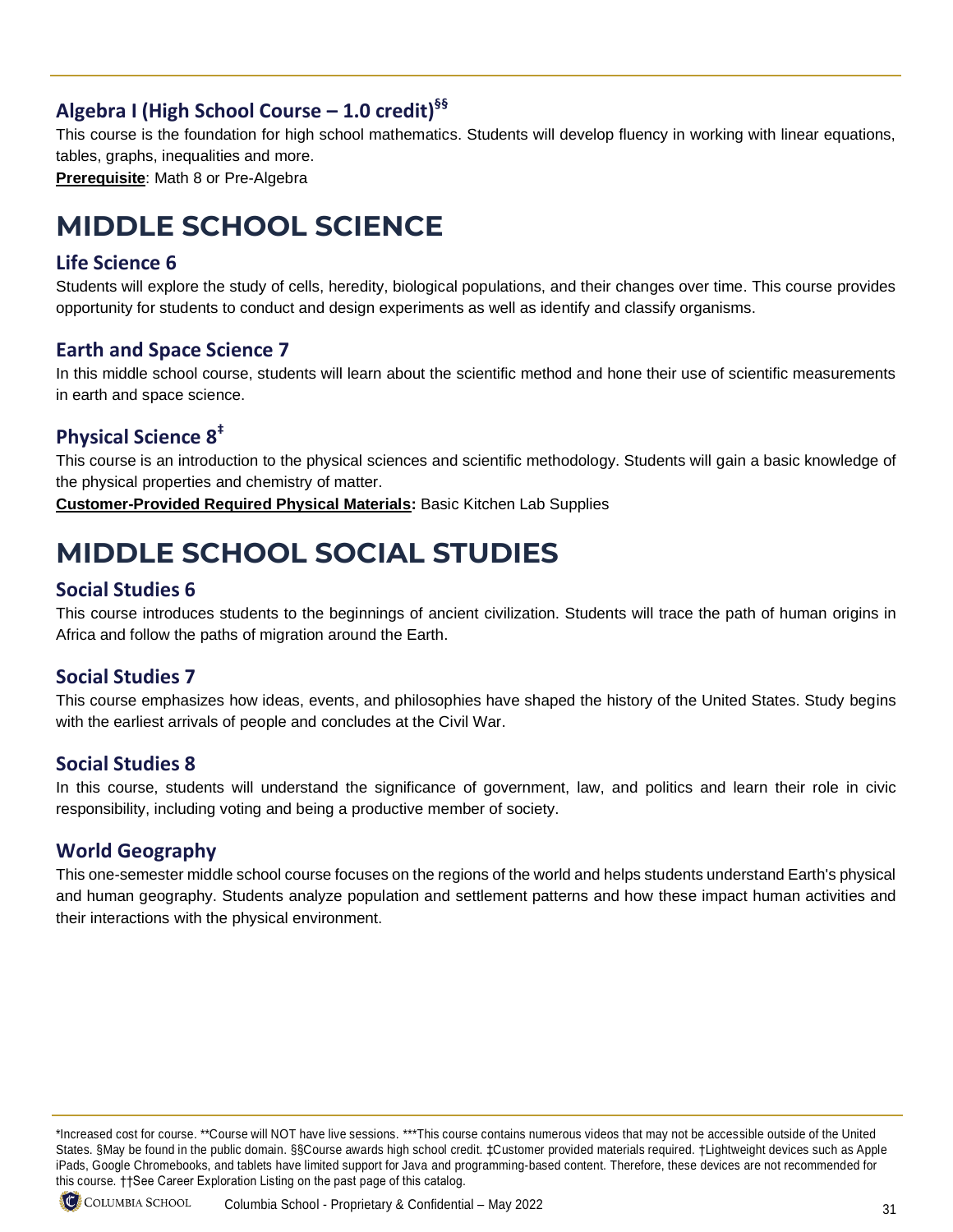## <span id="page-33-0"></span>**MIDDLE SCHOOL WORLD LANGUAGES**

## **French I (High School Course – 1.0 credit)§§**

In French I, students are introduced to the language and cultures of French speaking countries. Students will gain a basic understanding of reading, writing, speaking and understanding the language at a beginner's level.

### **French II (High School Course – 1.0 credit)§§**

French II is designed to focus on successful communication through speaking, writing, reading, and listening, and provides a thorough grounding in aspects of culture. Activities blend different forms of communication and culture to ensure that students meet all standards.

**Prequisite:** French I

### **German I (High School Course – 1.0 credit)§§**

This introductory course teaches basic communication and comprehension in German. Students are introduced to the fundamentals of German conversation and grammar.

#### **German II (High School Course – 1.0 credit)§§**

In this course, students will build on their German grammar and language skills. Students will review basic grammar skills, learn and study stem-changing verb conjugation, and explore cultural themes regarding current events, famous German people, music, and festivals. In the second semester, students will increase their proficiency by forming more complex sentences. Cultural themes are entwined throughout the course.

**Prequisite:** German I

### **Spanish I (High School Course – 1.0 credit)§§**

Spanish I is designed to develop an authentic and practical understanding of the Spanish language and culture. Students will learn to express their thoughts, feelings, and opinions in Spanish using basic, real-life situations and learning scenarios..

### **Spanish II (High School Course – 1.0 credit)§§**

In this course, students will build upon the foundation developed in Spanish I. They continue to build vocabulary, learn new verb tenses and grammar concepts, and improve their ability to communicate with others. **Prerequisite**: Spanish I

## <span id="page-33-1"></span>**MIDDLE SCHOOL ELECTIVES**

## **Art Appreciation††Grade 8 only**

Art Appreciation investigates how quality is determined and created by artists, in order to evaluate and appreciate art on a deeper level. Students are introduced to the elements and principles of art and the importance of artists' context and perspective. The course covers different periods in art history, different techniques in art, and how to research and evaluate art, emphasizing why each contributes to valuing a piece of art and provides the necessary knowledge to do so.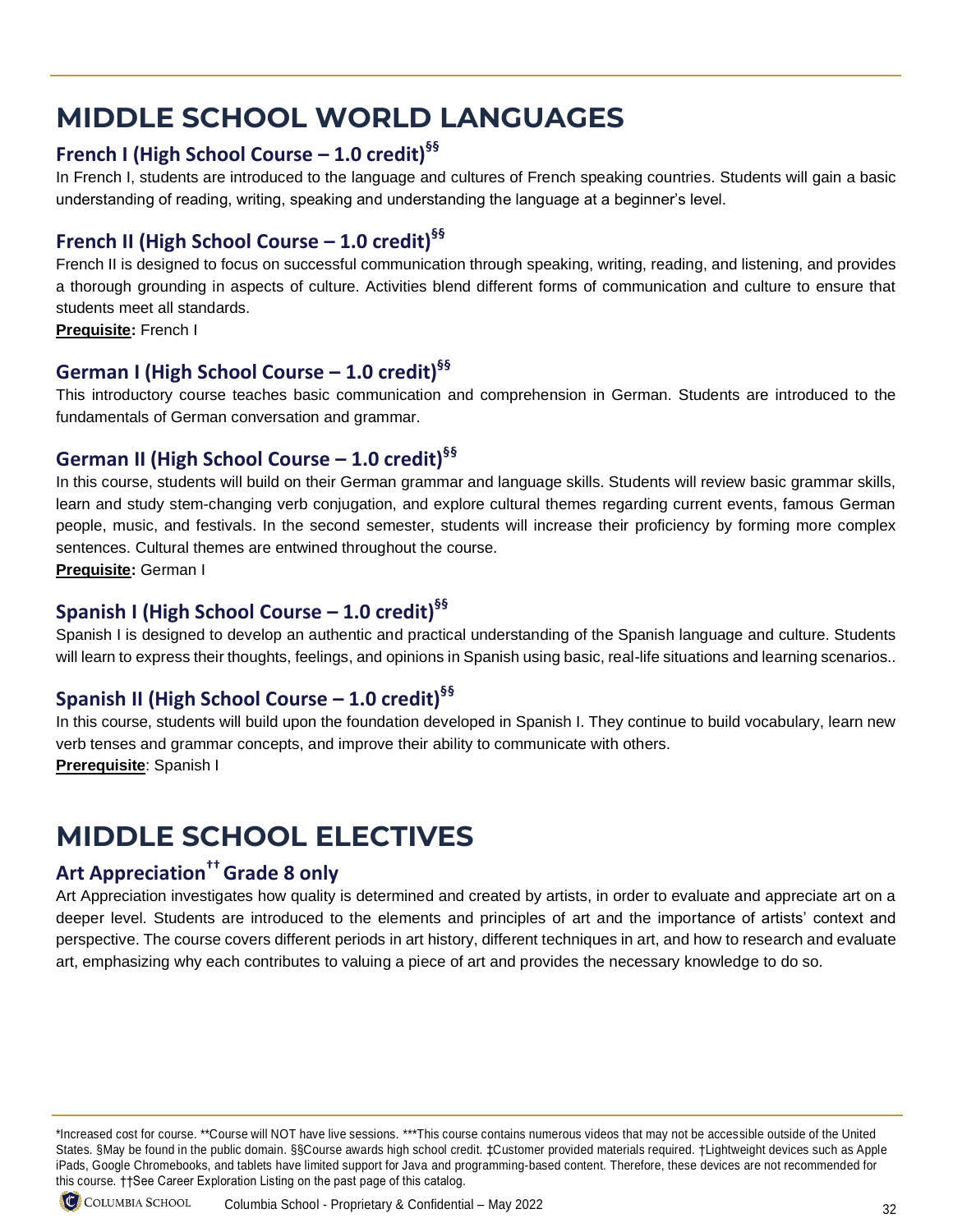#### **Arts Explorations**

Introducing students to diverse areas in the arts can broaden their perspective on the arts in general. Arts Explorations encourages students to experience each of the modern arts disciplines including Visual Arts, Theatre, Music, Media Arts and Dance. Students will also be able to identify areas of special interest where they would like continued study and the ways that the arts can be a part of their career paths.

**Customer-Provided Required Physical Materials:** Funny Photomaker (free download)

#### **Beginning Painting**<sup>#11</sup>

This course introduces students to classical and contemporary painting, techniques and concepts, with emphasis on the understanding of its formal language and the fundamentals of artistic expression. Acrylic and watercolors are the mediums used in this class.

#### **Customer-Provided Required Physical Materials:**

- chromacryl tube of acrylic paints
- round brush
- flat brush
- watercolor paints (includes brush)
- set of markers
- painting paper (The pad of paper may be labeled watercolor paper. Please use for all paintings, including acrylic.)
- newsprint paper (This paper is for sketches and testing paints. Do not use for painting projects.)
- 1–4b pencil
- 7 project cardstock pages

#### **Character Education Grades 7 and 8**

This course teaches students practical skills for understanding and managing their emotions, setting goals and getting organized, understanding and getting along with others in our diverse world, and making good decisions. Research shows that people who practice these skills have greater academic achievement as students and experience more success and satisfaction as adults.

#### **Health**

This course will help students understand the importance of making decisions that will affect their physical, emotional, mental, and social health. It will provide students with the knowledge and resources they will need to make responsible, informed decisions about their health. Students will have an opportunity to evaluate their own values, opinions and attitudes about health.

## **Keyboarding\*\*** ‡ **†**

This keyboarding course is appropriate for elementary and middle school students. The curriculum introduces new keys by rows where students first learn the middle row, then the top row and then the bottom row of the keyboard. The content focuses on sight and high-frequency words. This course assumes no keyboarding experience and will guide students across the keyboard.

**Customer-Provided Required Physical Materials:** Students will need a computer or laptop for this course; tablets are not sufficient.

#### **Music Appreciation Grade 8 only**

In this course, students will gain a thorough understanding of music by studying the elements of music, musical instruments, and music history, as well as music advocacy. Students will be introduced to the orchestra and composers from around the world. They will be required to be a composer, performer, instrument inventor, and advocate.

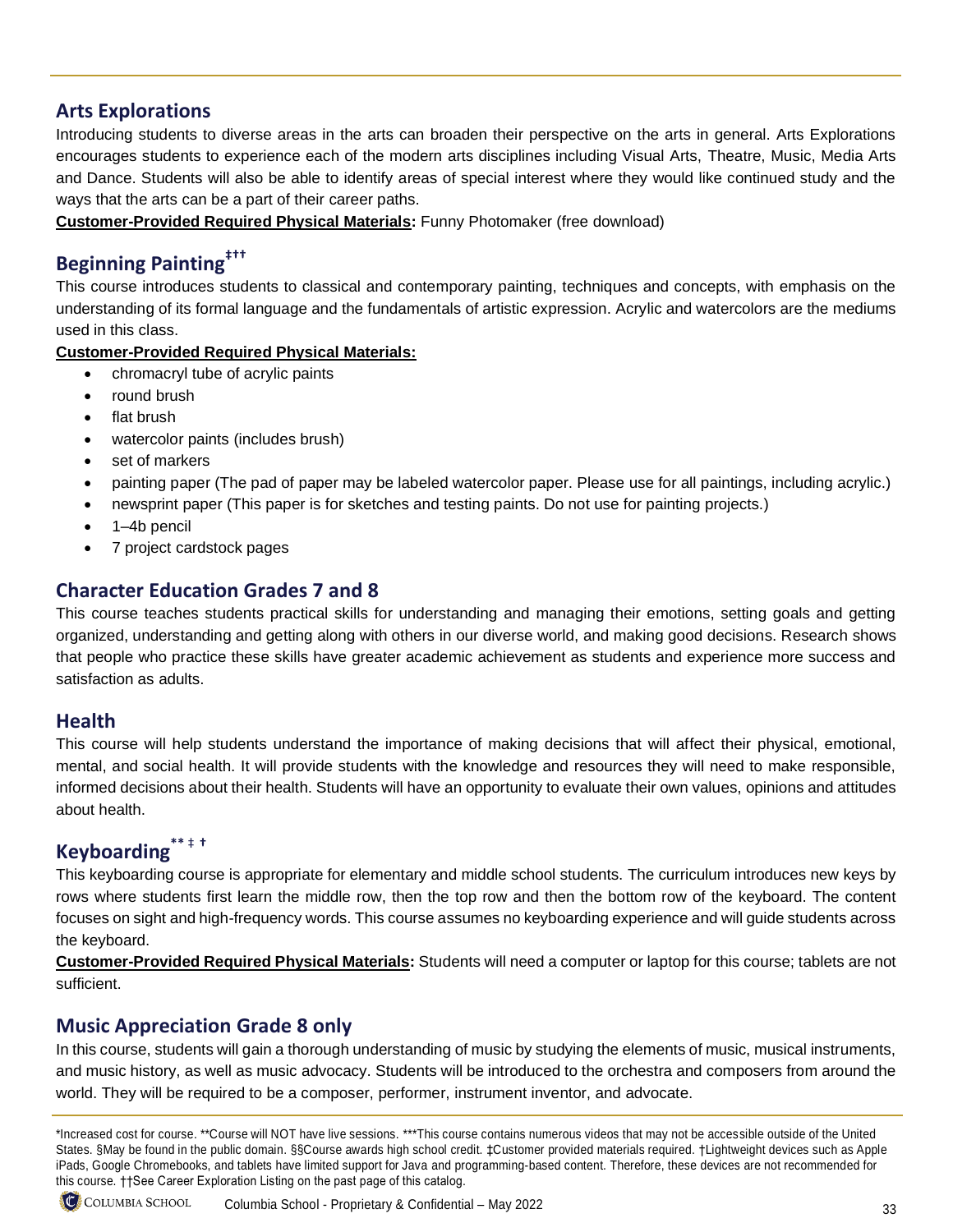#### **Physical Education**

This course emphasizes the value of physical activity and sports. Students will learn about the rules and basic principles of a variety of sports, including archery, bicycling, golf, skiing, tennis, volleyball, baseball, basketball, football, hockey, and soccer. Discussions cover information about playing area and equipment, basic rules, safety considerations, and terminology for each sport.

## **Python Multiplayer Adventure‡ † ††**

Python is a powerful language designed to do just about anything! This course allows students to learn Python by first completing a text based console game and then turning it into a multiplayer adventure! Students will not only learn Python from going through the individual lessons and video reviews but also understand a client server relationship. They will get to code in their own python web server that allows connections through a browser. Students will gain experience using variables, classes, functions, lists, dictionaries, generators and proper Python formatting. This is a great course for anyone interested in preparing themselves for future coding classes. This course assumes no coding experience and includes self graded quizzes and tests.

#### **Customer-Provided Required Physical Materials:**

- Python Version 3 [\(https://www.python.org/downloads/\)](https://www.python.org/downloads/).
- Students will need a Windows PC or Mac for this course; Chromebooks and tablets are not sufficient.

### **Scratch Coding**‡ **†**

Scratch is a program developed by MIT which teaches students the basics of how computers think. This course will introduce students to coding programs and allow them to drag and drop coding blocks to create a fully functional program. The user interface and tutorials allow students to quickly create and run their code to see its results. This course assumes no prior computer coding knowledge and includes self-graded quizzes and tests.

**Customer-Provided Required Physical Materials:** Students will need a computer or laptop for this course; tablets are not sufficient.

#### **Study Skills & Strategies**

The Study Skills and Strategies course equips students with skills and understandings critical to effective learning. Using a unique approach to the traditional topic of study skills, this course weaves understanding regarding the role of the brain in learning into the instruction of discrete learning skills and strategies. Moving beyond a list of good tips and ideas, the Study Skills and Strategies course will challenge students to develop intentional approaches to learning. They will be required to make connections between the strategies and skills they learn in this course and the implementation of those strategies and skills in their other coursework. Upon completion of the course, students will have learned a variety of specific learning skills and strategies, gained greater understanding of their own learning preferences, and become prepared to develop and implement specific learning and study plans for any academic course or other learning needs.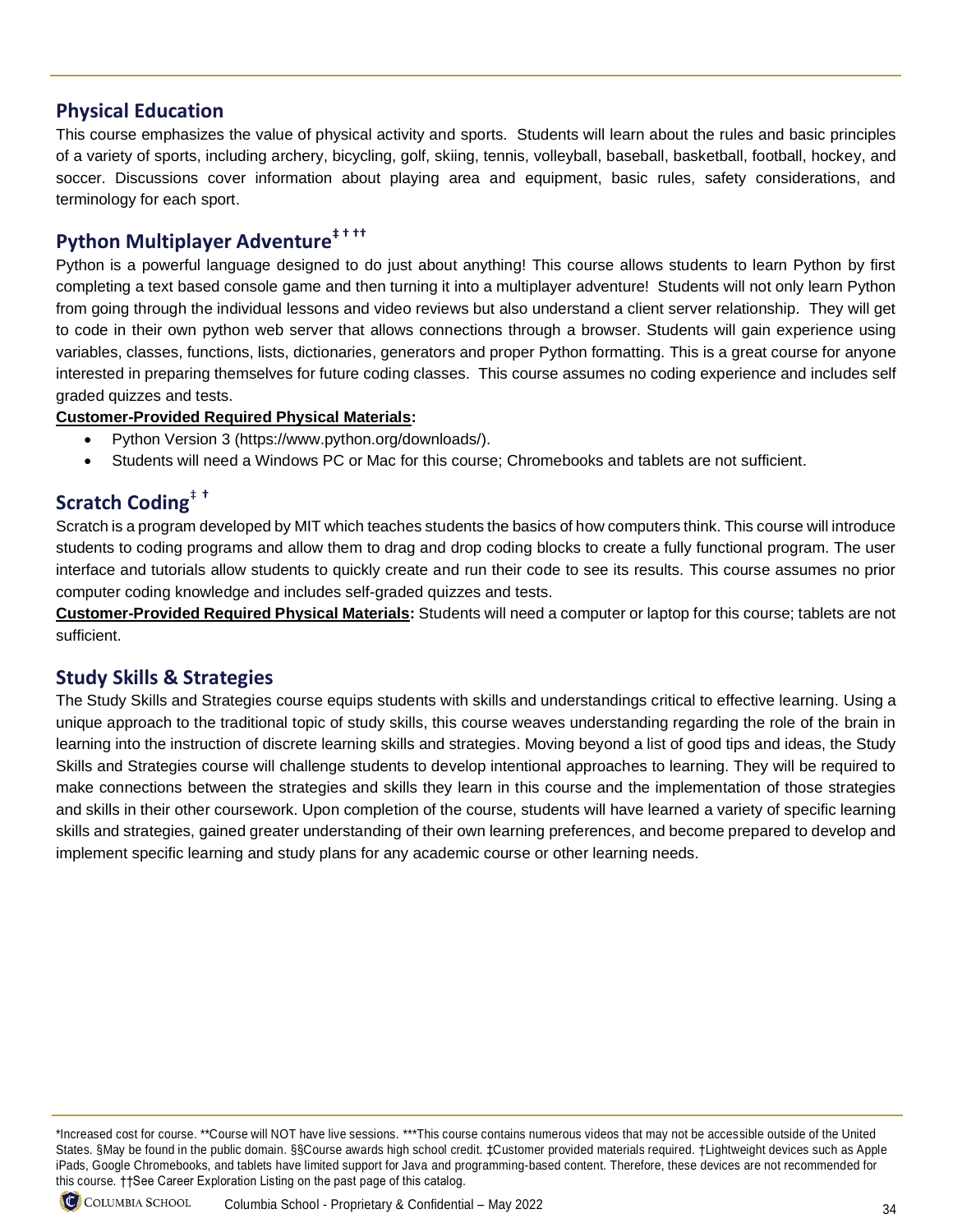## <span id="page-36-0"></span>**ELEMENTARY SCHOOL COURSES**

‡Please note that all elementary school courses have grade specific required materials. You can find each by following the links below.

- [Elementary School Supply List](#page-42-1)
- [Kindergarten](#page-42-2)
- **[First Grade](#page-43-0)**
- **[Second Grade](#page-44-0)**
- **[Third Grade](#page-44-1)**
- **[Fourth Grade](#page-45-0)**
- **[Fifth Grade](#page-46-0)**

## <span id="page-36-1"></span>**ELEMENTARY LANGUAGE ARTS**

#### **Language Arts K**

This course teaches students to identify and write all letters, learn weekly sight words and reading comprehension, and produce letter sounds and frequently used phonograms. All Common Core K LA standards are met in this course.

#### **Language Arts 1**

In this course, students learn to identify and write all letters, learn weekly sight words and reading comprehension, and produce letter sounds and frequently used phonograms. All Common Core 1 LA standards are met in this course.

#### **Language Arts 2**

This course teaches students to spell and write vocabulary, read more fluently, apply grammar concepts, and participate in handwriting and writing activities. All Common Core 2 LA standards are met in this course.

#### **Language Arts 3**

This course teaches students reading comprehension skills and strategies along with spelling, vocabulary words, and grammar concepts that will help them become stronger writers. All Common Core Third Grade LA standards are met in this course.

#### **Language Arts 4**

This course integrates reading, writing, speaking, listening, and the study of vocabulary and grammar to help students build broad and diverse literacy skills.

#### **Language Arts 5**

This course integrates reading, writing, speaking, listening, and the study of vocabulary and grammar to help students build broad and diverse literacy skills.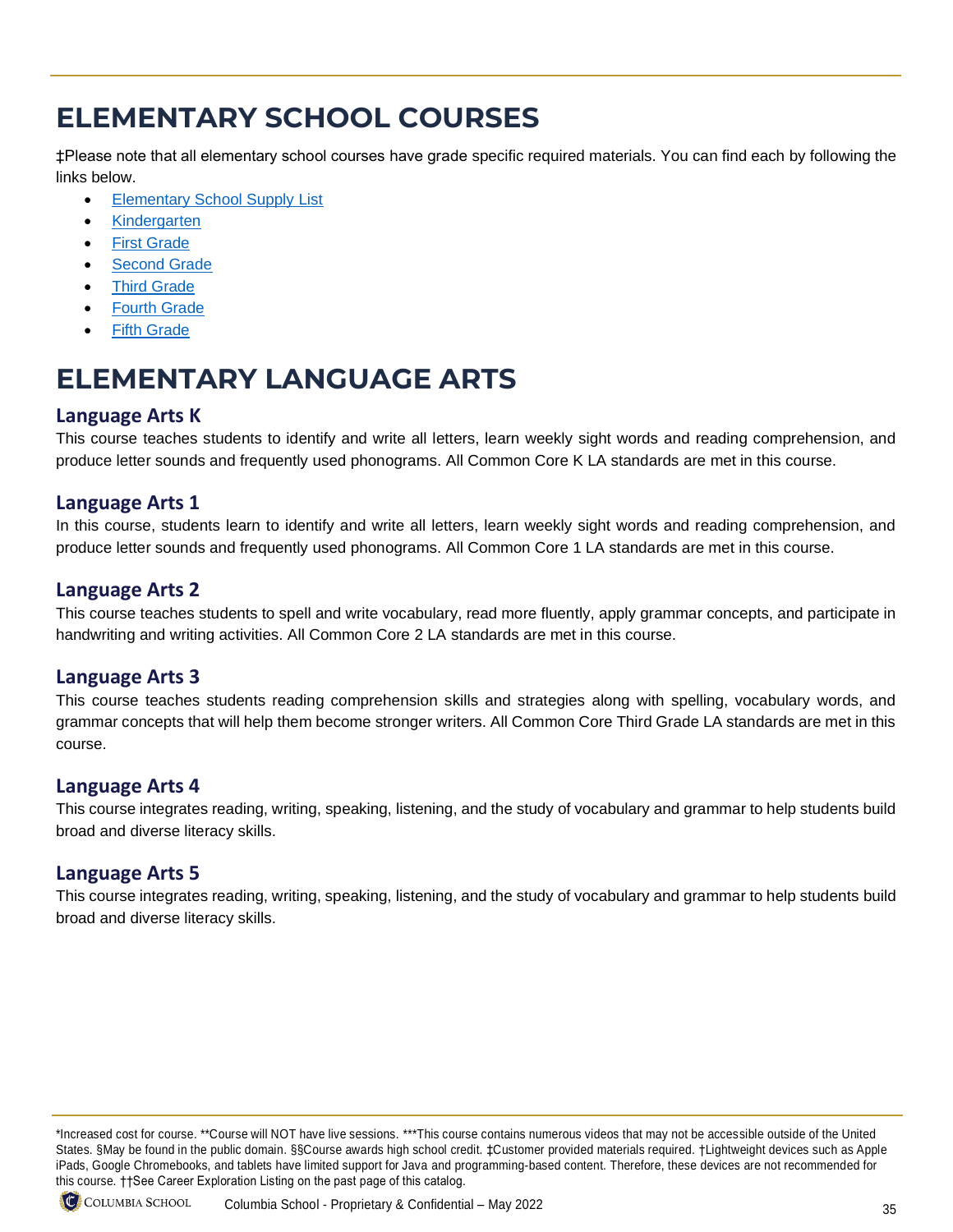## <span id="page-37-0"></span>**ELEMENTARY MATHEMATICS**

#### **Mathematics K**

In this course, students will learn foundational math facts. They will learn to count to 12, how to compare sizes, ordinal numbers, how to tell time, and more. As they progress, students will learn to count to twenty and will learn the concepts of left and right.

#### **Mathematics 1**

In this course, students will build fluency with basic math facts. They will learn to count to 100, basic addition and subtraction facts, and how to add double-digit numbers.

#### **Mathematics 2**

Students in this course will build fluency with basic math facts and add and subtract within 100 to solve word problems using strategic methods. They will also be introduced to working with money and time to compare value.

#### **Mathematics 3**

In this course, students will build flexibility with numbers as they master addition, subtraction, multiplication, and division. In addition, students will learn to borrow, carry, find patterns, make estimations and more.

#### **Mathematics 4**

This course focuses on developing understanding and fluency in multi-digit multiplication, fraction equivalence, and more.

#### **Mathematics 5**

In this course, students will focus on several areas including division of fractions, operations with decimals, and more.

## <span id="page-37-1"></span>**ELEMENTARY SCIENCE**

#### **Science K**

In this course, students will use their senses to explore their world through nature walks, gardening, and imitative games.

#### **Science 1**

Students in this course complete projects that allow for exploration and discovery. Through observations of the natural world, students conduct inquiries into topics related to their healthy development.

#### **Science 2**

In this course, students are introduced to the process of observation using their five senses. Students will use these observation skills as they examine different types of animals and their environments.

#### **Science 3**

This course introduces students to experimentation as they learn about the earth, the sun, and the moon. Through simple experiments, students will explore the water cycle, gravity, and more.

#### **Science 4**

This course covers the three main domains of science: Physical, life, and earth and space science. Students will use various kinds of experimenting, including field studies, systematic observations and more.

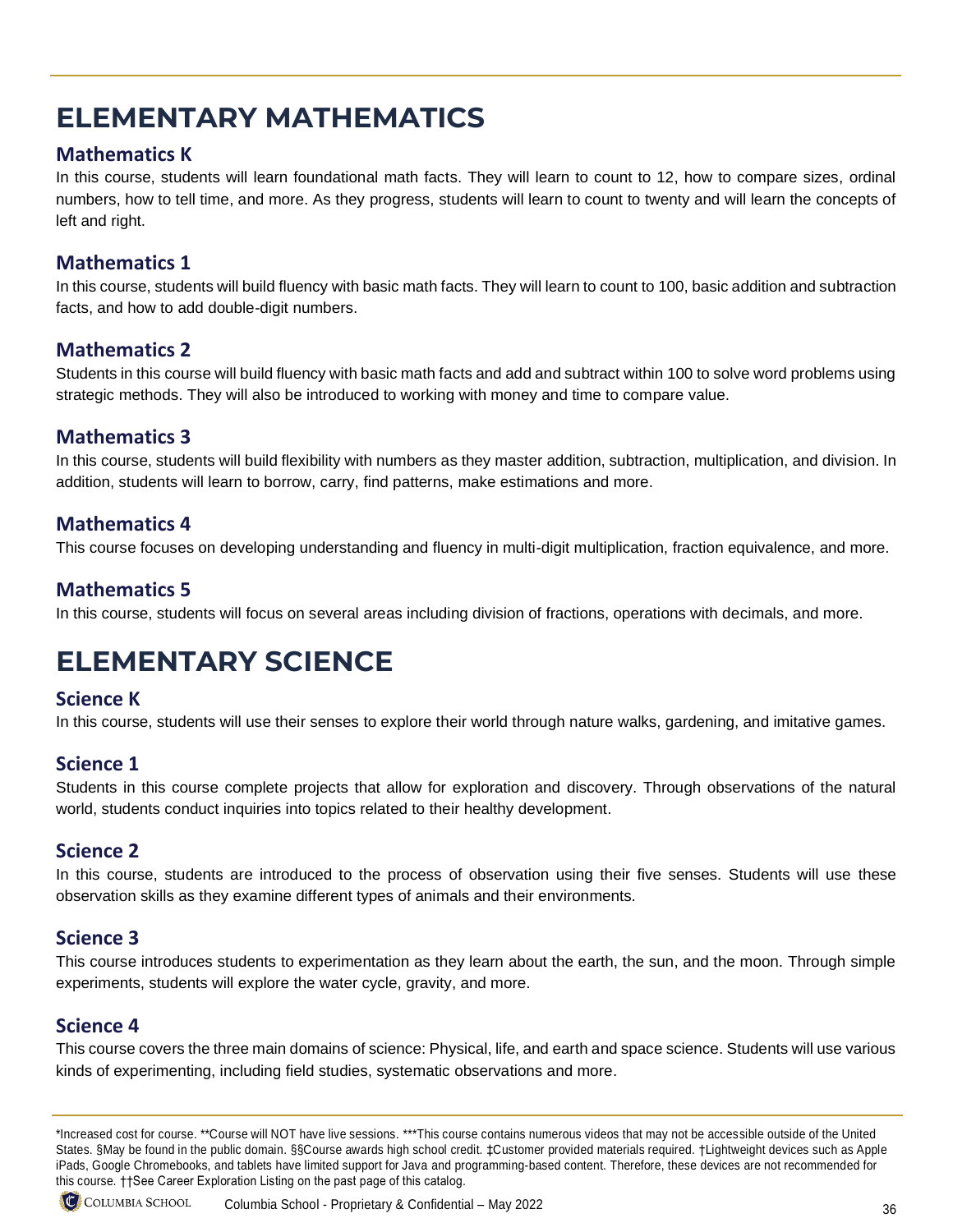#### **Science 5**

In this course, students will study the solar system, light and sound, different types of energy, and more.

## <span id="page-38-0"></span>**ELEMENTARY SOCIAL STUDIES**

#### **Social Studies K**

This course introduces students to their place in the community and their responsibilities as members of society. Students learn about everyday heroes, the importance of rules, table manners, and more.

#### **Social Studies 1**

In this course, students explore the fundamentals of social studies, including map skills, jobs in the community, storytelling, and more.

#### **Social Studies 2**

This course helps students explore social studies concepts such as culture, geography, history, and economics.

#### **Social Studies 3**

In this course, students will look at the beginning of civilization and will take a close look at their own personal heritage by mapping their ancestry.

#### **Social Studies 4**

In this course, students will apply their understanding of social studies skills to exploring local states and communities through topography, local wildlife, natural wonders, and more. They will also study U.S. colonial history and the frontier life of early American settlers.

#### **Social Studies 5**

Students in this course study U.S. history through the Civil War. They also investigate early settlements of North America and what life was like for the colonists and Native Americans.

## <span id="page-38-1"></span>**ELEMENTARY ELECTIVES**

#### **Art Development Level 1**

Art Development Level 1, designed for first grade students, focuses on foundational art concepts. Students learn about art while also learning self-discipline, cooperation, and self-expression. Students use their senses and imaginative thinking to learn about artistic expressions and inventions from cultures around the world.

#### **Art Development Level 2**

Art Development Level 2, designed for students in grades 2-3, focuses on concepts and foundational art, and builds upon activities and lessons in Art Development Level 1. Students learn about mixing colors, applying their imaginations and using their knowledge of nature to develop their art skills and understanding.

#### **Art Development Level**

In this course designed for students in grades 3-4, students continue to learn about art while also learning self-discipline, cooperation, and self-expression. The student will see artistic expressions and inventions from cultures around the world.

<sup>\*</sup>Increased cost for course. \*\*Course will NOT have live sessions. \*\*\*This course contains numerous videos that may not be accessible outside of the United States. §May be found in the public domain. §§Course awards high school credit. ‡Customer provided materials required. †Lightweight devices such as Apple iPads, Google Chromebooks, and tablets have limited support for Java and programming-based content. Therefore, these devices are not recommended for this course. ††See Career Exploration Listing on the past page of this catalog.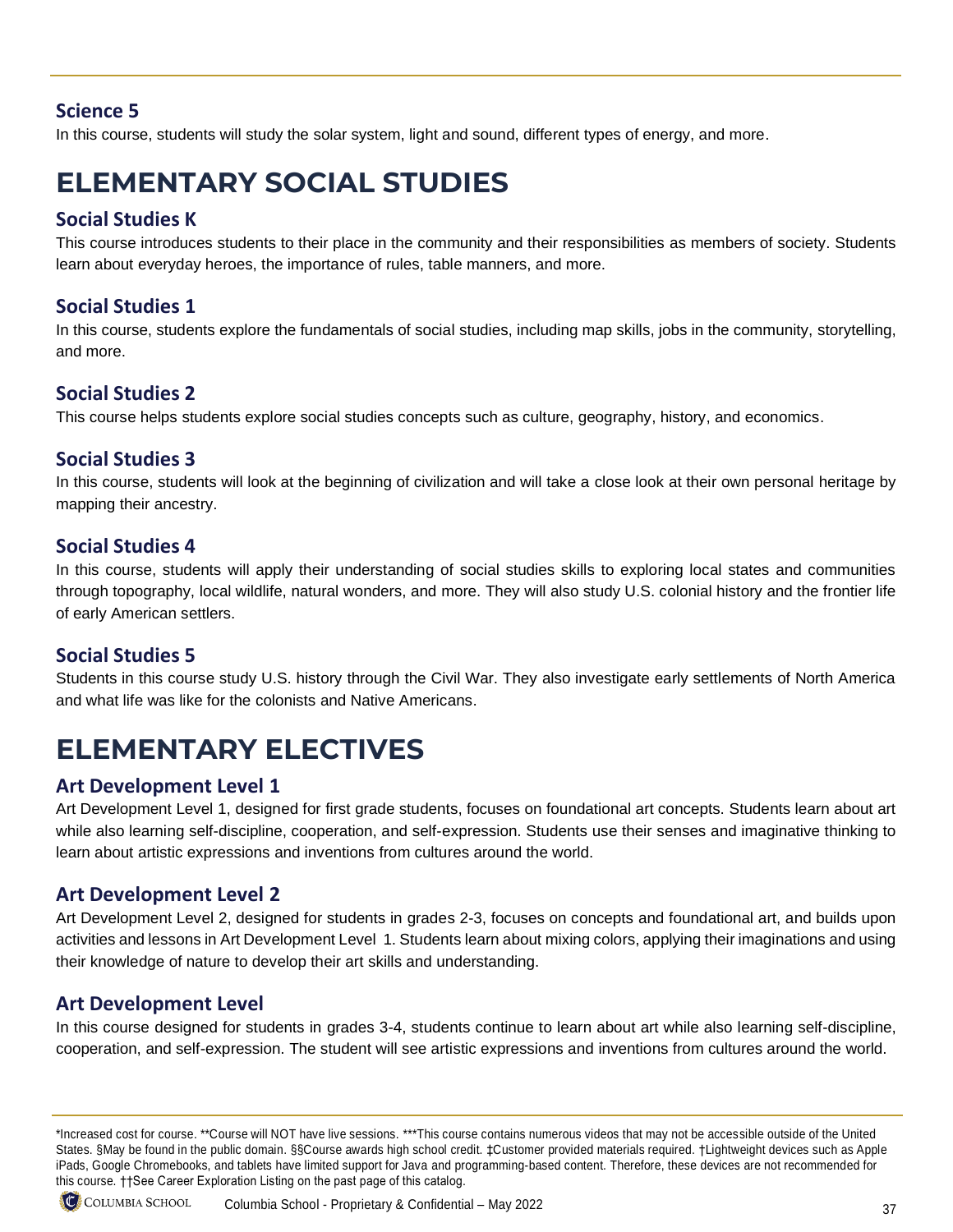#### **Art Development Level 4**

In this course designed for students in grades 4-5, students continue to learn about art while also learning self-discipline, cooperation, and self-expression. The student will see artistic expressions and inventions from cultures around the world.

## **Kindergarten Arts & Crafts\*\* ‡**

This course is designed to be an independent arts and crafts playtime experience for the kindergarten student. A foundation for artistic imagination and creativity are the focus. Students are introduced to lines, circles, recognizing and using shapes, and explore a variety of media such as pastels, watercolors, crayons, tempera, and pencil drawing. Students work with clay, draw with pastels, make fingerprint flowers, draw barns and animals using shapes and recognizing lines using the student's name, createg a bird feeder, make pig puppets, craft paper flowers, make potpourri, craft a heart collage, construct a wind chime, and press flowers.

## **Arts and Crafts 1\*\* ‡**

This course is designed to be an independent arts and crafts playtime experience for the first grade student. In this course, children's' inherent artistic imagination and creativity focus on the basics of art and making art. Students are introduced to primary colors, the color wheel, shapes such as lines and circles, and concepts such as symmetry. Young artists explore a variety of media such as pastels, watercolors, crayons , tempera, and pencil drawing as they create a watercolor tree, use a printing block, produce weather painting, and produce a watercolor painting. They will also be creating colorful calendars, stenciling, fashioning intricate flower drawings, revisiting symmetrical objects, and mixing colors.

### **Arts and Crafts 2\*\* ‡**

This course is designed to be an independent arts and crafts playtime experience for the second-grade student. Using their senses, student are encouraged to further develop what they already know as a source of knowledge and creativity. They will use watercolors to create a value chart and begin to understand symmetry in art, as well as work with clay and create a Memorial Clay. In the second semester, students create a 12 month calendar, focusing on a new month each week forming drawings and making a seasonal chart using objects familiar with each of the four seasons.

#### **Elementary Health Kindergarten and Grade 1**

Elementary Health for kindergarten and first grade helps young students establish a basic understanding of health. Students focus on the various aspects of their health and how they can make healthy choices. Topics include personal safety, healthy behaviors, nutrition, communication, disease prevention, basic anatomy and physiology, and the values of cooperation and teamwork.

#### **Elementary Health Grades 2 and 3**

Elementary Health for grade 2 helps young students establish a basic understanding of health. Students focus on the various aspects of their health and how they can make healthy choices. Topics include personal safety, healthy behaviors, nutrition, communication, disease prevention, basic anatomy and physiology, and the values of cooperation and teamwork.

#### **Elementary Health Grades 4 and 5**

In Elementary Health for grades 4 and 5, students establish a basic understanding of the aspects of health. They focus on the various aspects of their health and how they can make healthy choices. Topics include personal safety, reducing illness, avoiding bullying, nutrition, healthy friendships, emergency situations, and the human body. Fourth grade will study the functioning systems of the body. Fifth grade will cover the reproductive system, puberty, and sexually transmitted diseases (STDs).

<sup>\*</sup>Increased cost for course. \*\*Course will NOT have live sessions. \*\*\*This course contains numerous videos that may not be accessible outside of the United States. §May be found in the public domain. §§Course awards high school credit. ‡Customer provided materials required. †Lightweight devices such as Apple iPads, Google Chromebooks, and tablets have limited support for Java and programming-based content. Therefore, these devices are not recommended for this course. ††See Career Exploration Listing on the past page of this catalog.

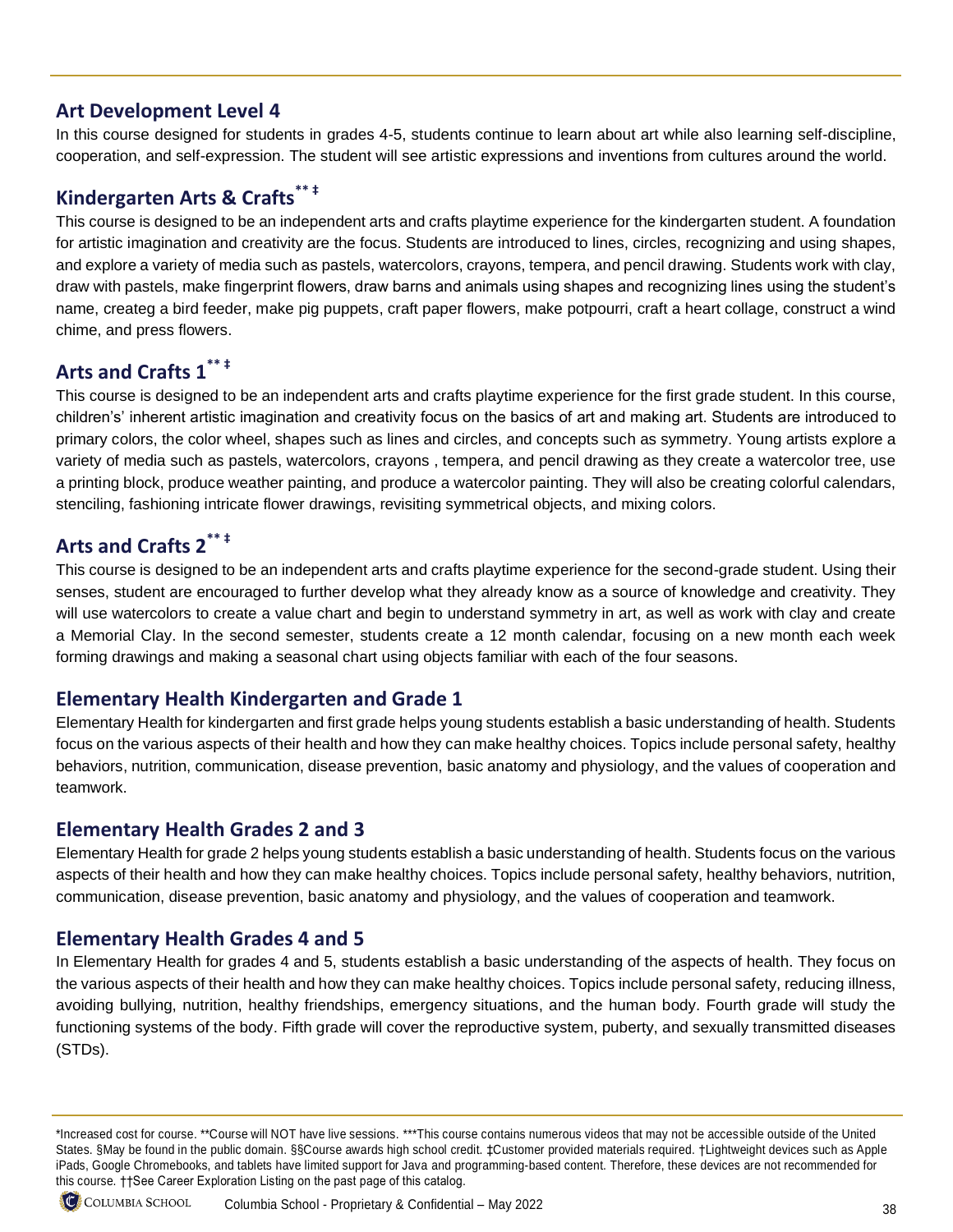#### **Elementary Physical Education Kindergarten and Grade 1**

In this course, kindergarten students establish a basic understanding of health and fitness. Topics include exercise safety, making healthy choices, nutrition, and more.

#### **Elementary Physical Education Grades 2 and 3**

Second grade students expand on their understanding of fitness and learn how to become more fit and healthy. Topics include goal setting, warm-up and cool down, flexibility, motor skills, and more.

#### **Elementary Physical Education Grades 4 and 5**

In this course, students in fourth and fifth grade focus on fitness and learn about topics such as muscle strength, flexibility, water safety, and more.

### **Keyboarding\*\* ‡ †**

This keyboarding course is appropriate for elementary and middle school students. The curriculum introduces new keys by rows where students first learn the middle row, then the top row and then the bottom row of the keyboard. The content focuses on sight and high-frequency words. This course assumes no keyboarding experience and will guide students across the keyboard.

**Customer-Provided Required Physical Materials**: Students will need a computer or laptop for this course; tablets are not sufficient.

## **Elementary Music – Recorder 1 \*\* ‡**

This course combines music and performing arts. Students will experience and learn new songs and perform them using their bodies. In addition, the student will begin learning how to play the recorder.

**Customer-Provided Required Physical Materials**: a recorder

## **Scratch Coding‡ †**

Scratch is a program developed by MIT which teaches students the basics of how computers think. This course will introduce students to coding programs and allow them to drag and drop coding blocks to create a fully functional program. The user interface and tutorials allow students to quickly create and run their code to see its results. This course assumes no prior computer coding knowledge and includes self-graded quizzes and tests.

**Customer-Provided Required Physical Materials**: Students will need a computer or laptop for this course; tablets are not sufficient.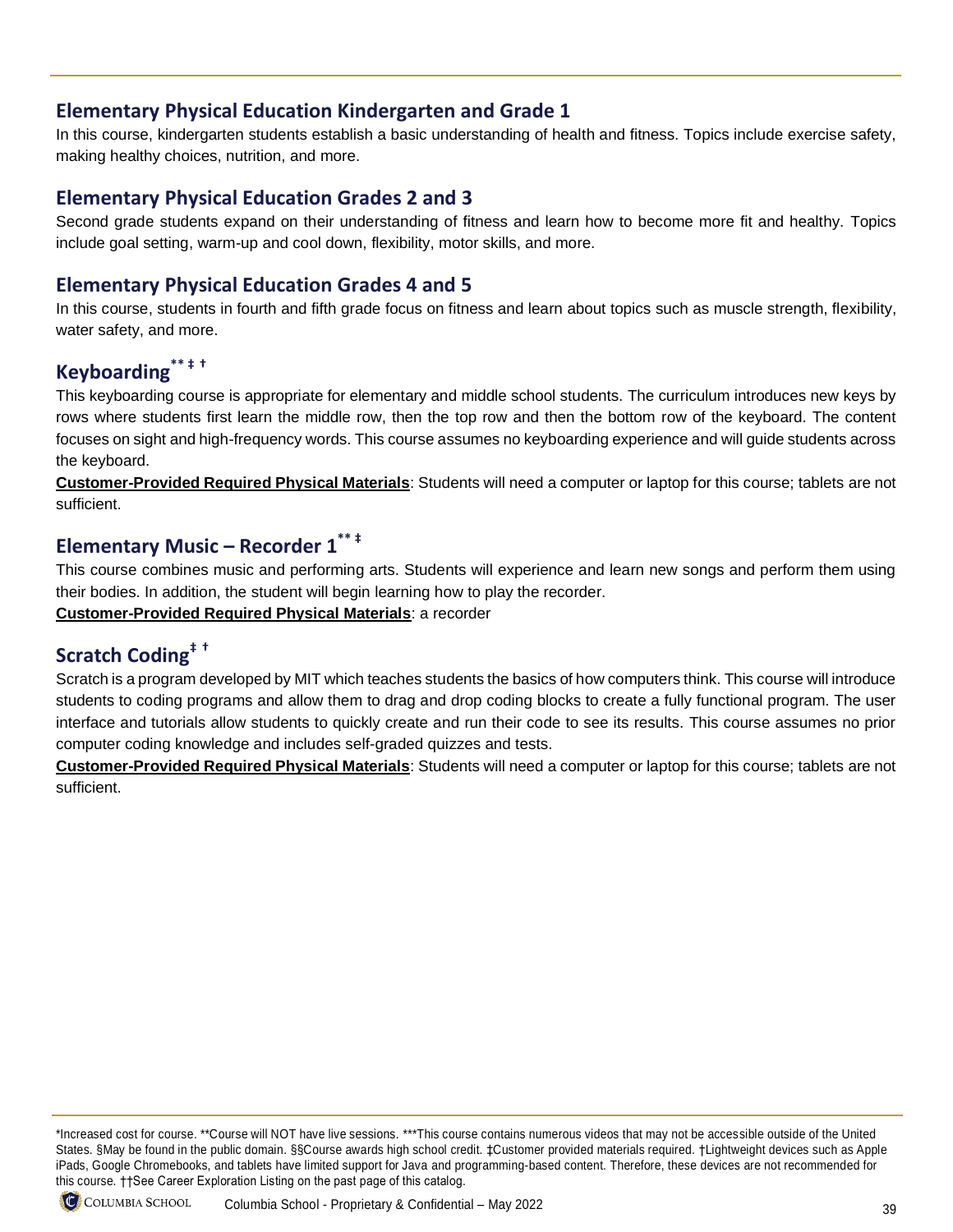## <span id="page-41-0"></span>**ENGLISH LANGUAGE LEARNING**

### **Certification Levels Offered: A1, A1+ A2, A2+, B1, B1+, B2**

Using a series of writing, reading, listening, and speaking activities, students work on English language skills to improve their comprehension and use of the English language in an academic setting. In this course, students interact with a native English speaker and work independently online to complete learning and practice activities that meet identified CEFR Levels for Academic English in an American education program.

- In the ELL Level A1 course, students are introduced to precision in time relations. They also learn to communicate their likes, dislikes, and favorites, and develop more detailed responses for family, job, and school.
- In the ELL Level A1+ course, students use more detail when they communicate about parts of their day, activities they do in school, and locations. They tie together more than one action using clauses with sequence words and begin to communicate about past and future events.
- In the ELL Level A2 course, students communicate about past and future events and build their vocabulary about weather, transportation, and duration. They also practice asking for and giving an opinion.
- In the ELL Level A2+ course, students learn how to use "will" for volunteering and "can" for future action. They compare and contrast similar and different objects and situations, state their thoughts and beliefs, and join concepts together into more complex phrases and sentences.
- In the ELL Level B1 course, students master increasingly difficult concepts for time relations, communication about the background of a past event, and describe an action that happened at a time that isn't specified. Their sentences include multiple clauses, and they demonstrate the ability to recognize and discuss academic definitions and explanations.
- In the ELL Level B1+ course, students use complex sentences with adverb and noun clauses to communicate about events that happen simultaneously, or one followed by another. They are exposed to a large amount of basic business language for jobs and companies, and are expected to talk about education and experiences, along with industry structures, products, and services.
- In the ELL Level B2, students use phrases such as "dramatically" or "steadily" or "linearly" to provide more description about increasing and decreasing amounts. They string together multiple verbs using gerunds, infinitives, and clauses, and are able to define, classify, and explain rhetorical grammatical structures. They paraphrase what they read and sequence events with detail.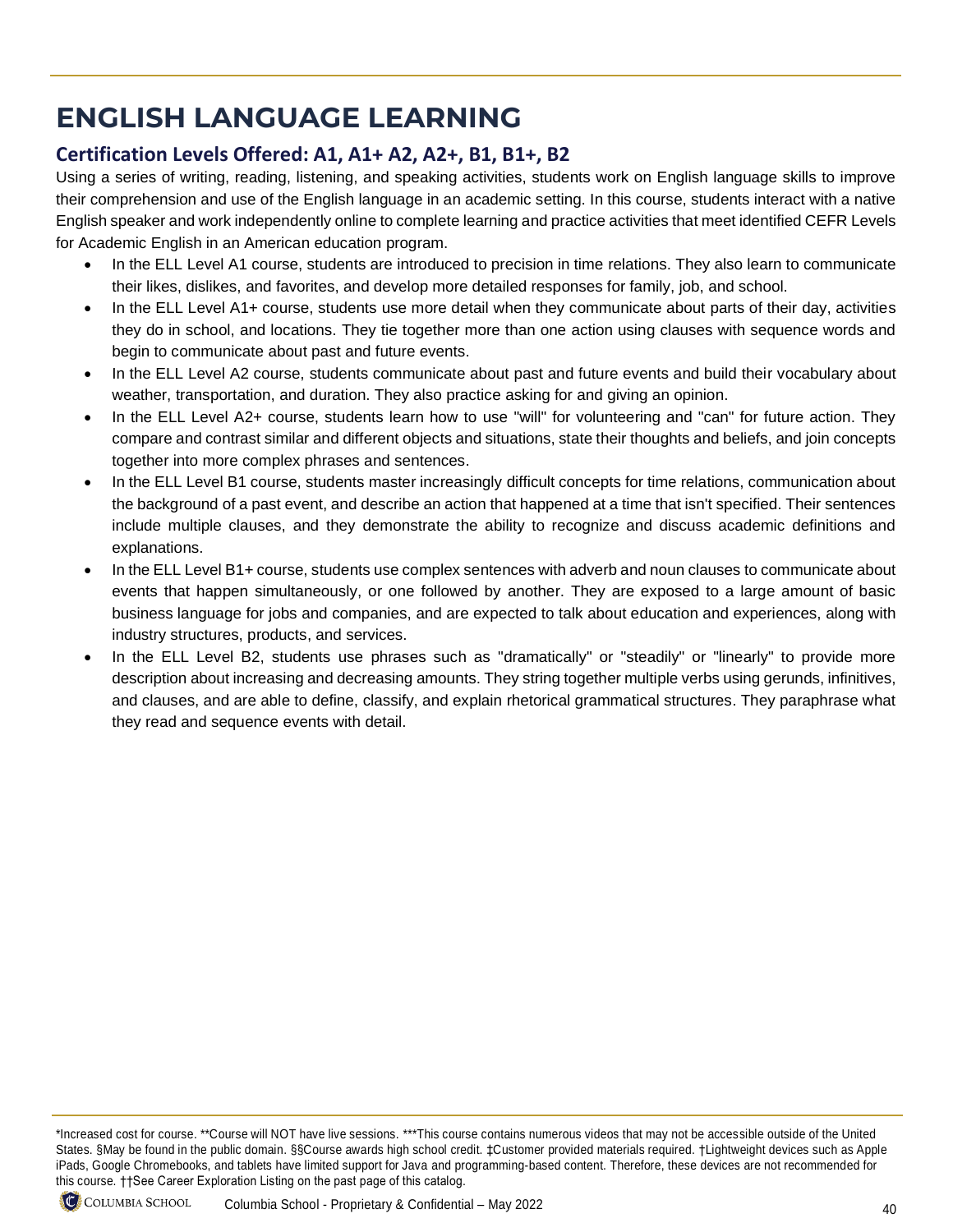## <span id="page-42-0"></span>**Elementary Materials List**

### <span id="page-42-1"></span>**Elementary Supply Kit**

The list below details the school supplies required to supplement the Grade Level Materials Kits.

#### **Materials Needed**

| Colored Pencils (12pk)                    | Colored Pencils (12pk)                    |
|-------------------------------------------|-------------------------------------------|
| Composition Notebooks, QTY 4 Ruler        | Composition Notebooks, QTY 4 Ruler        |
| Glue Scissors                             | Glue Scissors                             |
| Highlighter, Yellow Scotch Tape           | Highlighter, Yellow Scotch Tape           |
| Marker, Black Permanent Watercolor Paints | Marker, Black Permanent Watercolor Paints |
| <b>Paint Brushes</b>                      |                                           |

#### <span id="page-42-2"></span>**Grade K: Materials**

The list below details the required materials that are needed for Kindergarten.

#### **Materials Needed**

| Alfalfa seeds 1/2 teaspoon                          | Bag of dry beans, QTY 100                      |
|-----------------------------------------------------|------------------------------------------------|
| Beads (caution: buttons would be a choking hazard), | Beads in three colors, 1/8" to 3/16" wide,     |
| QTY 50 of various size and color                    | QTY 30 of each color                           |
| Bean seeds, Lima, QTY 8                             | Bean seeds, Scarlet runner, QTY 20             |
| Blocks (Lego, building blocks, etc.), QTY 16        | Coin, Pennies (Caution: choking hazard) QTY 10 |
| Cardboard, 8.5" X 11", QTY 2                        | 3x5 Index Cards (100pk)                        |
| Crayons (64ct)                                      | Cloth, (as a cape), 22" X 32"                  |
| Coin, Dime (Caution: Choking hazard), QTY 1         | Coin, Nickels (Caution: Choking hazard), QTY 5 |
| Chalk, sidewalk, 1 piece                            | Cotton balls, 1.25 cups                        |
| Cup, clear plastic, 12 oz (drinking glass)          | Cup, clear plastic, 9 oz (glass tumbler)       |
| Cups, foam coffee, 8 oz                             | Deck of cards, (like kid's Crazy 8s)           |
| Dowel, 12" X 3/8"                                   | Felt, 8" X 8"                                  |
| Flashlight, easy to take apart standard type        | Garden stakes, 3' to 4' long, QTY 3            |
| Iron filings, 3 cc                                  | Jar, wide mouth, 16 to 32 oz                   |
| Magnets, 1 each of bar type and horse shoe type     | Magnifying glass, 50 to 75 mm                  |
| Maple sugar, 1 tablespoon                           | Mixture of soil, sand and peat, 1 cup          |
| Modeling clay, about 2.5 lbs                        | Nails, zinc 2" to 2.5", QTY 3                  |
| Paper plate, 9", QTY 5                              | Paper towel to use as blotter paper, 2 sheets  |
| Pipe cleaners in various colors, QTY 26 total       | Plastic, vinyl, 6" X 6"                        |
| Pots, starter peat pots (includes soil), QTY 5      | Rubber band, thick, 3" long                    |
| Salt, 1 cup                                         | Sand or glitter, 1 teaspoon                    |
| Seeds, flowers, QTY 10                              | Straws, clear drinking, QTY 6                  |
| String, 9'                                          | Sunflower seeds (to plant), QTY 25             |
| Tacks / pushpins, QTY 26                            | Toothpicks, QTY 10                             |
| Poster Board (8.5 x 11, 9 pieces)                   | Pen, black click (able to be taken apart)      |
| Watercolor paper, 9" X 12", QTY 2                   | Multi-Color Construction Paper                 |
| Variety of containers                               | Large piece of display board, about 36" X 48"  |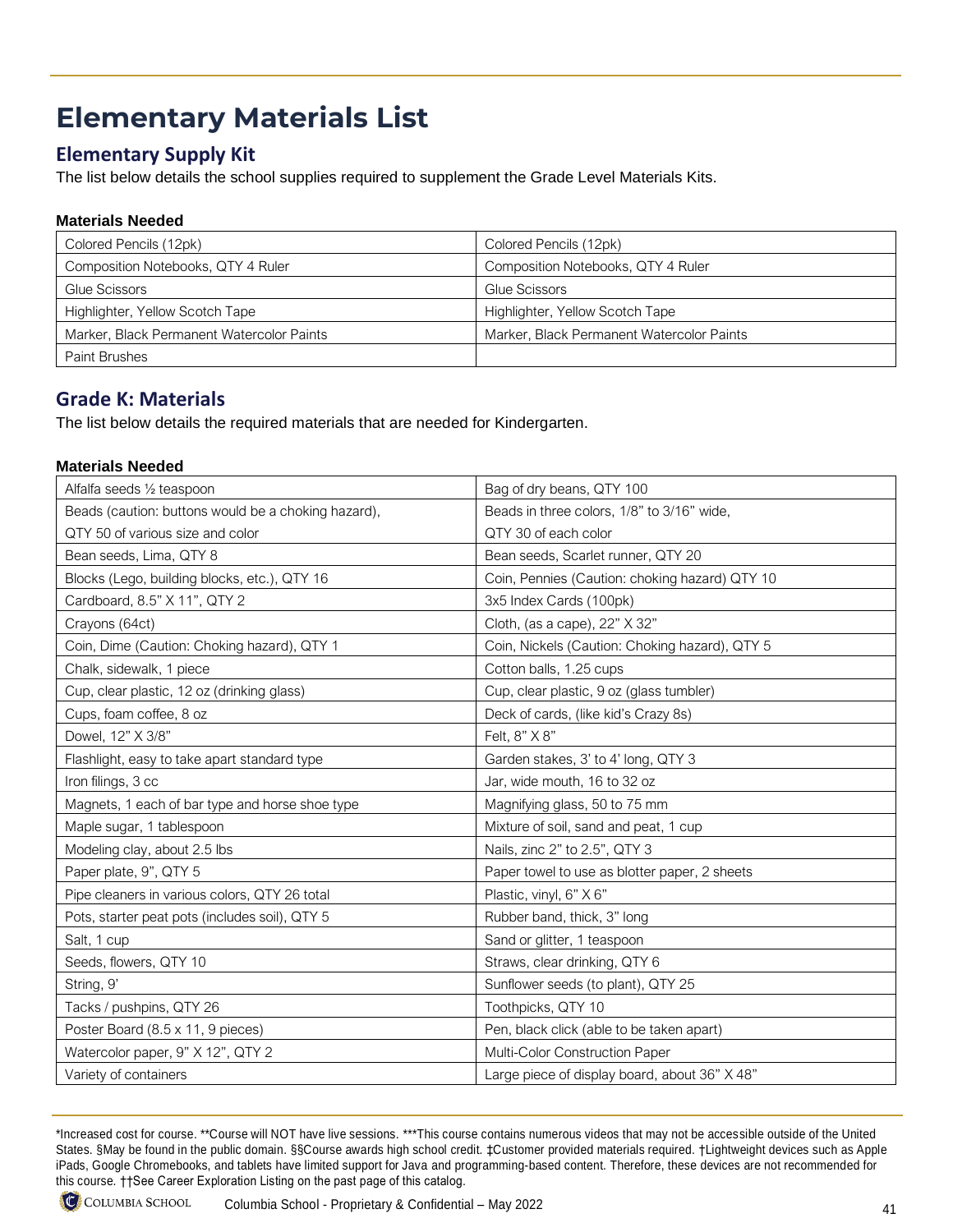| Textured fabrics and materials of different kinds (velvet, wool, | Sweet potato or avocado seed |
|------------------------------------------------------------------|------------------------------|
| sandpaper, bubble wrap, etc).                                    |                              |
| Garden fork                                                      | Potato                       |
| Apples                                                           |                              |

#### <span id="page-43-0"></span>**Grade 1: Materials**

The list below details the required materials that are needed for grade 1.

#### **Materials Needed**

| Bags, plastic zip close type, quart size, QTY 2                | Balance scale (small handheld)            |
|----------------------------------------------------------------|-------------------------------------------|
| Ball, indoor safe, about 2"-3"                                 | Bean bags, QTY 2                          |
| Beans, as counters, QTY 100                                    | Bird seeds, 1 cup                         |
| Blindfold (bandana)                                            | Bowl, foam, 20 oz                         |
| Bowl, foam, 12 oz                                              | Box, cardboard, shoe box size             |
| Thermometer, outdoor, with Celsius and Fahrenheit measurements | Cardstock printed with coins              |
|                                                                | (included in the supply kit) or coins     |
| Cardstock printed with sock shapes to cut out                  | Clay, 4-6 oz                              |
| Compass, 25 mm or larger size                                  | Container, about 2 oz                     |
| Cotton balls, 1-2 cups                                         | Deck of cards such as "Go Fish" game      |
| Dowel, 8" X 5/8"                                               | Drinking glass, plastic 12 oz             |
| Forceps or tweezers                                            | Globe, inflatable                         |
| Hole puncher, single                                           | Honey, small packet                       |
| Inflatable ball (soccer ball size)                             | Inflatable beach ball, about 6"           |
| Jump rope, kid's size                                          | Magnet, with center hole                  |
| Magnifying glass, 50mm or larger                               | Nails, 1.5"-2", QTY 3                     |
| Paper clips, QTY 12                                            | Paper towels (blotting paper), 6 sheets   |
| Paper, 8 1/2" X 11", QTY 10                                    | Paper, legal size, QTY 12                 |
| Paper, poster, about 11" X 17", 3 Pieces                       | Paper, roll of blank white, 24" X 10'     |
| Pin, sewing type                                               | Pine cones, QTY 3                         |
| Plate, plastic, 9"                                             | Potting soil, 1.5 cups                    |
| Push pins, QTY 3                                               | Starting pots, 2 1/2" X 2 1/2", QTY 2     |
| Straw, plastic drinking                                        | String, cotton 16'                        |
| Crayons (64ct)                                                 | Tomato seeds, QTY 8                       |
| Cardboard, about 11" X 17"                                     | Multi-Color Construction Paper            |
| Toothpicks, QTY 10                                             | Wax paper, 12" pieces, QTY 4              |
| Wood dowel (or stick), 12"                                     | Yarn, 12' for 4 pieces of finger knitting |
| Yarn, 8", 6 pieces                                             | Empty toilet paper roll                   |
| Socks (from family laundry)                                    | Hard boiled eggs, QTY 7                   |
| Large box (big enough for the student to sit in)               | Rope for tug of war                       |
| Gallon or half gallon plastic milk jug                         | Hat                                       |
| Flowers or plants for pressing                                 | Old sheet or towel                        |
| Soapy water                                                    | Iron                                      |
| Pre-made calendar or available calendar                        | Peanut butter                             |
| Empty milk carton                                              |                                           |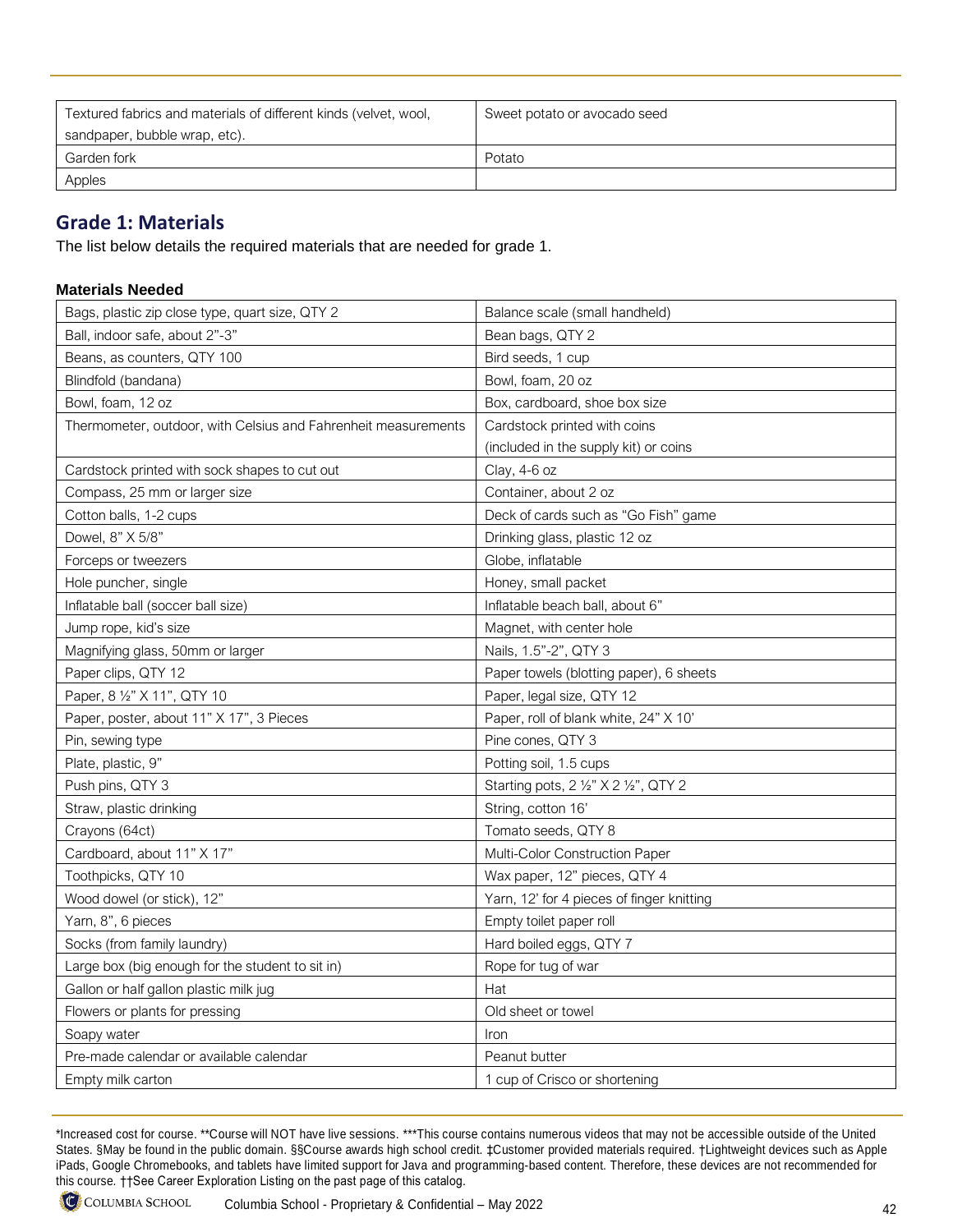| Water                | Large pot, pitcher, or sink filled with water |
|----------------------|-----------------------------------------------|
| Marbles (optional)   | Play Dough (optional)                         |
| Magazines (optional) | Popcorn (optional)                            |
| Toys (optional)      |                                               |

#### <span id="page-44-0"></span>**Grade 2: Materials**

The list below details the required materials that are needed for grade 2.

#### **Materials Needed**

| Bag of Beans, for counters, about 130 beans | String, 13 feet                                        |
|---------------------------------------------|--------------------------------------------------------|
| Birdseed, 1 cup                             | Towel                                                  |
| 3" X 5" Index Cards (100pk)                 | <b>Multi-Color Construction Paper</b>                  |
| Hole punch, single                          | Wax Paper, 10" X 12", QTY 10                           |
| Rubber bands, colored                       | Push pins, tall, QTY 25                                |
| Globe (inflatable)                          | Seeds, beans, QTY 6                                    |
| Pots for plants, 2.5" square, QTY 3         | Yarn, red, blue and green, 8' each                     |
| KoKo's Kitten (Francine Patterson) Book     | Yarn, 8", QTY 9                                        |
| Popsicle Sticks (craft sticks), QTY 2       | Potting soil, about 2 cups                             |
| Iron                                        | Small objects for measuring (string, paperclips, etc.) |
| Large grapefruit or orange                  | Leaves (evergreen and / or deciduous)                  |
| Old sheet or towel                          | Gum, about 10 pieces                                   |

#### <span id="page-44-1"></span>**Grade 3: Materials**

The list below details the required materials that are needed for grade 3.

#### **Materials Needed**

| Balloons, 9", QTY 2                                  | Pitcher (Gallon)                                           |
|------------------------------------------------------|------------------------------------------------------------|
| Brass Brad                                           | Plastic bowl, 12 oz                                        |
| Cardboard, 8.5" X 11", QTY 3                         | Clay, air dry, 2.5 pounds                                  |
| Clay, any color, 4 oz nondrying                      | Clear plastic or plastic wrap, 6" X 6"                     |
| Construction paper, Blue 3 hole pre-punched, 7 pages | Printed sheet of coins with 50 pennies, 4 dimes, 1 nickel, |
|                                                      | 1 quarter, 1 dollar bill, and 30 counters                  |
| 3x5 Index Cards (300)                                | Tempera Paint (R, Y, B) with small roller                  |
| Cups, foam, 3 to 6 oz, QTY 2                         | Cups, paper, 3-5 oz, QTY 3                                 |
| Cups, plastic clear, 12 oz, QTY 2                    | Cups, plastic clear, 9 oz, QTY 3                           |
| Eye dropper                                          | Foam craft material, 8.5" X 11"                            |
| Foam rod, round $\frac{1}{2}$ " X 20"                | Food coloring (red and green), 5 mL each                   |
| Globe, inflatable, 10" to 14"                        | Hole puncher, single hole                                  |
| Jar with lid, 6 oz to 12 oz                          | Liquid Measuring Cup, 1 cup (8 oz)                         |
| Liquid Measuring Cup, 4 cups / 1 liter               | Magnifying glass, 2x to 10 x                               |
| Nail, 2 1/2"                                         | Outdoor thermometer / general purpose, F/C                 |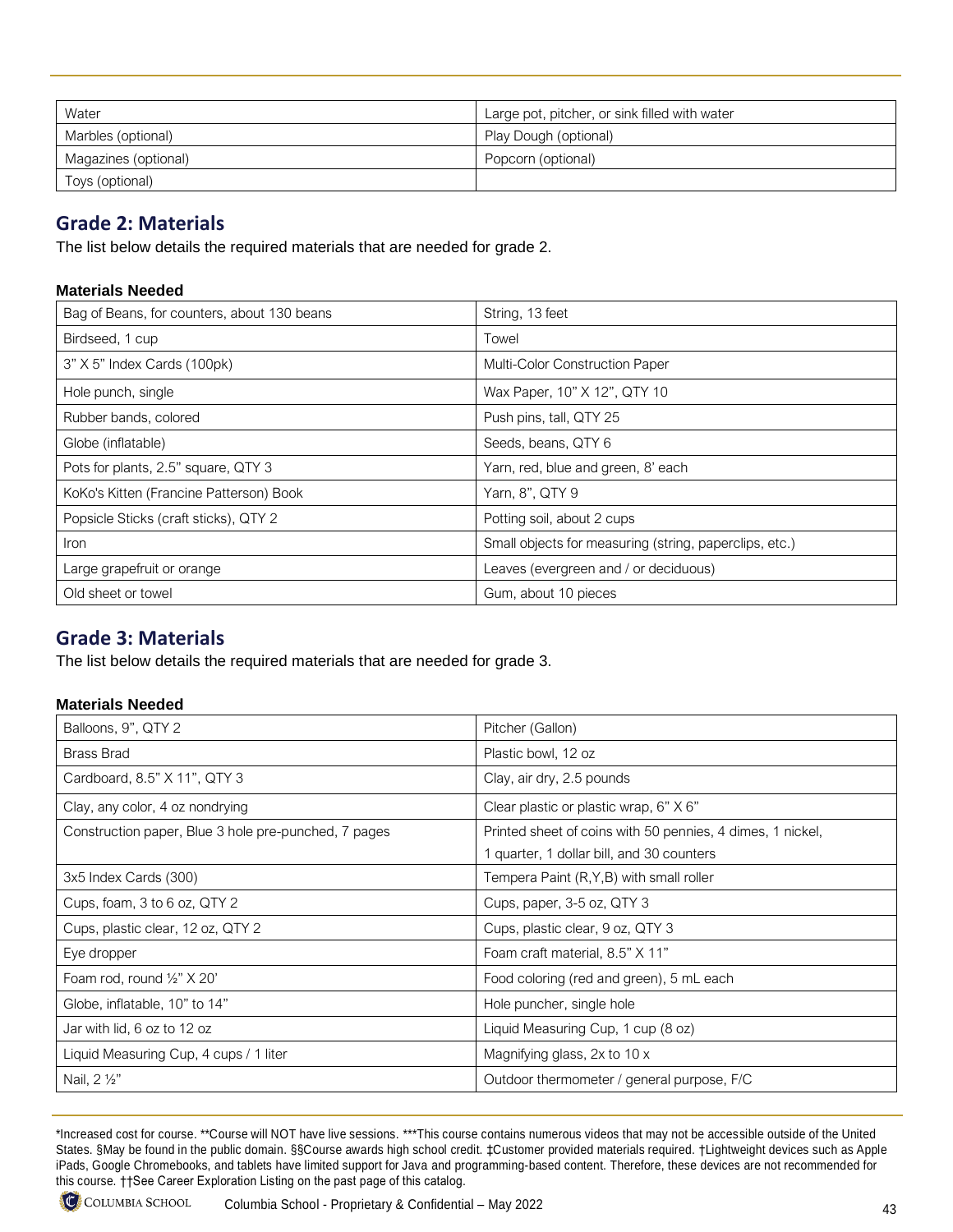| Paper clips, large, QTY 12                     | Permanent Marker, black                                       |
|------------------------------------------------|---------------------------------------------------------------|
| Plate, paper, 9"                               | Plate, plastic, 9"                                            |
| Plate, small paper 6", QTY 2                   | Cotton balls, about 1 quart                                   |
| Rubber band, 3"                                | Sheets of Hundred Blocks, QTY 13                              |
| Sponge, standard, 2" X 2" X 1/2" (clean)       | Sponge, standard, 2" X 4" X 1/2"                              |
| Spoon                                          | Steel washer, $7/16 - \frac{1}{2}$ "                          |
| String, cotton, 10 feet                        | Tablespoon                                                    |
| Tape measure, 60" cloth with metric and inches | Teaspoon                                                      |
| Toothpicks, box of 100                         | Watercolor paper                                              |
| Yarn, 14 feet                                  | Yarn, ball, 30-60 feet                                        |
| Wire hanger                                    | Cylinder object such as a crayon                              |
| Gallon job                                     | Meat thermometer                                              |
| Body temperature thermometer                   | Dictionary, print or online                                   |
| Lamp from your home or school                  | Gallon container or similar bowl or pan                       |
| Ice cubes                                      | Globe and / or world maps that indicate terrain (Google maps) |
| Avocado or sweet potato                        | Celery stalk                                                  |
| Flower                                         | Leaf                                                          |

#### <span id="page-45-0"></span>**Grade 4: Materials**

The list below details the required materials that are needed for grade 4.

#### **Materials Needed**

| Aluminum Foil, about 12" X 10"                                         | il, zip lock                                 |
|------------------------------------------------------------------------|----------------------------------------------|
| Bags, 4" X 6" 4 mil, zip-close plastic, QTY 3                          | Balloons, 9", QTY 3                          |
| Battery, D                                                             | Bowl, 12 oz foam, QTY 4                      |
| Box for a diorama, shoebox size                                        | Car, small toy                               |
| Chalk, 1/2 Teaspoon, ground up                                         | Clay, air dry, 8 oz                          |
| Clay, modeling, 2 oz each (blue, brown, green, white, gray,<br>yellow) | Container, plastic, 6 quarter, QTY 2         |
| 3x5 Index Cards (100pk)                                                | Highlighters – 4 Colors, No Yellow           |
| Craft sticks, small, wooden, QTY 4                                     | Cup, clear plastic, 9 oz                     |
| Cups, 12 oz clear plastic, QTY 8                                       | Cups, paper, about 3 oz, QTY 4               |
| Dirt, 1/ <sub>2</sub> teaspoon                                         | Drawing paper, 8.5" X 11", 28 pound, QTY 6   |
| Epsom salt, 12 oz                                                      | File folders, manila, tabbed, QTY 7          |
| Flour, 1.1 cup                                                         | Foam, plastic, 2" $X$ 3" $X$ $\frac{1}{2}$ " |
| Food coloring (any color will work)                                    | Inflatable globe                             |
| Gumdrops, 5 of one color, 1 of each of 4 colors                        | Index cards, $4"$ $\times$ $6"$ , QTY 30     |
| Indoor holiday light, 1 bulb with wires attached                       | Jars with lids, clear plastic, 6 oz, QTY 8   |
| Liquid measuring cup, 1 cup / 250 ml size (metric & standard)          | Match, QTY 3                                 |
| Measuring spoon, 1/2 teaspoon                                          | Measuring spoon 1 tablespoon                 |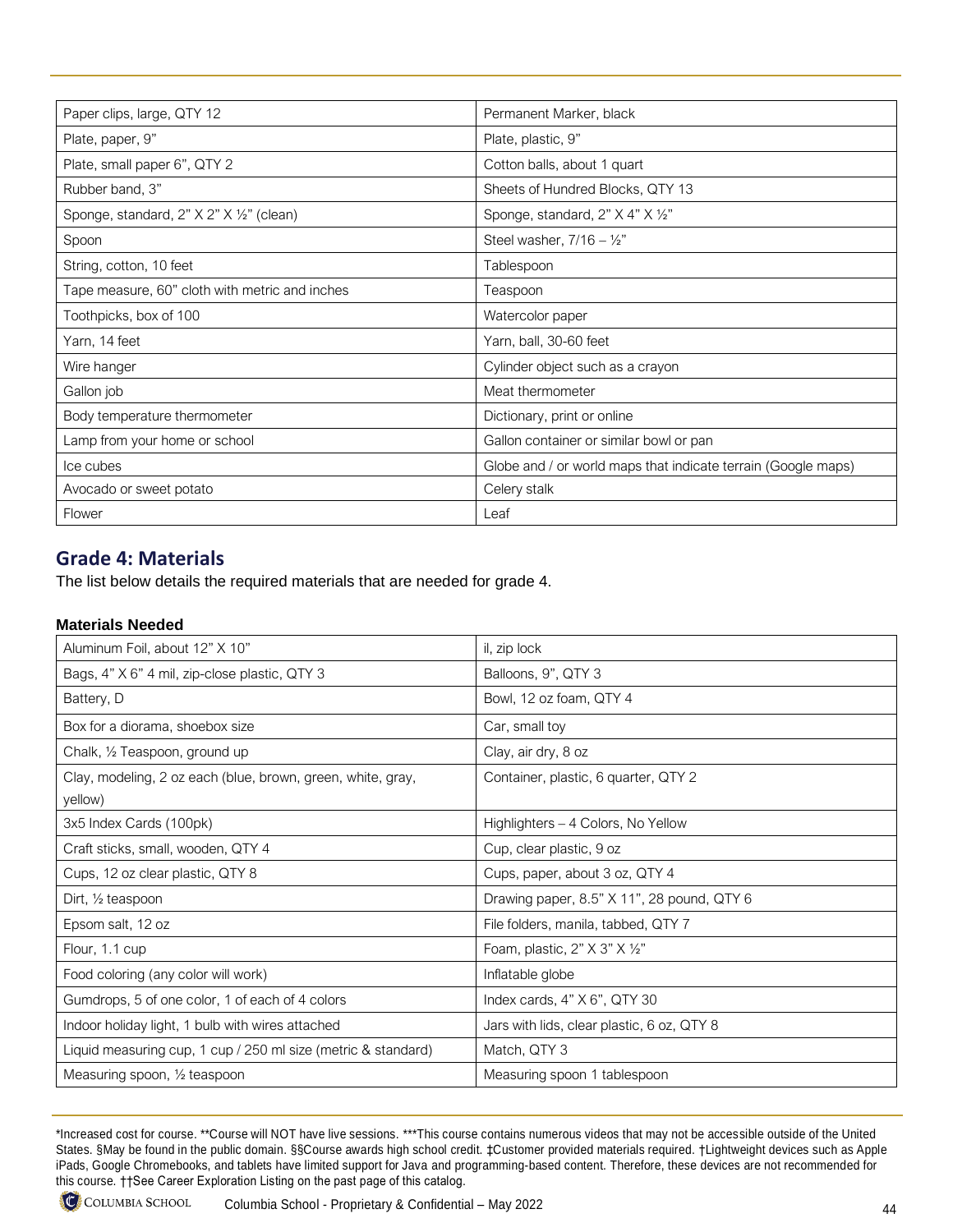| Nail, 3", zinc (galvanized nails are zinc coated) | Oil, $\frac{1}{2}$ teaspoon cooking                        |
|---------------------------------------------------|------------------------------------------------------------|
| Pebbles, 1 cup                                    | Pitcher 1/2 gallon                                         |
| Plate, white foam, 9", QTY 1                      | Plywood, about 5" X 11"                                    |
| Potting soil, 1.5 quart                           | Protractor                                                 |
| Salt, 1.75 cups                                   | Sand, 1.25 quart                                           |
| Soap, 1/2 teaspoon liquid                         | Soap, 1/2 teaspoon solid laundry                           |
| Socks, 1 pair                                     | Sponge, 2" X 2" X 1/2" (simple, inexpensive sponge with no |
|                                                   | scrubber side)                                             |
| Spoon, large mixing                               | Straight pin                                               |
| Straw, clear plastic drinking                     | String, light cotton, 6'                                   |
| Sugar cubes, QTY 6                                | Sugar, 3 teaspoons of regular granular                     |
| Thermometer, 6"                                   | Thumbtacks, QTY 2 metal                                    |
| Toothpicks, QTY 16                                | Vinegar, 4.2 oz                                            |
| Wax paper, 12" long, QTY 7                        | Wire, copper with insulation, ends stripped, 20 gauge, 12" |
| Wire, copper, 3", bare thick 10-14 gauge          | Wood block, about 1.5" X 3.5" X 4"                         |
| Poster Board, 11" X 17", 3 Pieces                 |                                                            |

#### **Language Arts Novels**

| <b>Required Semester A</b>                    | <b>Required Semester B</b>                       |
|-----------------------------------------------|--------------------------------------------------|
| A Tale of Despereaux by Kate Dicamillo        | Wringer by Jerry Spinelli                        |
| Bud, Not Buddy by Christopher Paul Curtis     | Pictures of Hollis Woods by Patricia Reilly Giff |
| Tales of a Fourth Grade Nothing by Judy Blume | Shiloh by Phyllis Reynolds Naylor                |

#### <span id="page-46-0"></span>**Grade 5: Materials**

The list below details the required materials that are needed for grade 5.

#### **Materials Needed**

| Comb, 4-inch plastic                                                               | Pennies, QTY 8                                                               |
|------------------------------------------------------------------------------------|------------------------------------------------------------------------------|
| Balloons, 12", QTY 2                                                               | Cardboard, 8.5" X 11", QTY 2                                                 |
| Cheesecloth, 8" X 8", QTY 2                                                        | Clothespin                                                                   |
| Container, 6 qt plastic shoebox size (to hold the water)                           | Containers, small plastic with similar volume and different<br>shapes, QTY 3 |
| Dice, QTY 2                                                                        | Dried mint leaves                                                            |
| Dried sweet basil                                                                  | Fabric, soft such as lightweight flannel, 9" X 9", QTY 2                     |
| Flashlight                                                                         | Ground cloves                                                                |
| Needle and thread                                                                  | Paper towel, 1 sheet                                                         |
| Paper, drawing, 3 sheets                                                           | Rubber bands, 3"                                                             |
| Small mirror, about 2" X 3"                                                        | Tape measure, cloth                                                          |
| Three types of seeds: corn (maize), bean (lima or other large<br>bean), and radish | Waxed paper, 4" X 3"                                                         |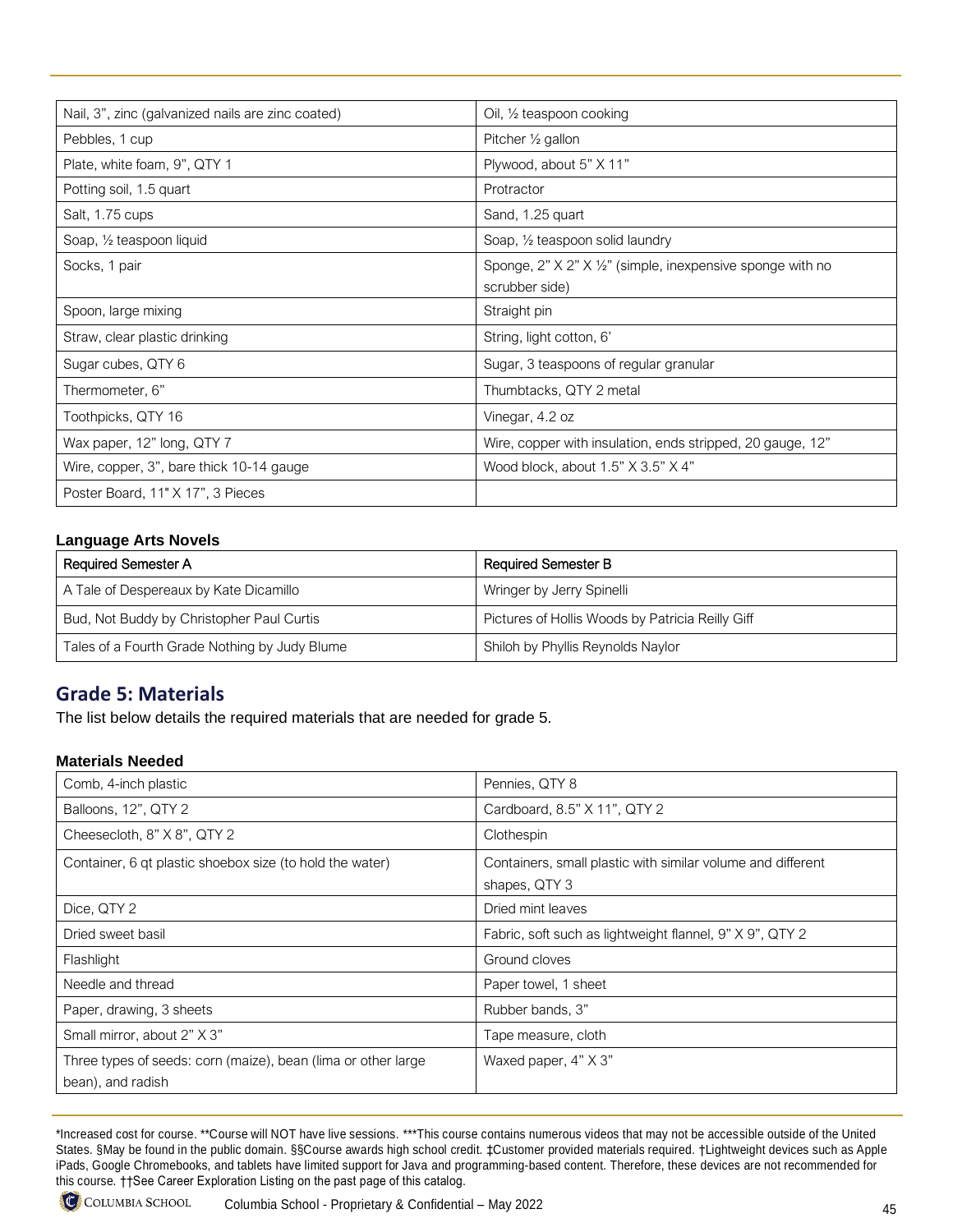| Wineglass, with thin rim       | Ziploc or plastic lunch bag, quart size                        |
|--------------------------------|----------------------------------------------------------------|
| 3x5 Index Cards (10)           | Highlighter - Blue                                             |
| Masking Tape                   | <b>Multi-Color Construction Paper</b>                          |
| Poster Board 8.5" X 11"        | Jars with lids, clear plastic, 6 oz, QTY 8                     |
| Calculator, handheld or online | Rectangular prisms of any size from around your home or school |
|                                | (tissue box, shoe box, cereal box, etc.) QTY 5                 |
| Graph paper, can be printer    | Paper towel tube                                               |
| Rose petals                    |                                                                |

#### Language Arts Novels

<span id="page-47-0"></span>

| <b>Required Semester A</b>                              | <b>Required Semester B</b>                 |
|---------------------------------------------------------|--------------------------------------------|
| Because of Winn Dixie by Kate Dicamillo                 | Maniac Magee by Jerry Spinelli             |
| Number the Stars by Lois Lowry                          | Out of the Dust by Karen Hesse             |
| The Watsons Go to Birmingham by Christopher Paul Curtis | Island of the Blue Dolphin by Scott O'Dell |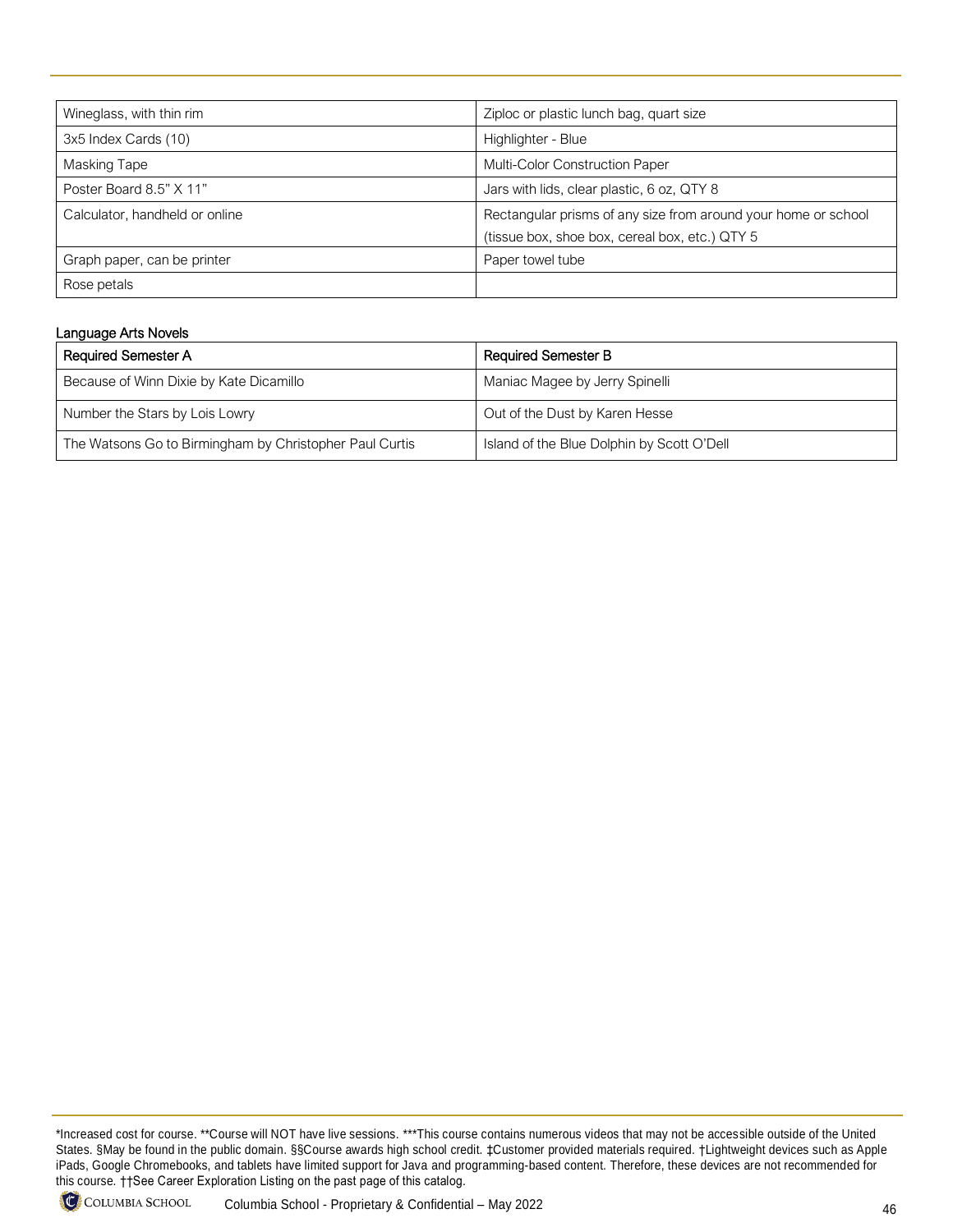## **NCAA Approved Courses**

To be successful in college, students need to be prepared for college coursework. In [Division I](https://www.ncaa.org/student-athletes/play-division-i-sports) and [Division II,](https://www.ncaa.org/student-athletes/play-division-ii-sports) the National Collegiate Athletic Association (NCAA) sets academic initial-eligibility standards that take into account GPA, standardized test scores, core courses taken in high school and the grades earned in those core courses. [Division III](https://www.ncaa.org/student-athletes/play-division-iii-sports) schools hold student-athletes to the same overall standards for the institution in which they're enrolling. All student-athletes also must meet the unique acceptance requirements of the college or university they plan to attend (which may exceed NCAA standards).

Not all high school classes count as NCAA core courses. Only classes in English, math (Algebra 1 or higher), natural or physical science, social science, foreign language, comparative religion or philosophy **may be approved** as NCAA core courses. Remedial classes and classes completed through credit-by-exam are not considered NCAA core courses. Following is a list of NCAA approved course offered.

Columbia School has received approval from the NCAA for the following courses.

- Algebra I
- Algebra II
- Anatomy & Physiology
- **Biology**
- **Chemistry**
- Earth Science
- English I: Survey of **Literature**
- English II: World Literature
- English III: American **Literature**
- English IV: British Literature
- Environmental Science
- French I
- French II
- **French III**
- **Geometry**
- German I
- German II
- Honors Algebra I
- Honors Algebra II
- Honors Biology
- <span id="page-48-0"></span>• Honors Chemistry
- Honors English I
- Honors English II
- Honors English III
- Honors English IV
- Honors Geometry
- Honors Physics
- Honors Statistics
- Honors U.S. Government
- Honors U.S. History
- Honors World History
- Marine Science
- **Physics**
- **Precalculus**
- **Psychology**
- Sociology
- Spanish I
- Spanish II
- Spanish III
- **Statistics**
- U.S. Government

• World Geography and

- U.S. History
- **Cultures**
- World History
- AP Biology
- AP Calculus AB
- AP Calculus BC
- **AP Chemistry**
- AP English Language and Composition
- AP English Literature and **Composition**
- AP Environmental Science
- AP European History
- AP French Language & **Culture**
- AP Human Geography
- AP Macroeconomics
- AP Microeconomics
- **AP Physics I**
- AP Psychology
- AP Spanish Language And Culture
- AP Statistics
- AP U.S. Government And **Politics**
- AP U.S. History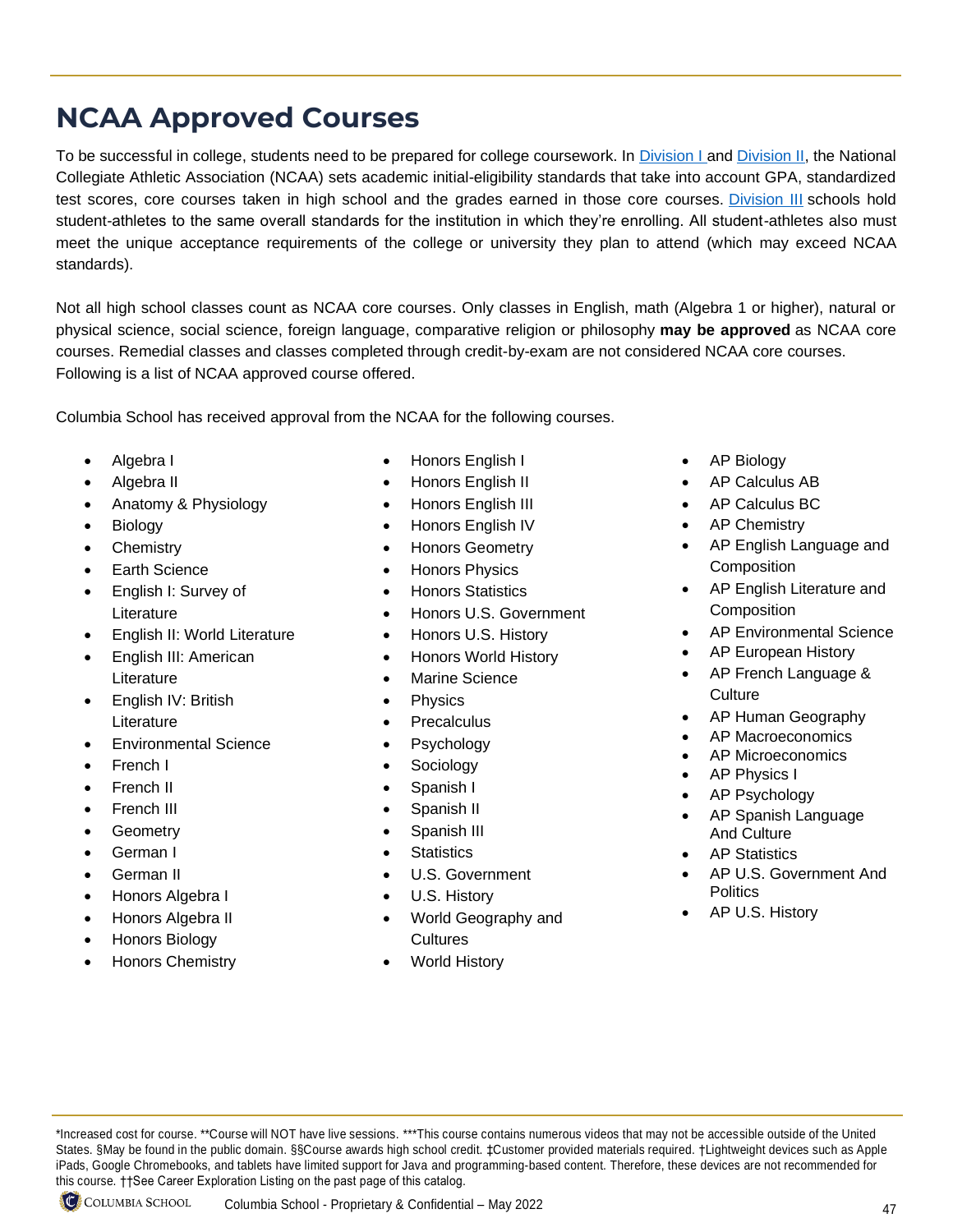## **UC A-G Approved Courses**

The University of California A-G / College Entrance Requirements are a sequence of high school courses that students must complete (with a grade of C or better) to be minimally eligible for admission to the University of California (UC) and California State University (CSU). They represent the basic level of academic preparation that high school students should achieve to undertake university work.

The purposes of the A-G / College Entrance Requirements are to ensure that entering students:

- can participate fully in the first year program at UC and CSU in a broad variety of fields of study
- have attained the necessary preparation for courses, majors, and programs offered at UC and CSU
- have attained a body of knowledge that will provide breadth and perspective to new, more advanced studies
- have attained essential critical thinking and study skills

Columbia School has received approval from the UC A-G for the following courses

- Accounting
- Aeronautics and Space **Travel**
- Algebra I (Middle School)
- Algebra I
- Algebra I Credit Recovery
- Algebra II
- Algebra II Credit Recovery
- Anatomy and Physiology
- **AP Art History**
- AP Biology
- AP Calculus AB
- AP Calculus BC
- AP Computer Science A
- AP English Language and **Composition**
- AP English Literature and **Composition**
- AP Environmental Science
- AP European History
- AP French Language And **Culture**
- AP Human Geography
- AP Macroeconomics
- AP Microeconomics
- AP Modern World History
- AP Physics I
- AP Psychology
- AP Spanish Language and **Culture**
- AP Statistics
- AP U.S. Government And **Politics**
- AP U.S. History
- AP World History
- Art Appreciation
- Art History
- **Art History I Credit** Recovery
- Biology
- **Biology Credit Recovery**
- **Business Law**
- **Chemistry**
- Computer Basics
- Digital Media
- **Earth Science**
- **Economics**
- **Economics Credit** Recovery
- English I
- English II
- English III
- English IV
- English Language Arts 9 Credit Recovery
- English Language Arts 10 Credit Recovery
- English Language Arts 11 Credit Recovery

- English Language Arts 12 Credit Recovery
- Environmental Science
- Environmental Science Credit Recovery
- Financial Literacy
- French I
- French II
- French III
- **Geometry**
- Geometry Credit Recovery
- German I
- German II
- Health and Fitness
- Honors Algebra I
- Honors Algebra II
- Honors Biology
- Honors Calculus
- Honors Chemistry
- Honors Economics
- Honors English I
- Honors English II
- Honors English III
- Honors English IV
- Honors Geometry
- Honors Physics
- Honors Statistics
- Honors U.S. Government
- Honors U.S. History
- Honors World History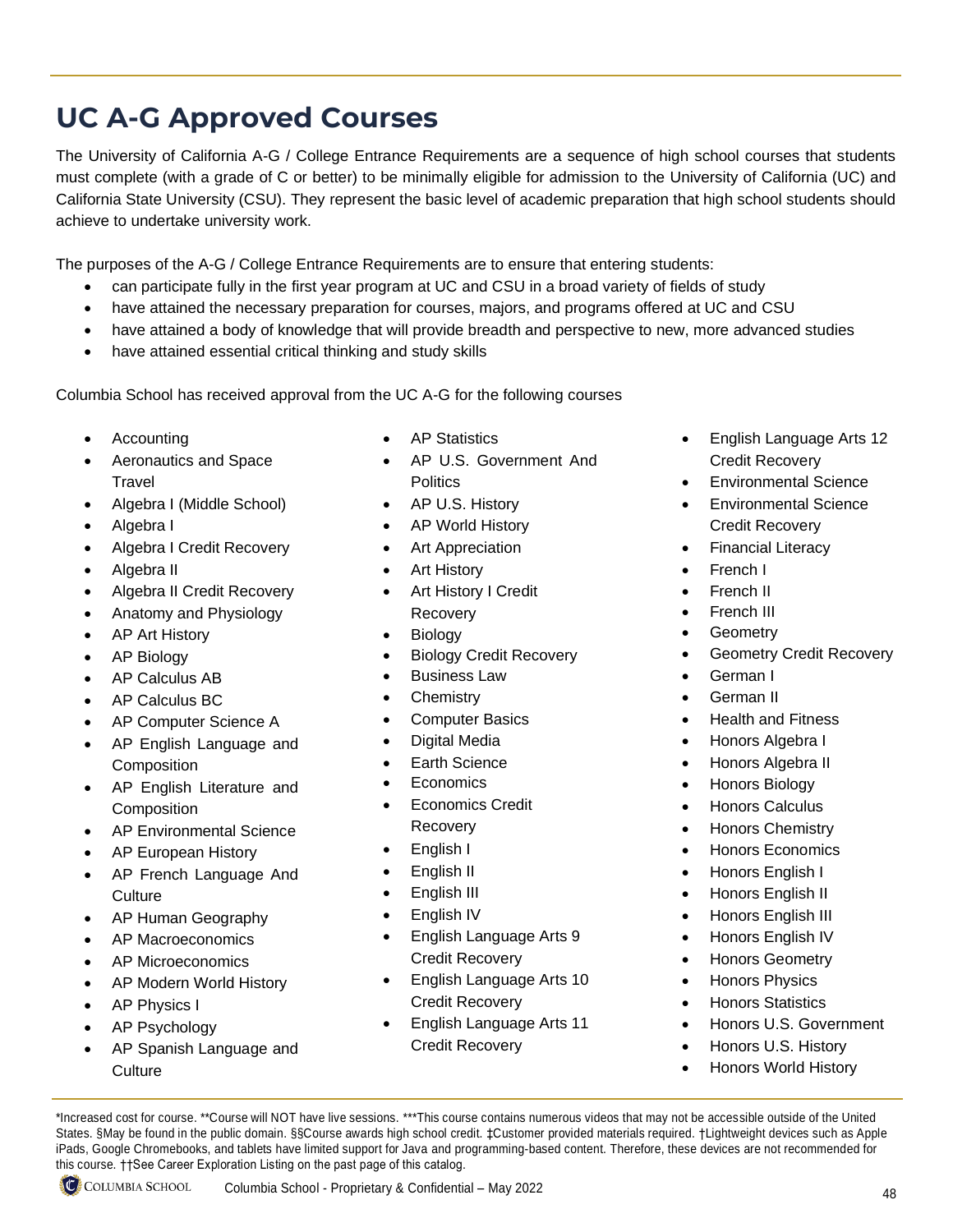- Integrated Math I Credit Recovery
- Integrated Math II Credit Recovery
- Integrated Math III Credit Recovery
- Introduction to Business
- Modern World History Credit Recovery
- Music Appreciation
- Personal Finance
- **Physics**
- Physics Credit Recovery
- **Precalculus**
- **Psychology**
- **Sociology**
- Spanish I
- Spanish II
- Spanish III
- **Statistics**
- U.S. Government
- U.S. Government Credit Recovery
- U.S. History
- World Geography and **Cultures**
- World History

<sup>\*</sup>Increased cost for course. \*\*Course will NOT have live sessions. \*\*\*This course contains numerous videos that may not be accessible outside of the United States. §May be found in the public domain. §§Course awards high school credit. ‡Customer provided materials required. †Lightweight devices such as Apple iPads, Google Chromebooks, and tablets have limited support for Java and programming-based content. Therefore, these devices are not recommended for this course. ††See Career Exploration Listing on the past page of this catalog.